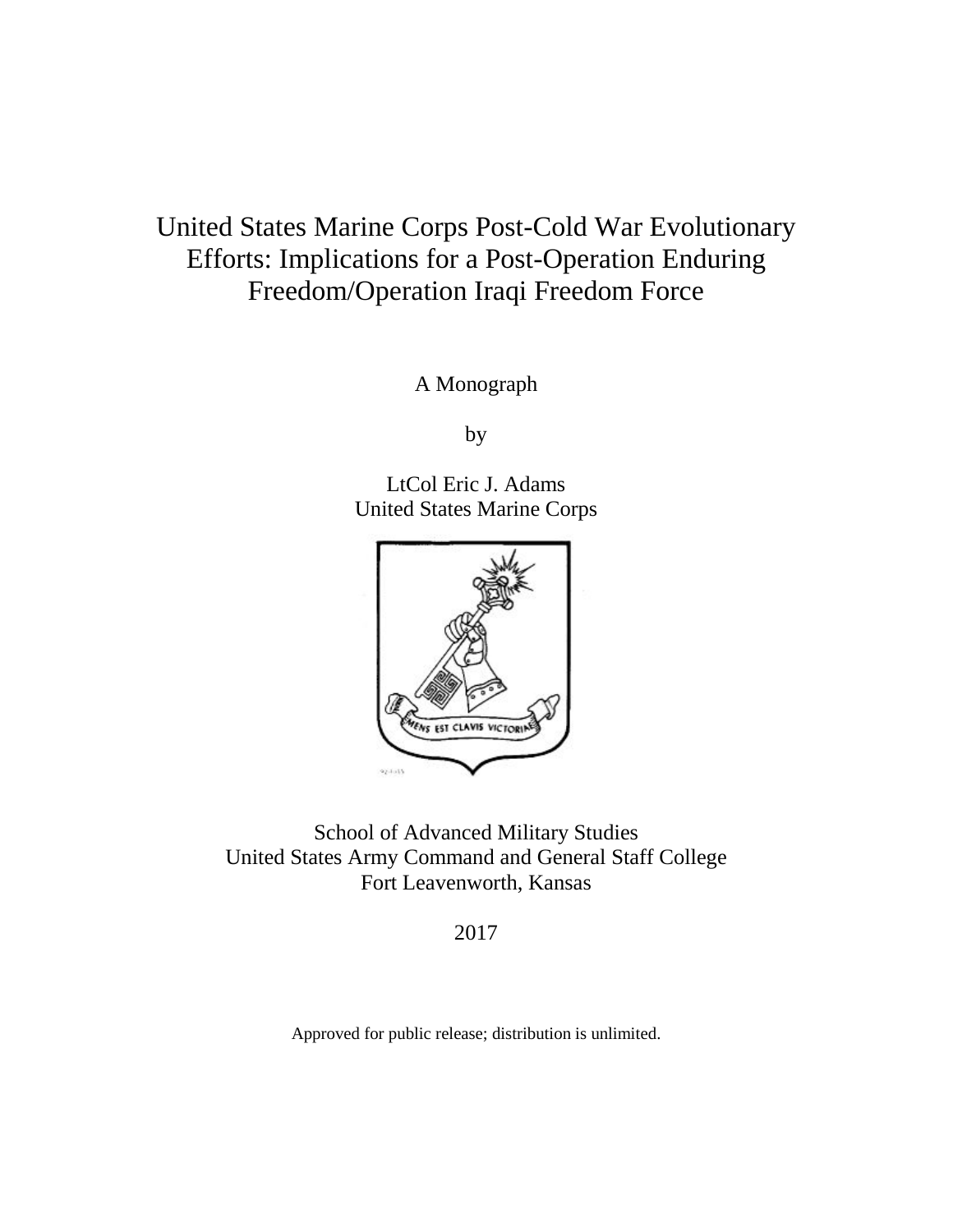# **REPORT DOCUMENTATION PAGE**

*OMB No. 0704-0188*

| Public reporting burden for this collection of information is estimated to average 1 hour per response, including the time for reviewing instructions, searching existing data<br>sources, gathering and maintaining the data needed, and completing and reviewing this collection of information. Send comments regarding this burden estimate or any other<br>aspect of this collection of information, including suggestions for reducing this burden to Department of Defense, Washington Headquarters Services, Directorate for<br>Information Operations and Reports (0704-0188), 1215 Jefferson Davis Highway, Suite 1204, Arlington, VA 22202-4302. Respondents should be aware that notwithstanding<br>any other provision of law, no person shall be subject to any penalty for failing to comply with a collection of information if it does not display a currently valid OMB control<br>number. PLEASE DO NOT RETURN YOUR FORM TO THE ABOVE ADDRESS. |                                                                         |              |                                                                  |                               |                                                                                                                  |  |  |
|-------------------------------------------------------------------------------------------------------------------------------------------------------------------------------------------------------------------------------------------------------------------------------------------------------------------------------------------------------------------------------------------------------------------------------------------------------------------------------------------------------------------------------------------------------------------------------------------------------------------------------------------------------------------------------------------------------------------------------------------------------------------------------------------------------------------------------------------------------------------------------------------------------------------------------------------------------------------|-------------------------------------------------------------------------|--------------|------------------------------------------------------------------|-------------------------------|------------------------------------------------------------------------------------------------------------------|--|--|
|                                                                                                                                                                                                                                                                                                                                                                                                                                                                                                                                                                                                                                                                                                                                                                                                                                                                                                                                                                   | 1. REPORT DATE (DD-MM-YYYY)                                             |              | 2. REPORT TYPE<br>Master's Thesis                                |                               | 3. DATES COVERED (From - To)<br><b>JUN 2016 - MAY 2017</b>                                                       |  |  |
| <b>4. TITLE AND SUBTITLE</b>                                                                                                                                                                                                                                                                                                                                                                                                                                                                                                                                                                                                                                                                                                                                                                                                                                                                                                                                      |                                                                         |              |                                                                  |                               | <b>5a. CONTRACT NUMBER</b>                                                                                       |  |  |
| United States Marine Corps Post-Cold War Evolutionary Efforts:<br>Implications for a Post Operation Enduring Freedom/Operation Iraqi                                                                                                                                                                                                                                                                                                                                                                                                                                                                                                                                                                                                                                                                                                                                                                                                                              |                                                                         |              |                                                                  |                               | <b>5b. GRANT NUMBER</b>                                                                                          |  |  |
| <b>Freedom Force</b>                                                                                                                                                                                                                                                                                                                                                                                                                                                                                                                                                                                                                                                                                                                                                                                                                                                                                                                                              |                                                                         |              |                                                                  |                               | <b>5c. PROGRAM ELEMENT NUMBER</b>                                                                                |  |  |
| 6. AUTHOR(S)                                                                                                                                                                                                                                                                                                                                                                                                                                                                                                                                                                                                                                                                                                                                                                                                                                                                                                                                                      |                                                                         |              |                                                                  |                               | 5d. PROJECT NUMBER                                                                                               |  |  |
| LtCol Eric J. Adams                                                                                                                                                                                                                                                                                                                                                                                                                                                                                                                                                                                                                                                                                                                                                                                                                                                                                                                                               |                                                                         |              |                                                                  |                               | <b>5e. TASK NUMBER</b>                                                                                           |  |  |
|                                                                                                                                                                                                                                                                                                                                                                                                                                                                                                                                                                                                                                                                                                                                                                                                                                                                                                                                                                   |                                                                         |              |                                                                  |                               | 5f. WORK UNIT NUMBER                                                                                             |  |  |
|                                                                                                                                                                                                                                                                                                                                                                                                                                                                                                                                                                                                                                                                                                                                                                                                                                                                                                                                                                   |                                                                         |              | 7. PERFORMING ORGANIZATION NAME(S) AND ADDRESS(ES)               |                               | 8. PERFORMING ORG REPORT                                                                                         |  |  |
|                                                                                                                                                                                                                                                                                                                                                                                                                                                                                                                                                                                                                                                                                                                                                                                                                                                                                                                                                                   | U.S. Army Command and General Staff College<br><b>ATTN: ATZL-SWD-GD</b> |              |                                                                  |                               | <b>NUMBER</b>                                                                                                    |  |  |
|                                                                                                                                                                                                                                                                                                                                                                                                                                                                                                                                                                                                                                                                                                                                                                                                                                                                                                                                                                   | Fort Leavenworth, KS 66027-2301                                         |              |                                                                  |                               |                                                                                                                  |  |  |
|                                                                                                                                                                                                                                                                                                                                                                                                                                                                                                                                                                                                                                                                                                                                                                                                                                                                                                                                                                   |                                                                         |              | 9. SPONSORING / MONITORING AGENCY NAME(S) AND ADDRESS(ES)        |                               | <b>10. SPONSOR/MONITOR'S</b>                                                                                     |  |  |
|                                                                                                                                                                                                                                                                                                                                                                                                                                                                                                                                                                                                                                                                                                                                                                                                                                                                                                                                                                   |                                                                         |              |                                                                  |                               | <b>ACRONYM(S)</b>                                                                                                |  |  |
|                                                                                                                                                                                                                                                                                                                                                                                                                                                                                                                                                                                                                                                                                                                                                                                                                                                                                                                                                                   |                                                                         |              | Advanced Strategic Leadership Studies Program, Advanced Military |                               | <b>11. SPONSOR/MONITOR'S REPORT</b>                                                                              |  |  |
| Studies Program.                                                                                                                                                                                                                                                                                                                                                                                                                                                                                                                                                                                                                                                                                                                                                                                                                                                                                                                                                  |                                                                         |              |                                                                  |                               | <b>NUMBER(S)</b>                                                                                                 |  |  |
|                                                                                                                                                                                                                                                                                                                                                                                                                                                                                                                                                                                                                                                                                                                                                                                                                                                                                                                                                                   | <b>12. DISTRIBUTION / AVAILABILITY STATEMENT</b>                        |              |                                                                  |                               |                                                                                                                  |  |  |
|                                                                                                                                                                                                                                                                                                                                                                                                                                                                                                                                                                                                                                                                                                                                                                                                                                                                                                                                                                   | <b>13. SUPPLEMENTARY NOTES</b>                                          |              | Approved for Public Release; Distribution is Unlimited           |                               |                                                                                                                  |  |  |
|                                                                                                                                                                                                                                                                                                                                                                                                                                                                                                                                                                                                                                                                                                                                                                                                                                                                                                                                                                   |                                                                         |              |                                                                  |                               |                                                                                                                  |  |  |
| <b>14. ABSTRACT</b>                                                                                                                                                                                                                                                                                                                                                                                                                                                                                                                                                                                                                                                                                                                                                                                                                                                                                                                                               |                                                                         |              |                                                                  |                               |                                                                                                                  |  |  |
|                                                                                                                                                                                                                                                                                                                                                                                                                                                                                                                                                                                                                                                                                                                                                                                                                                                                                                                                                                   |                                                                         |              |                                                                  |                               | This monograph asks, what lessons can the contemporary Marine Corps learn from its transition from the post-Cold |  |  |
| War and Operation Desert Shield and Operation Desert Storm period, during the 1990s, that are applicable during<br>the current period of transition following the conclusion of Operations Iraqi and Enduring Freedom?                                                                                                                                                                                                                                                                                                                                                                                                                                                                                                                                                                                                                                                                                                                                            |                                                                         |              |                                                                  |                               |                                                                                                                  |  |  |
| The thesis describes how, during the 1990s, in a time of budgetary constraints and personnel drawdowns, the                                                                                                                                                                                                                                                                                                                                                                                                                                                                                                                                                                                                                                                                                                                                                                                                                                                       |                                                                         |              |                                                                  |                               |                                                                                                                  |  |  |
| Marine Corps benefited from the efforts of forward thinking strategic leaders, namely Commandants of the Marine                                                                                                                                                                                                                                                                                                                                                                                                                                                                                                                                                                                                                                                                                                                                                                                                                                                   |                                                                         |              |                                                                  |                               |                                                                                                                  |  |  |
| Corps Alfred Gray and Charles Krulak. These leaders developed groundbreaking doctrinal concepts, published<br>updates to foundational guidance, and capitalized on future thinking experimentation, which enabled initial full                                                                                                                                                                                                                                                                                                                                                                                                                                                                                                                                                                                                                                                                                                                                    |                                                                         |              |                                                                  |                               |                                                                                                                  |  |  |
| spectrum military successes in Afghanistan and Iraq without compromising its ability to conduct a wider range of                                                                                                                                                                                                                                                                                                                                                                                                                                                                                                                                                                                                                                                                                                                                                                                                                                                  |                                                                         |              |                                                                  |                               |                                                                                                                  |  |  |
| military operations if required.                                                                                                                                                                                                                                                                                                                                                                                                                                                                                                                                                                                                                                                                                                                                                                                                                                                                                                                                  |                                                                         |              |                                                                  |                               |                                                                                                                  |  |  |
| This monograph draws conclusions from this period of transition and transformation and provides recommendations<br>for how the Marine Corps should be thinking and acting during this contemporary period of transition in the wake<br>of Global War on Terrorism operations in Iraq and Afghanistan. This monograph looks at the Marine Corps' current<br>operational role as it supports, or detracts from, the Corps' long-term relevancy or if current strategic leaders needto<br>focus on innovative capabilities and concepts to support future warfighters and its ability to wage war.                                                                                                                                                                                                                                                                                                                                                                   |                                                                         |              |                                                                  |                               |                                                                                                                  |  |  |
| <b>15. SUBJECT TERMS</b>                                                                                                                                                                                                                                                                                                                                                                                                                                                                                                                                                                                                                                                                                                                                                                                                                                                                                                                                          |                                                                         |              |                                                                  |                               |                                                                                                                  |  |  |
|                                                                                                                                                                                                                                                                                                                                                                                                                                                                                                                                                                                                                                                                                                                                                                                                                                                                                                                                                                   |                                                                         |              |                                                                  |                               | Marine Corps, Marine Corps doctrine, Marine Corps evolution, Alfred Gray, Charles Krulak,                        |  |  |
|                                                                                                                                                                                                                                                                                                                                                                                                                                                                                                                                                                                                                                                                                                                                                                                                                                                                                                                                                                   | Commandant of the Marine Corps                                          |              |                                                                  |                               |                                                                                                                  |  |  |
|                                                                                                                                                                                                                                                                                                                                                                                                                                                                                                                                                                                                                                                                                                                                                                                                                                                                                                                                                                   | <b>16. SECURITY CLASSIFICATION OF:</b>                                  |              | <b>17. LIMITATION</b><br>OF ABSTRACT                             | 18. NUMBER<br><b>OF PAGES</b> | 19a. NAME OF RESPONSIBLE PERSON<br>LtCol Eric J. Adams                                                           |  |  |
| a. REPORT                                                                                                                                                                                                                                                                                                                                                                                                                                                                                                                                                                                                                                                                                                                                                                                                                                                                                                                                                         | b. ABSTRACT                                                             | c. THIS PAGE |                                                                  |                               | 19b. PHONE NUMBER (include area code)                                                                            |  |  |
| (U)                                                                                                                                                                                                                                                                                                                                                                                                                                                                                                                                                                                                                                                                                                                                                                                                                                                                                                                                                               | (U)                                                                     | (U)          | (U)                                                              | 53                            |                                                                                                                  |  |  |
|                                                                                                                                                                                                                                                                                                                                                                                                                                                                                                                                                                                                                                                                                                                                                                                                                                                                                                                                                                   |                                                                         |              |                                                                  |                               | Standard Form 298 (Rev. 8-98)<br>Prescribed by ANSI Std. Z39.18                                                  |  |  |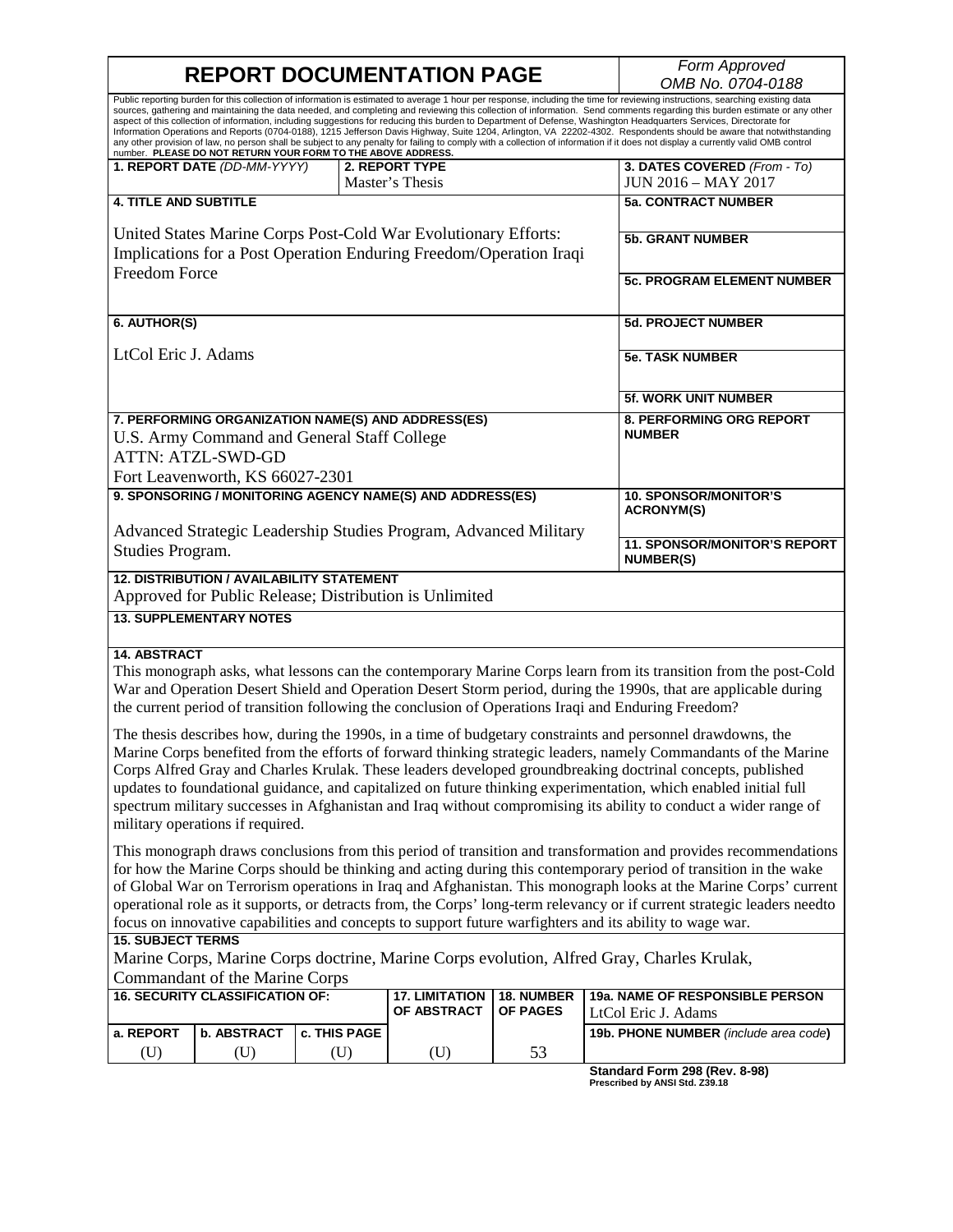#### Monograph Approval Page

Name of Candidate: LtCol Eric J. Adams

Monograph Title: United States Marine Corps Post-Cold War Evolutionary Efforts: Implications for a Post-Operation Enduring Freedom/Operation Iraqi Freedom Force

Approved by:

, Monograph Director Barry M. Stentiford, PhD

, Director, School of Advanced Military Studies James C. Markert, COL

Accepted this 25th day of May 2017 by:

, Director, Graduate Degree Programs

Prisco R. Hernandez, PhD

The opinions and conclusions expressed herein are those of the student author and do not necessarily represent the views of the U.S. Army Command and General Staff College or any other governmental agency. (References to this study should include the foregoing statement.)

Fair use determination or copyright permission has been obtained for the inclusion of pictures, maps, graphics, and any other works incorporated into this manuscript. A work of the United States Government is not subject to copyright, however further publication or sale of copyrighted images is not permissible.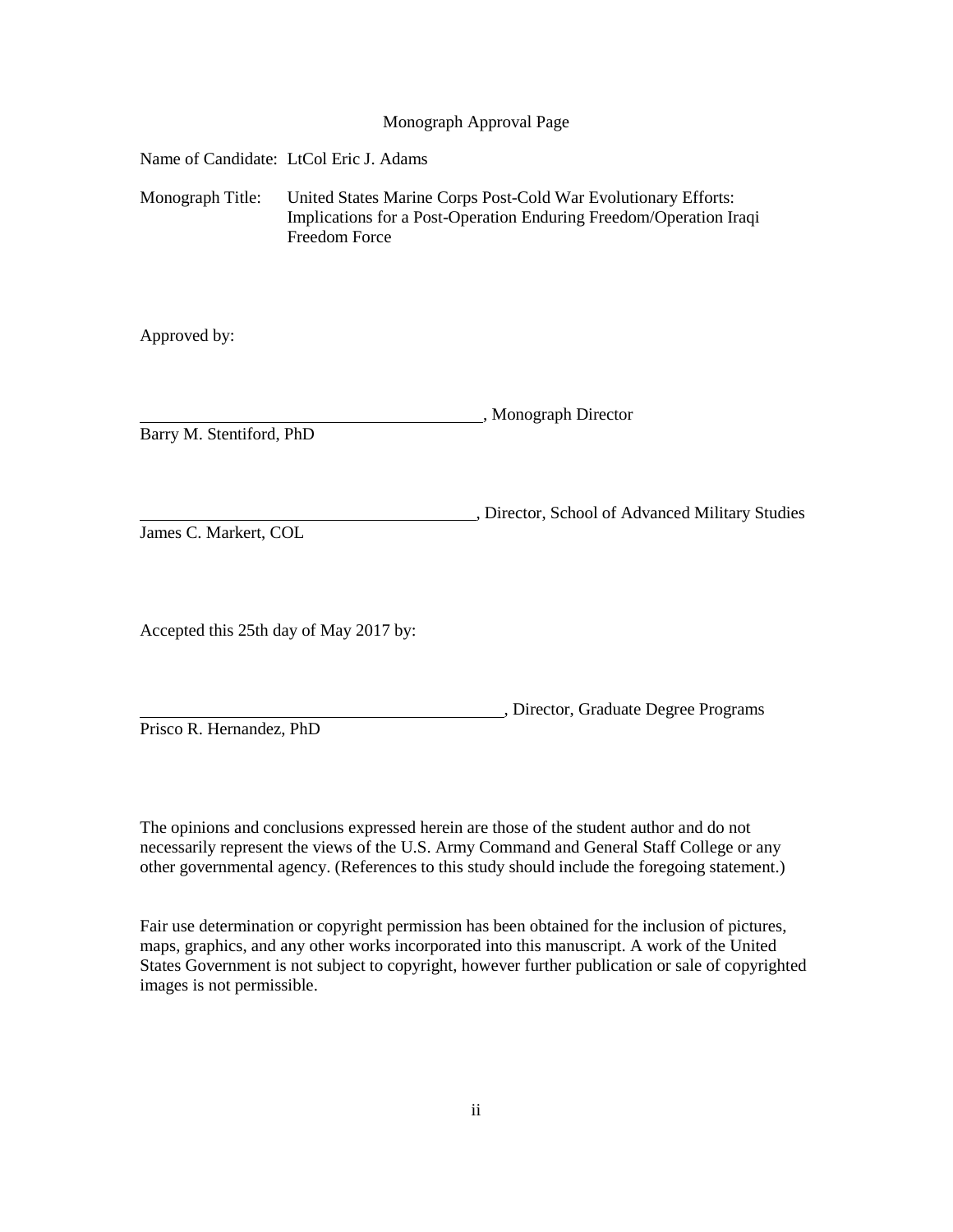#### Abstract

United States Marine Corps Post-Cold War Evolutionary Efforts: Implications for a Post-Operation Enduring Freedom/Operation Iraqi Freedom Force, by LtCol Eric J. Adams, 53 pages.

This monograph asks the question, what lessons can the contemporary Marine Corps learn from its transition from the post-Cold War and Operation Desert Shield and Operation Desert Storm period, during the 1990s, that are applicable during the current period of transition following the conclusion of Operation Iraqi Freedom and Operation Enduring Freedom?

The thesis describes how, during the 1990s, in a time of budgetary constraints and personnel drawdowns, the Marine Corps benefited from the efforts of forward thinking strategic leaders, namely Commandants of the Marine Corps Alfred Gray and Charles Krulak. These leaders developed groundbreaking doctrinal concepts, published updates to foundational guidance, and capitalized on future thinking experimentation, which enabled initial full spectrum military successes in Afghanistan and Iraq without compromising its ability to conduct a wider range of military operations if required.

This monograph draws conclusions from this period of transition and transformation and provides recommendations for how the Marine Corps should be thinking and acting during this contemporary period of transition in the wake of Global War on Terrorism operations in Iraq and Afghanistan. This monograph looks at the Marine Corps' current operational role as it supports, or detracts from, the Corps' long-term relevancy or if current strategic leaders need to focus on innovative capabilities and concepts to support future warfighters and its ability to wage war.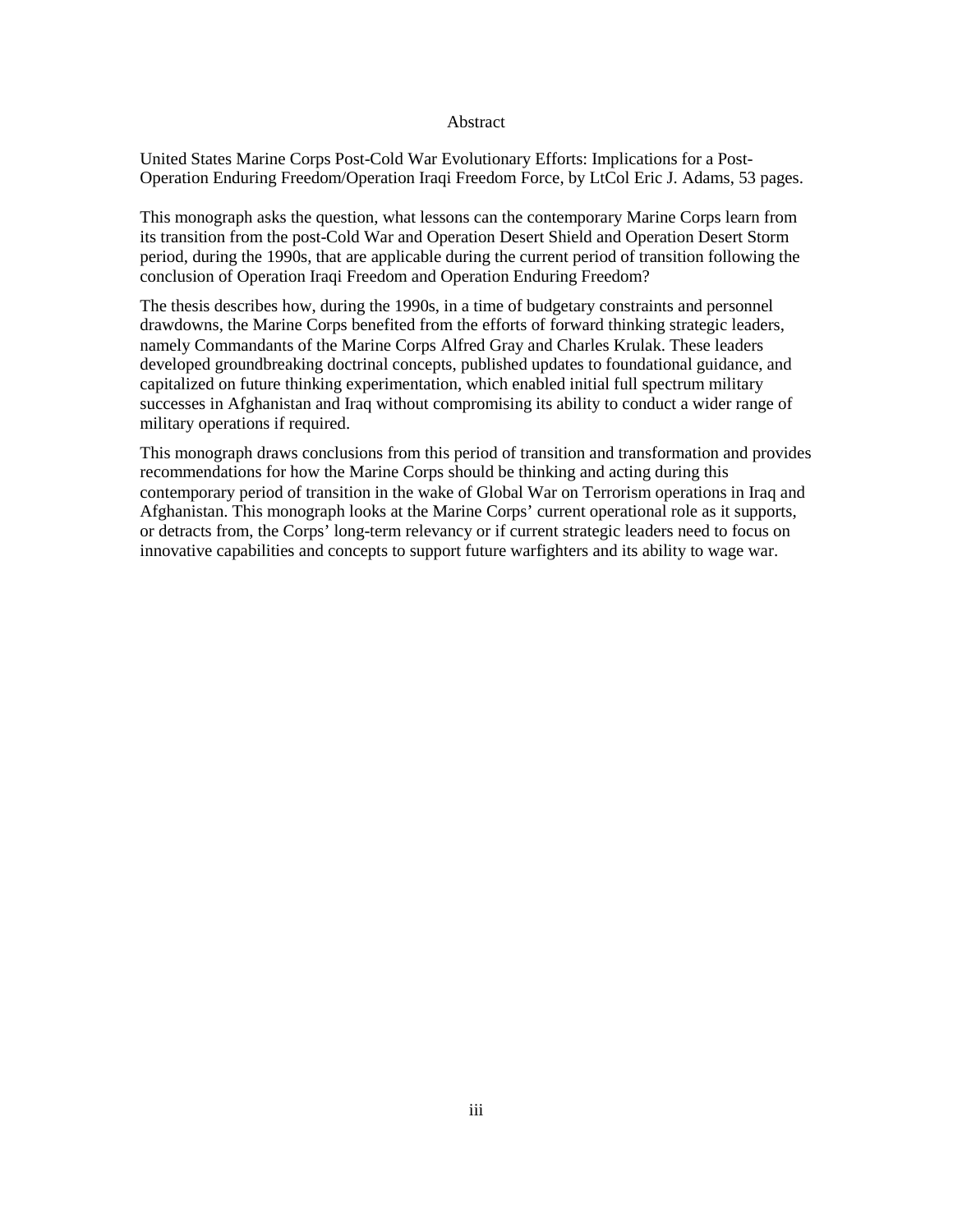## Contents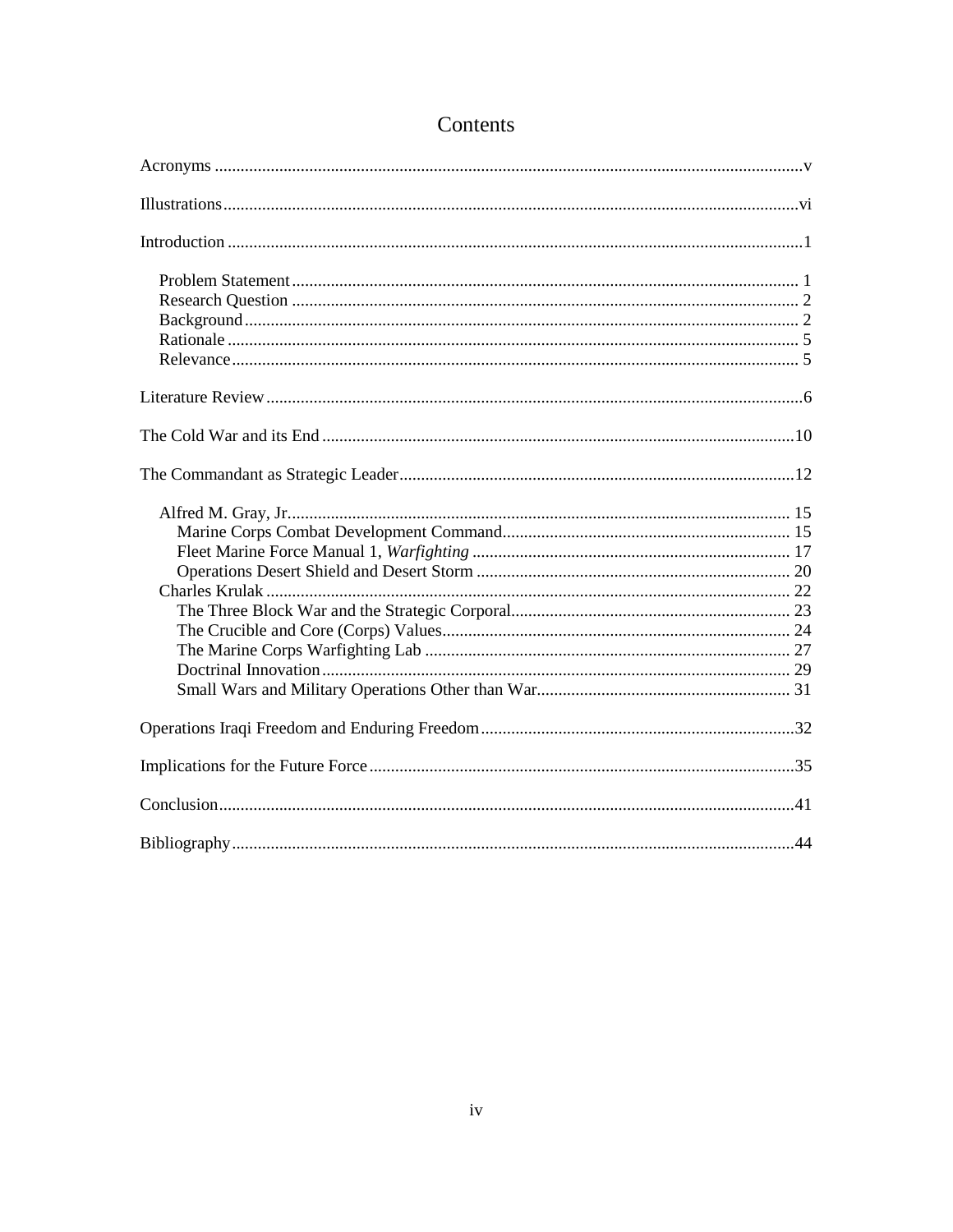## Acronyms

<span id="page-5-0"></span>

| <b>CMC</b>     | Commandant of the US Marine Corps               |
|----------------|-------------------------------------------------|
| <b>FMFM</b>    | Fleet Marine Forces Manual                      |
| JP             | Joint Publication                               |
| <b>MCCDC</b>   | Marine Corps Combat Development Command         |
| <b>MCDP</b>    | Marine Corps Doctrinal Publication              |
| <b>MCWL</b>    | Marine Corps Warfighting Laboratory             |
| <b>MCWP</b>    | Marine Corps Warfighting Publication            |
| <b>OEF</b>     | <b>Operation Enduring Freedom</b>               |
| OIF            | Operation Iraqi Freedom                         |
| <b>USSOCOM</b> | <b>United States Special Operations Command</b> |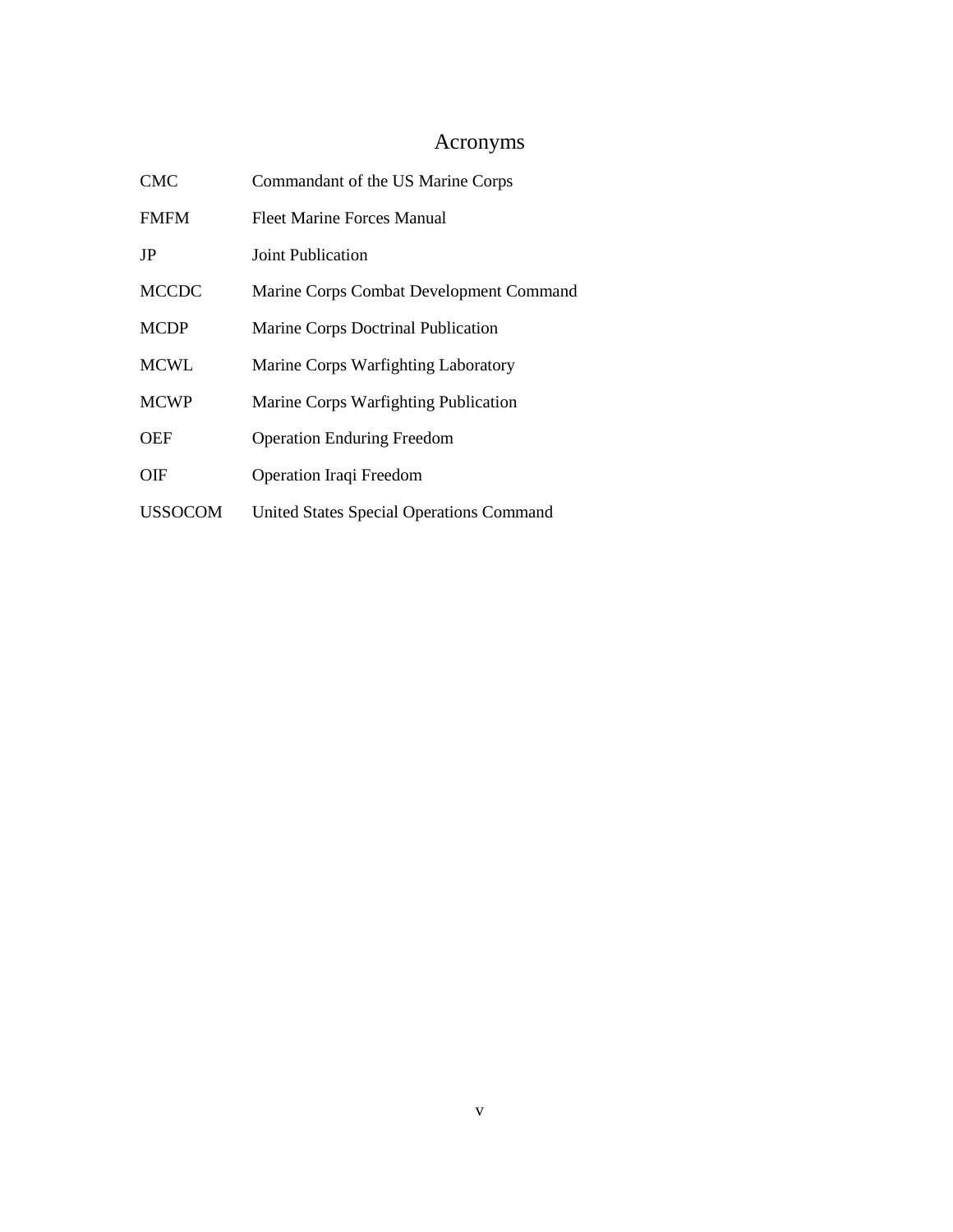<span id="page-6-0"></span>

| <b>Illustrations</b> |  |
|----------------------|--|
|                      |  |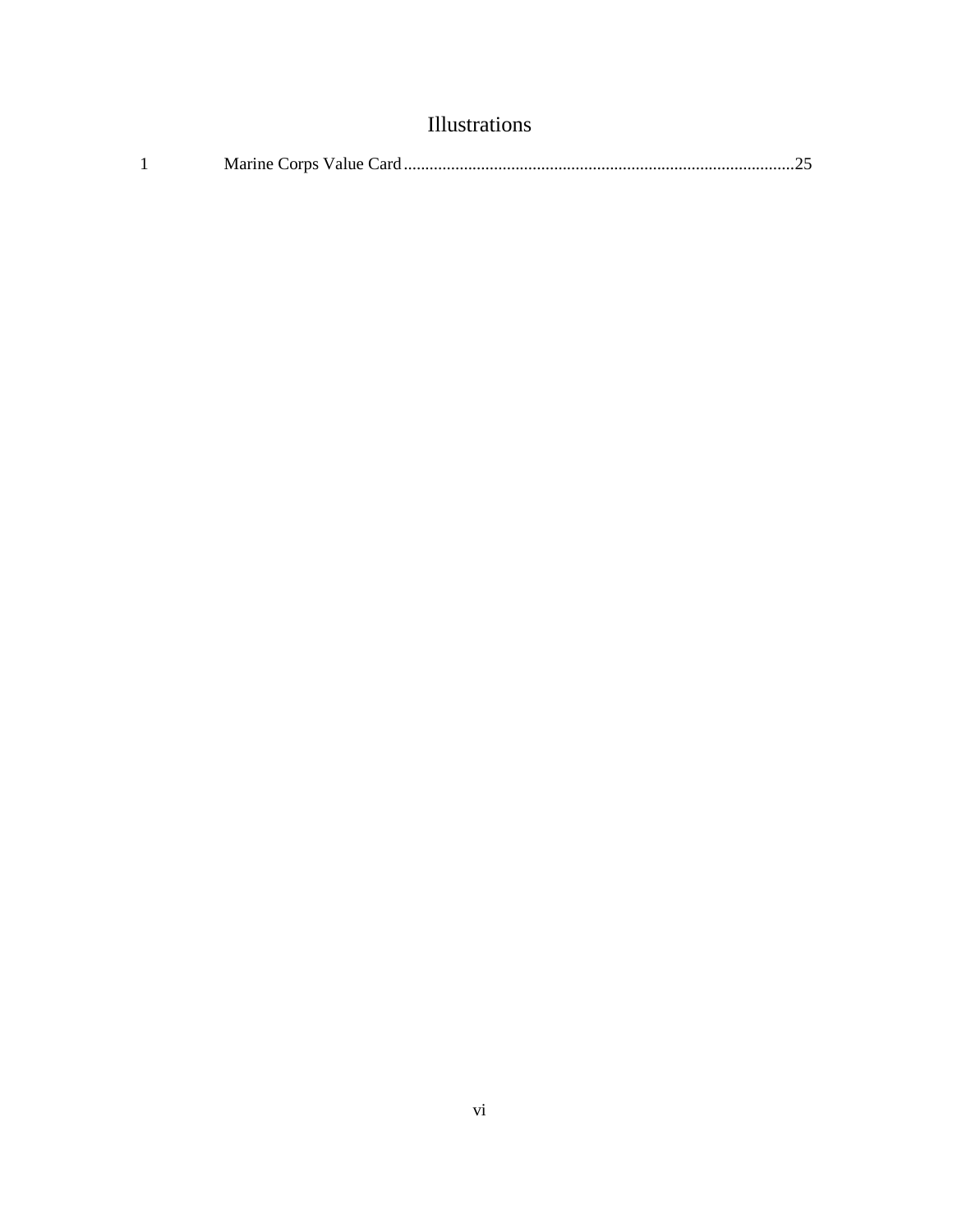## Introduction

<span id="page-7-0"></span>In concluding I feel the desire to express to you that the results obtained by the corps during this year, in spite of decreased personnel and limited funds, have been highly satisfactory, and have been due in most part to the unfailing ability of marines to maintain a high spirit, even when the means of producing the most effective accomplishments are constantly being diminished.

> —John A. Lejeune, *Annual Report of the Major General Commandant of the United States Marine Corps for the Fiscal Year 1926*

## <span id="page-7-1"></span>Problem Statement

In the *2016 Marine Corps Operating Concept: How an Expeditionary Force Operates in the 21st Century*, Commandant of the US Marine Corps (CMC), General Robert B. Neller, stated the Marine Corps' central problem in restoring advantage and ensuring the relevancy of the Marine Corps in a post-Operation Enduring Freedom (OEF) and Operation Iraqi Freedom (OIF) world. "The Marine Corps is currently not organized, trained, and equipped to meet the demands of a future operating environment characterized by complex terrain, technology proliferation, information warfare, the need to shield and exploit signatures, and an increasingly non-permissive maritime domain."<sup>[1](#page-7-2)</sup> General Lejeune's statement of the conditions, ninety years earlier, with declining personnel numbers and inadequate budget allocations remains relevant today and the expectation that Marines will continue to perform without fail is an expectation carried into the new millennium. General Neller seeks these same results, in a similar environment as a means to keep his service relevant. This monograph details how during the 1990s, in a time of budgetary constraints and personnel drawdowns, the Marine Corps benefited from the efforts of forward thinking strategic leaders, namely Commandants Alfred Gray and Charles Krulak. The office of

<span id="page-7-2"></span> <sup>1</sup> Department of the Navy, Headquarters US Marine Corps, *2016 Marine Corps Operating Concept: How an Expeditionary Force Operates in the 21st Century* (Washington, DC: Headquarters US Marine Corps, September 2016), 8.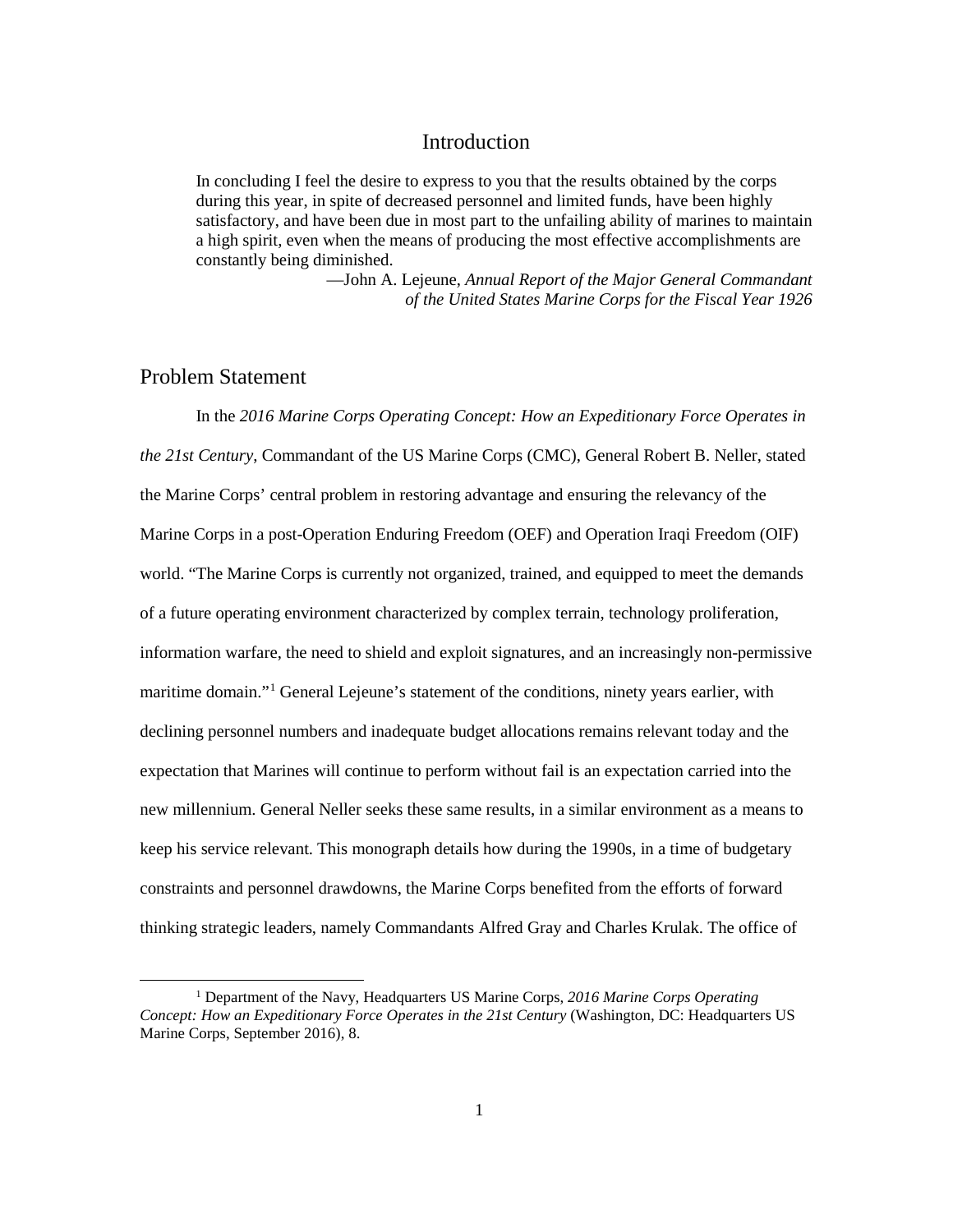the CMC has a unique status, which enables him to act broadly and enact monumental change in support of the organization that he leads, given the right circumstances and personal vision.

## <span id="page-8-0"></span>Research Question

What lessons can the contemporary Marine Corps learn from its transition from the post-Cold War and Operation Desert Shield and Operation Desert Storm period during the 1990s that are applicable during the current period of transition following the conclusion of operations during OIF and OEF?

#### <span id="page-8-1"></span>Background

In the fall of 1957, CMC General Randolph Pate, sent a short memo to Director, Marine Corps Educational Center, Lieutenant General Victor "Brute" Krulak, asking a very basic question, "Why does the U.S. need a Marine Corps?"<sup>[2](#page-8-2)</sup> The answer to this question is at the center of 241 years of debate, what is the Marine Corps for, where does it fit in the grand scheme of national defense, and how should it be resourced? The Marine Corps has filled numerous niches since its Continental Congress establishment in 1775: naval infantry, counter-insurgency, Truman's naval police force, amphibious operations, and an expeditionary force in readiness. Each role was a contemporary attempt to answer Pate's question often in a resource scarce environment, as described by General Lejeune in 1926.

Krulak's now famous response was that the United States did not need a Marine Corps, the United States wanted a Marine Corps. The Marine Corps has never truly cornered the market on any one skill. The US Army and US Air Force provide a greater capacity on the ground and in the air than the Marine Corps ever has or will. Krulak followed up his retort with three, albeit emotionally based, ideas. First, Krulak asserted, the Marine Corps is most ready when others are

<span id="page-8-2"></span> <sup>2</sup> Victor H. Krulak, *First to Fight* (Annapolis, MD: Naval Institute Press, 1984), xiii.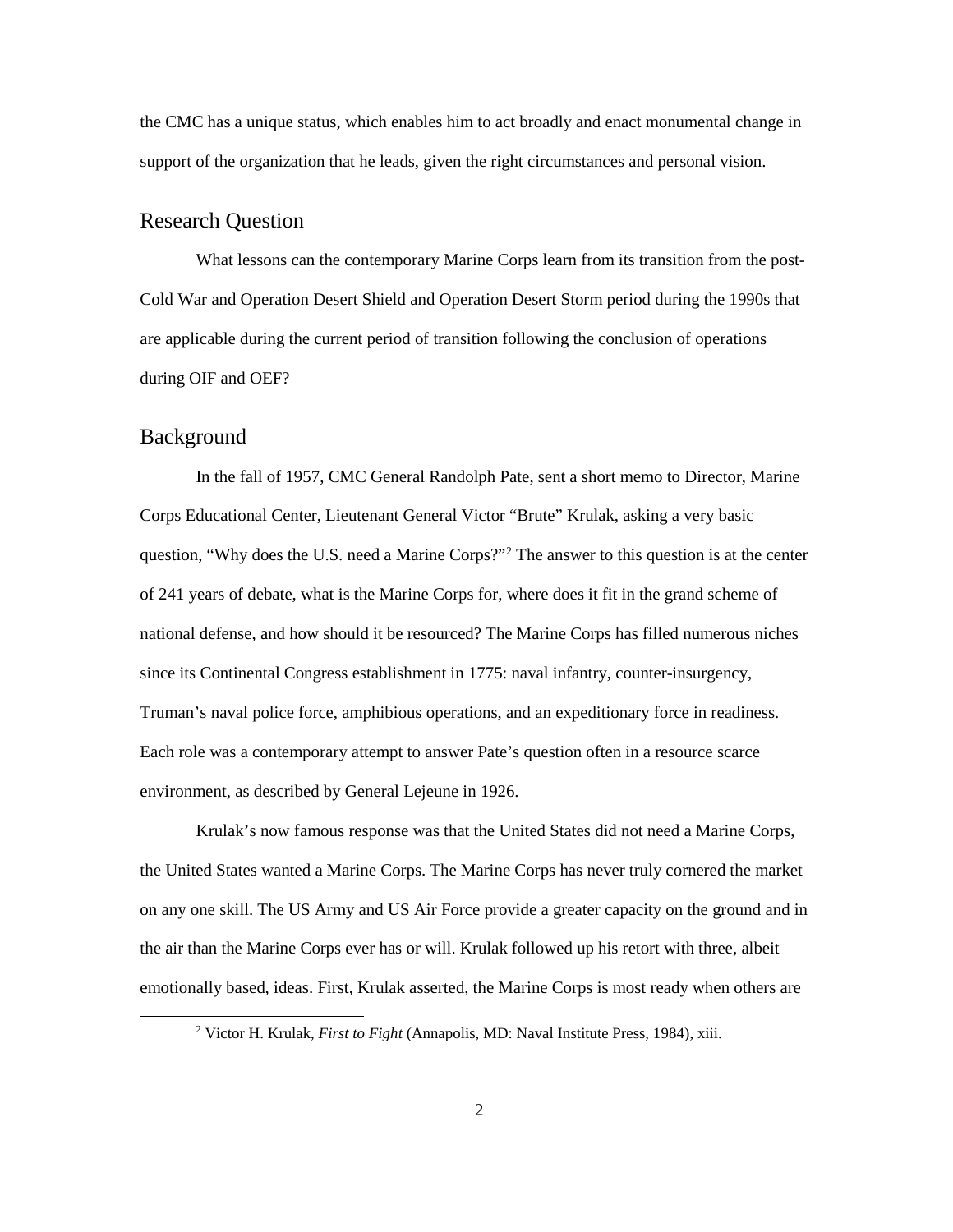not. Second, when called upon the Marine Corps will be wildly successful. Third, the Marine Corps is the premiere organization for turning disorganized youths into productive and useful "citizen resources" for our nation.<sup>[3](#page-9-0)</sup> For these reasons, along with a well-oiled propaganda machine, the Marine Corps remains identified as a strategic necessity when all logic and reason may declare it a fiscal non-necessity and military redundancy. In this private correspondence, Krulak warned that if these three beliefs were ever seriously in doubt, the Army would quickly subsume the Marine Corps and it would fail to exist. Krulak believed the American people and their representatives held these beliefs closely, and their truth would ensure a Marine Corps for perpetuity. This idea has permeated Marine Corps history and legacy and has been foundational to the Marine Corps in the way it recruits, trains, and retains its personnel. The Army could adopt the unique missions of the Marine Corps. The larger force could subsume its personnel and equipment. Transferring the core values and culture from one service to the next, wholesale, would be less likely.

Transition periods between conflict movements can be fraught with uncertainty with renewed talks of eliminating unnecessary redundancies. The period following the end of the Cold War and Desert Storm is the most recent example. The Marine Corps successfully navigated this period and its actions provide valuable lessons and strategies for the contemporary, post-OIF and OEF period the nation finds itself in now. The Cold War ended with the collapse of the Soviet Union in late 1991 and with Desert Shield and Desert Storm combat operations ending earlier that same year. These two events signaled potential defense spending savings and resource scarcity for many military leaders and planners and their civilian masters.

<span id="page-9-0"></span>The US Marine Corps entered 1990 with 196,956 active duty Marines and closed the decade with 171,154 active duty Marines. This reduction is a net loss of 25,802 individual

 <sup>3</sup> Krulak, *First to Fight*, xv.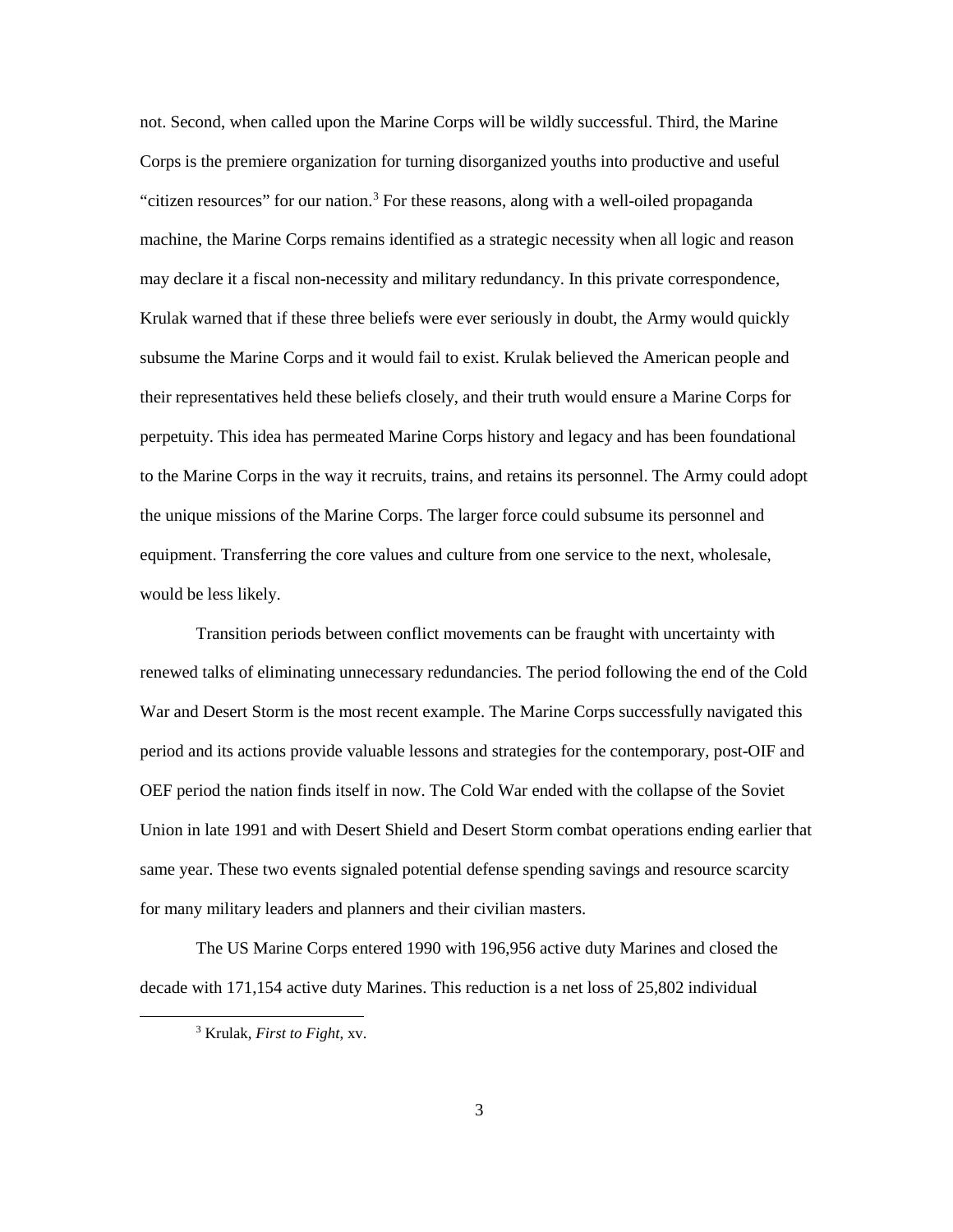Marines on active duty. Post-Cold War budgets sought to capitalize on the peace dividend and the services braced for austerity. With fewer resources, in the form of personnel and money, the Marine Corps needed to ask itself if it could continue to conduct business as usual. At the conclusion of Operations Desert Shield and Desert Storm, small-scale operations, generally based around the Marine Expeditionary Unit, became the mission du jour for Marine forces.

The Marine Corps successfully conducted its piece of the wars in Iraq and Afghanistan. Initial combat operations in Afghanistan were essentially Operational Maneuvers from the Sea executed well past the littoral regions, where Marines preformed counter insurgency operations against a non-conventional enemy.<sup>[4](#page-10-0)</sup> In Iraq, Marines quickly deployed for major combat operations followed even more quickly by the execution of stability and counter insurgency operations.[5](#page-10-1) Facilitating both the deployment and combat operations was the expeditionary nature of the Marine Corps and the concepts that were created and honed during the 1990s. Combat operations in Iraq and Afghanistan concluded in 2011 and 2014, respectively with Marine Corps end strength climbing to 202,000. If the 1990s were the most recent historical period of transition for the US military, the current period characterized by the conclusion of major combat operations in Iraq and Afghanistan is ongoing.

The 2010 Force Structure Review directed a multi-year force reduction to 186,800 active duty Marines at the conclusion of combat operations, but a subsequent internal 2013 working group lowered that number to 174,000 active duty Marines due to increasingly severe budget

<span id="page-10-0"></span> <sup>4</sup> Stephen Tanner, *Afghanistan: A Military History from Alexander the Great to the War Against the Taliban* (Philadelphia: Da Capo Press, 2002), 306.

<span id="page-10-1"></span><sup>5</sup> Nicholas E. Reynolds, *Basrah, Baghdad, and Beyond: The U.S. Marine Corps in the Second Iraq War* (Annapolis, MD: Naval Institute Press, 2005), 100.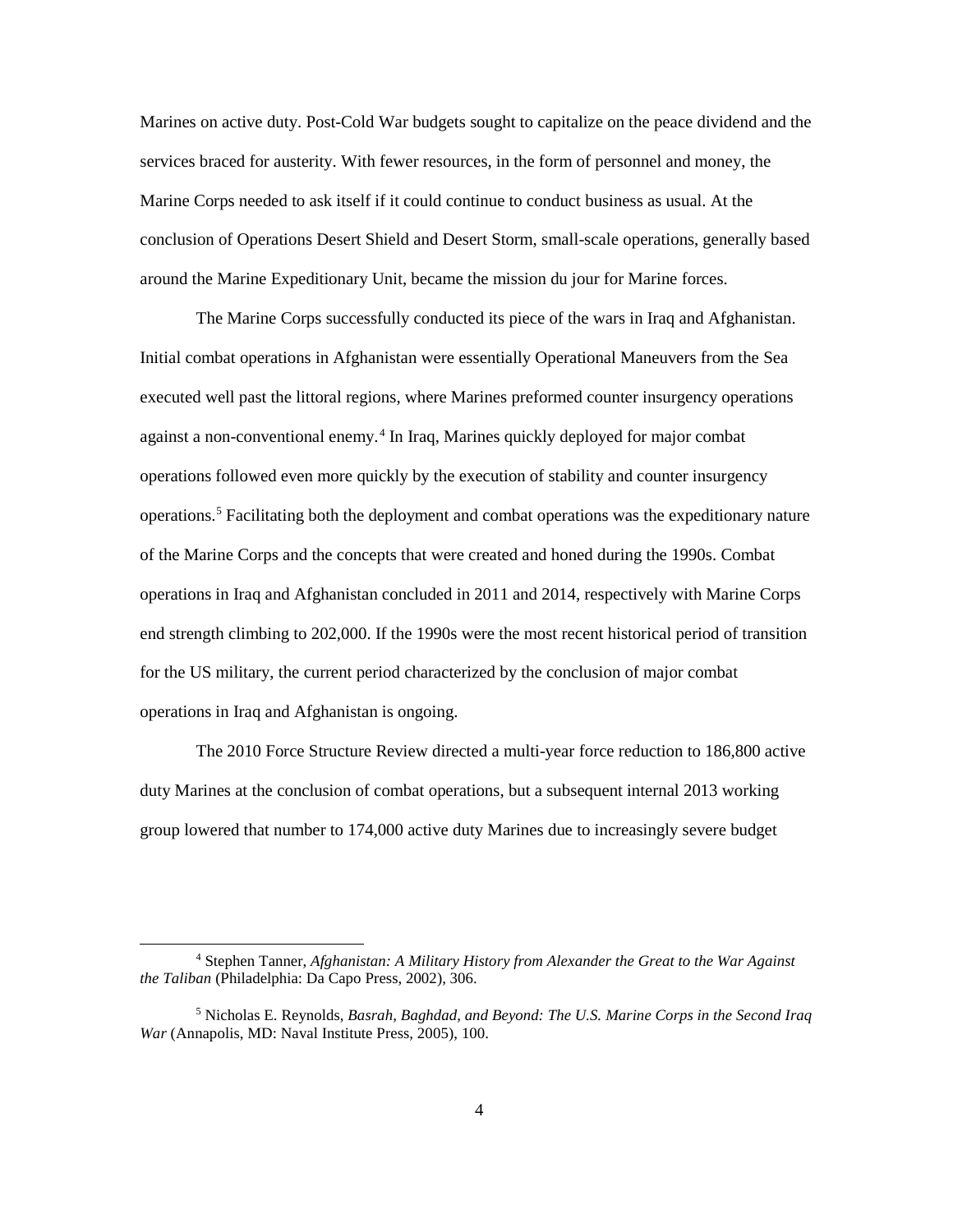predictions and sequestration.<sup>[6](#page-11-2)</sup> The most recent directed end strength is 182,000 Marines by the end of fiscal year 2017 with expectations that number will increase by the conclusion of that same year.[7](#page-11-3) With expectations of increased budgetary constraints, the Marine Corps added geographically focused Marine Air Ground Task Force deployments in addition to Marine Expeditionary Unit operations to support a strategy of persistent forward presence.

#### <span id="page-11-0"></span>Rationale

During the 1990s, in a time of budgetary constraints and personnel drawdowns, the Marine Corps benefited from the efforts of forward thinking strategic leaders, namely Commandants Alfred Gray and Charles Krulak. These leaders developed groundbreaking doctrinal concepts, published updates to foundational guidance, and capitalized on future thinking experimentation, which enabled initial full spectrum military successes in Afghanistan and Iraq without compromising the Marine Corps' ability to conduct a wider range of military operations if required.

#### <span id="page-11-1"></span>Relevance

This thesis draws conclusions from the 1990s as period of transition and transformation and provides recommendations for how the Marine Corps should be thinking and acting during this contemporary period of transition in the wake of Global War on Terrorism operations in Iraq and Afghanistan. This monograph looks at the Marine Corps' current operational role as it supports, or detracts from, the Marine Corps' long-term relevancy or if current strategic leaders

<span id="page-11-2"></span> <sup>6</sup> J. R. Wilson, "Marine Corps Update: The Frugal Force Makes More Cuts," Defense Media Network, 17 April 2014, accessed 13 January 2017, http://www.defensemedianetwork.com/stories/marinecorps-update-the-frugal-forces-faces-more-cuts/.

<span id="page-11-3"></span><sup>7</sup> US Marine Corps Concepts and Programs, "End Strength," US Marine Corps, last modified 3 March 2015, accessed 30 January 2017, https://marinecorpsconceptsandprograms.com/programs/ manpower/end-strength.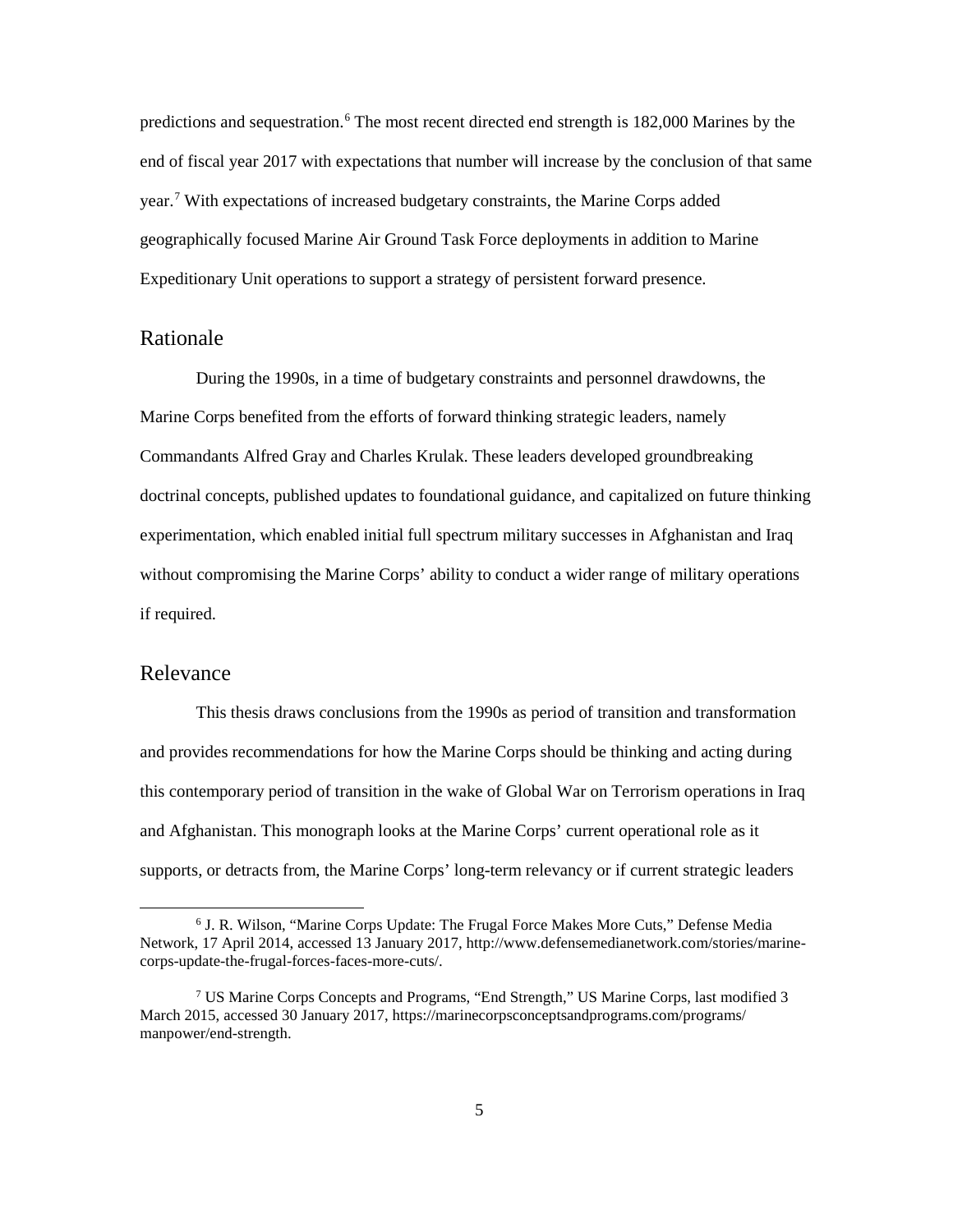need to focus on innovative capabilities and concepts to support future warfighters and its ability to wage war. The monograph will outline the unique characteristics of the office of the CMC, which allow the commandant to act with greater freedom as the Marine Corps' primary strategist and change agent, as compared to his service chief peers.

## Literature Review

<span id="page-12-0"></span>The literature review for this monograph provides an evaluation of sources for Marine Corps history, doctrine, and leadership as they relate to the post-Cold War period though military operations in the wake of the 9/11 attacks on the United States. While materials exist describing Marine Corps doctrine, American actions in the aftermath of the Cold War, the role of the CMC, Marine Corps' contributions to the Global War on Terrorism, there is not a clear line drawn between these topics. This monograph uses the general period of the 1990s and identifies key actions and steps taken by Marine Corps leadership in an attempt to make changes and preparations and divine future requirements using available primary and secondary sources. While major combat and counter insurgency operations in Iraq and Afghanistan were the eventual requirement, any number of other mission sets could have become preeminent and this monograph uses these same sources to determine if the Marine Corps would have or could have been ready for any combination of missions along the spectrum of conflict.

The *Marine Corps Gazette* is the definitive source of discussion and debate for Marine Corps doctrine, history, future concepts, and innovation. The Marine Corps Association has published the monthly periodical since 1916 with an intended audience of Marine officers and senior enlisted personnel. In 1976, it merged with the monthly periodical *Leatherneck*, intended and geared more towards enlisted readership. Both professional journals operate under the independent and privately held leadership of the Marine Corps Association with an approved Marine Corps trademark. The *Gazette* publishes interviews, guidance, and testimony from the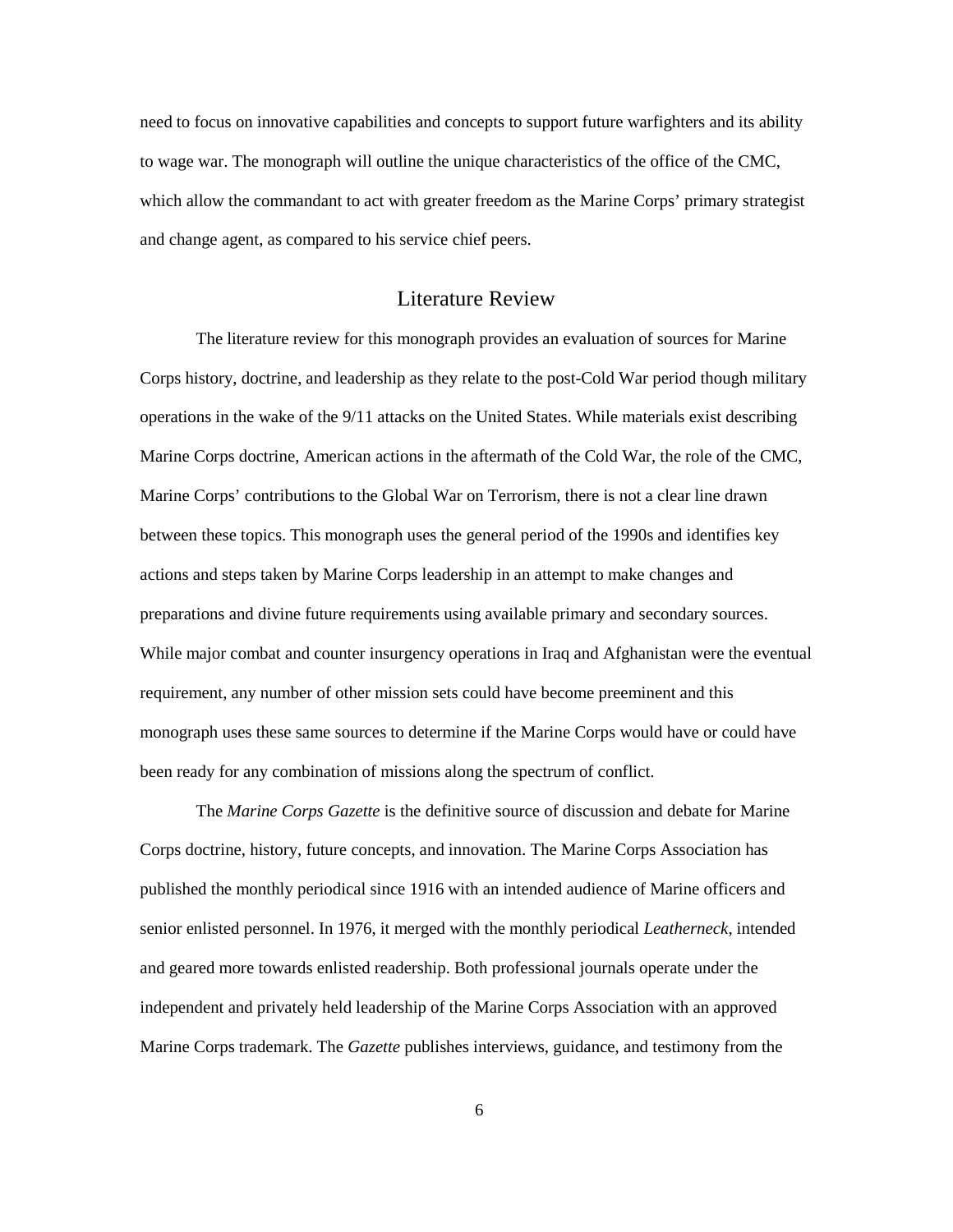CMC as well as an annual index of topics in its December issue each year making the search for a specific author or topic simple and the *Gazette* a good source of unfiltered primary and secondary literature.

Robert Coram provides a study of modern Marine Corps doctrine, and its development, in his book, *Boyd: The Fighter Pilot Who Changed the Art of War.* He offers an excellent study of the history and development of US Air Force Colonel John Boyd's theories of warfare and military tactics that extends well beyond the scope of air power. The work provides two chapters on Boyd's relationship with the Marine Corps and his role during the maneuverist movement of the 1980s that led to the adoption of Maneuver Warfare as a fundamental of Marine Corps doctrine. The biography details Boyd's failure to reach a broader Air Force and Army audience. The Marine Corps, however, adopts and operationalizes his principles of surfaces and gaps, mission type orders, and thinking leaders. These concepts informed the establishment of the Marine Corps University and the drafting of Fleet Marine Force Manual (FMFM) 1 *Warfighting*  through the championing of the maneuverist movement, which were directly influenced by Boyd's writings and teaching.

The Cold War is the subject of volumes of writings and discourse. Most of these works focus on how and why it started, where and when confrontation took place, and eventually how and why it ended and not necessarily the direct impact on the individual services. Michael J. Hogan's 1992, *The End of the Cold War: Its Meaning and Implications* is an early entry into the latter. This edited work contains twenty-two offerings from an international group of authors from political, historical, and policy analysis backgrounds. The work focuses on the implications of a world with one superpower and innumerable challenges and challengers. From this, the Marine Corps attempted to align their mission and organization to this new threat, which led to transformation and modernization within the Marine Corps.

7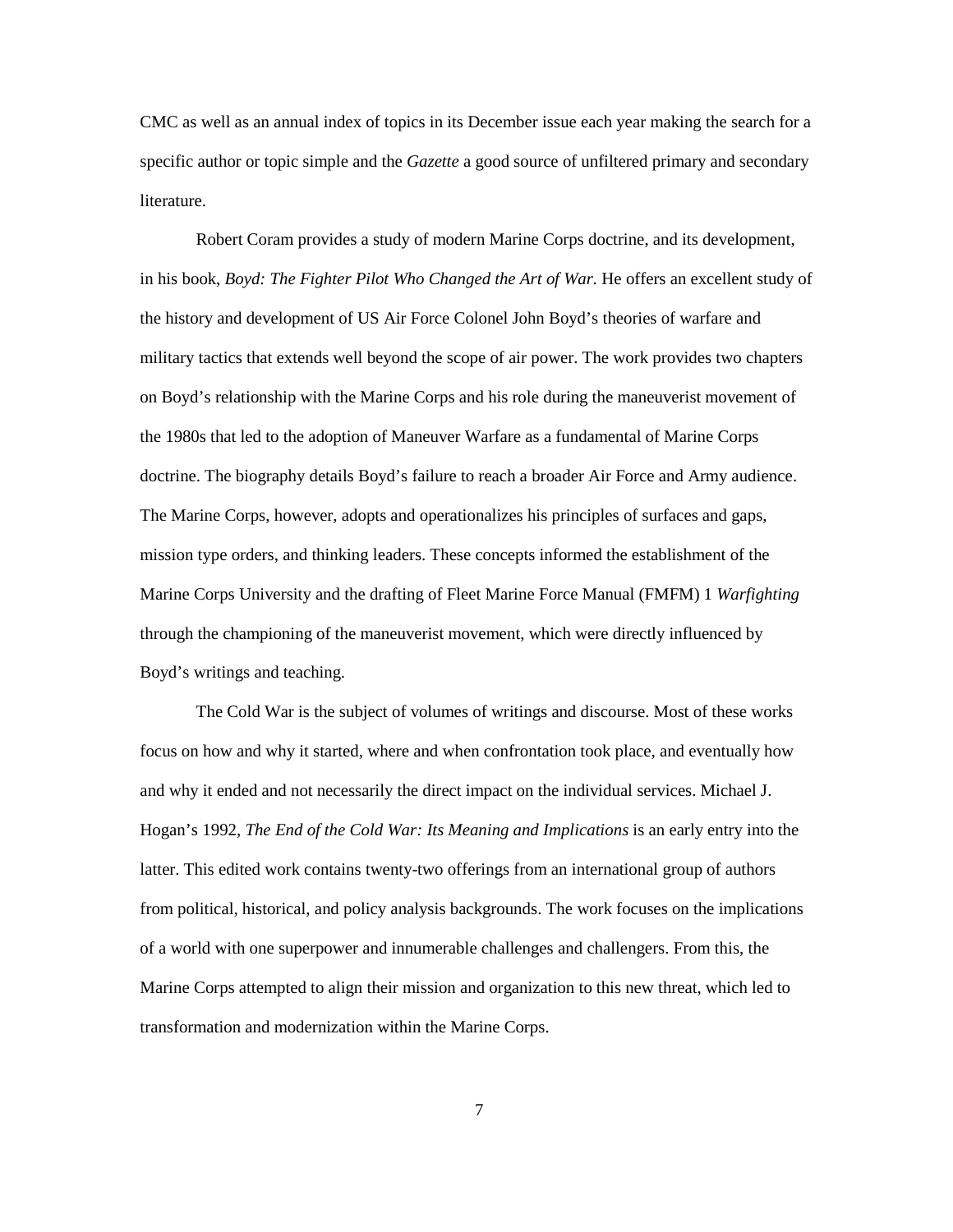One, albeit unexpected, source of information on Marine Corps operations and modernization in the 1990s as well as a detailed look at the Marine Corps' most senior leadership comes from the fiction author Tom Clancy in his 1996 non-fiction work, *Marine: A Guided Tour of a Marine Expeditionary Unit*. Clancy's celebrity allowed him unfettered access to the Marine Corps and its then Commandant, General Charles Krulak, to include a detailed interview, published in its entirety. As its title implies, the work details, the operational crown jewel of the 1990s Marine Corps, the Marine Expeditionary Unit. The book also looks at Krulak's goals, initiatives, and visions as well as providing a detailed account of the Marine Corps, its equipment, people, and culture. Clancy's work provides less of a critical look at individual Marine Corps leadership contributions, which is generally lacking with reporting on the CMC's role as the Marine Corps' senior strategist.

Another more detailed review of the roles, functions, and contributions of the CMC is in Edgar F. Purvyear Jr.'s 2009 *Marine Corps Generalship*. Purvyear provides a detailed analysis of contributions from contemporary CMCs as well as a historical look back at all CMCs beginning with John A. Lejeune. Profiles of two CMCs serving in the 1990s are in this monograph with a more critical eye on their legacies, which is lacking in Purvyear's work. An underestimation of these leaders' contributions is dangerous as their roles include that of chief strategist for their organization.

Non-fiction works on both OIF and OEF began filling library and bookstore shelves before troops were able to redeploy from theater. This genre includes first-person accounts of battle and historical reporting of the conduct of the war or its battles and campaigns. The genre also includes critical analysis of the political motivations for entering these conflicts and thirdperson interpretations of the heroism of individuals, small units, or large historically relevant organizations. Commentary generally follows that the tragedy of the 9/11 attacks caused politically motivated civilian leadership to exaggerate threats and thrust an ill-equipped and

8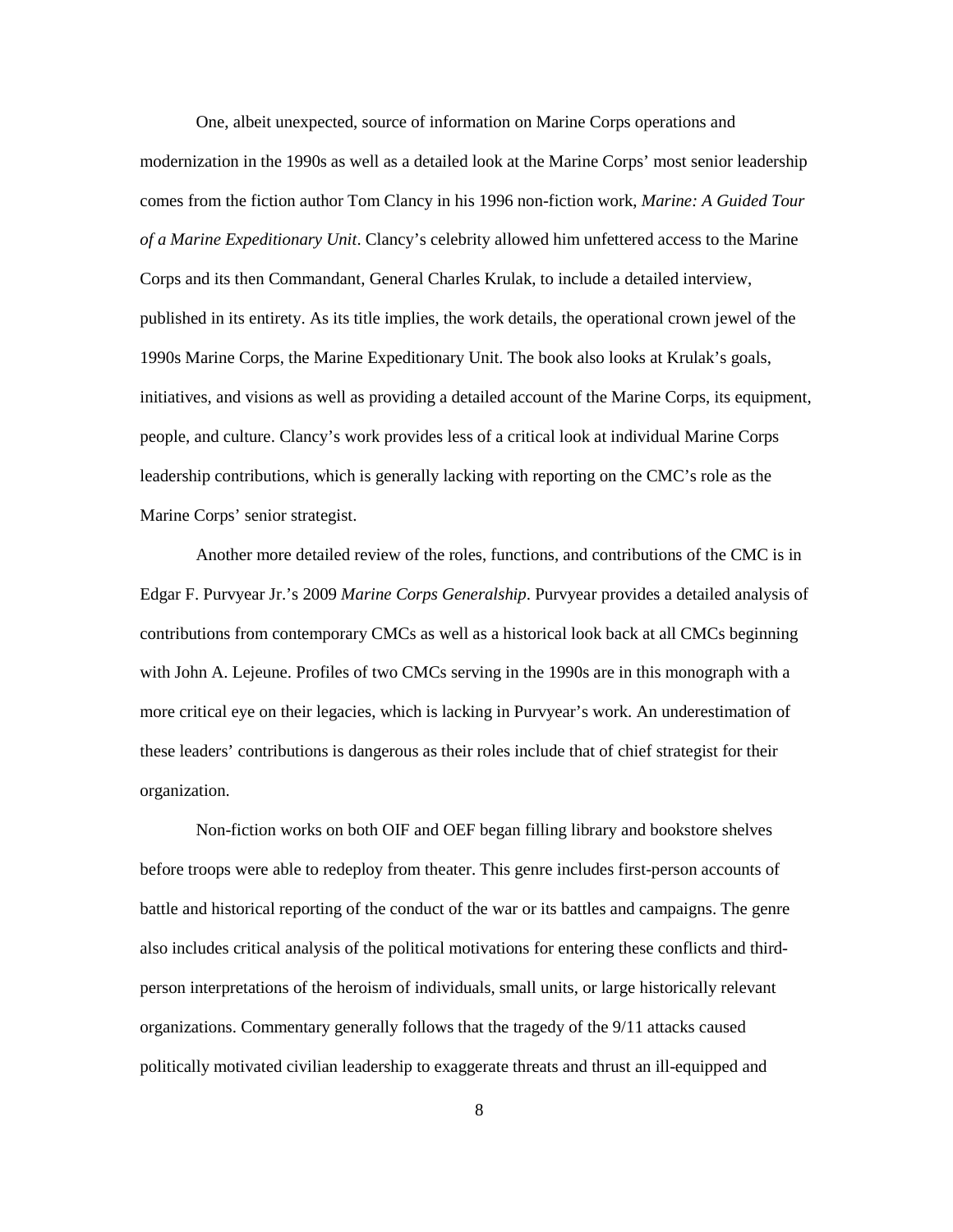poorly prepared military into ill-advised and poorly planned wars without a thought of strategic goals or a criteria for war termination. The title of the book by Thomas Ricks, *Fiasco: The American Military Adventure in Iraq, 2003 to 2005,* speaks to his low opinion of the political motivations and execution of the Iraq war. Another, slightly more positive narrative, reads that in typical American fashion the young people of the military, led by a few brilliant military leaders, triumphed in spite of, and not necessarily thanks to their civilian masters. *The March Up: Taking Baghdad with the United States Marines* by Ray Smith and Bing West takes this Marine centric view of the war effort without a larger political look or critically wading through these narratives. It fails to look at the Marine preparations for, and conduct of, war in a hostile environment occupied by new and indiscernible threats after the fall of the Soviet Union not just in operations in Iraq and Afghanistan but wherever the Marine Corps may have served in different circumstances.

<span id="page-15-0"></span>The future application of American military power, the Marine Corps specifically, is not the subject of large volumes of non-military publications. Organizations within the Department of Defense are the source of numerous works ranging from articles in professional journals, academic research, and commissioned studies across the defense organization and industry. Even privately held think tank studies are difficult to recognize as objective due to the political nature of most of these organizations or the fact that many of their studies have sponsorship by organizations from within the Department of Defense. An effort to identify relevant actions during the post-Cold War and Operation Desert Shield and Desert Storm period, which either enabled or failed to do so, the Marine Corps' ability to execute a full range of military operations does not exist to cover this topic sufficiently.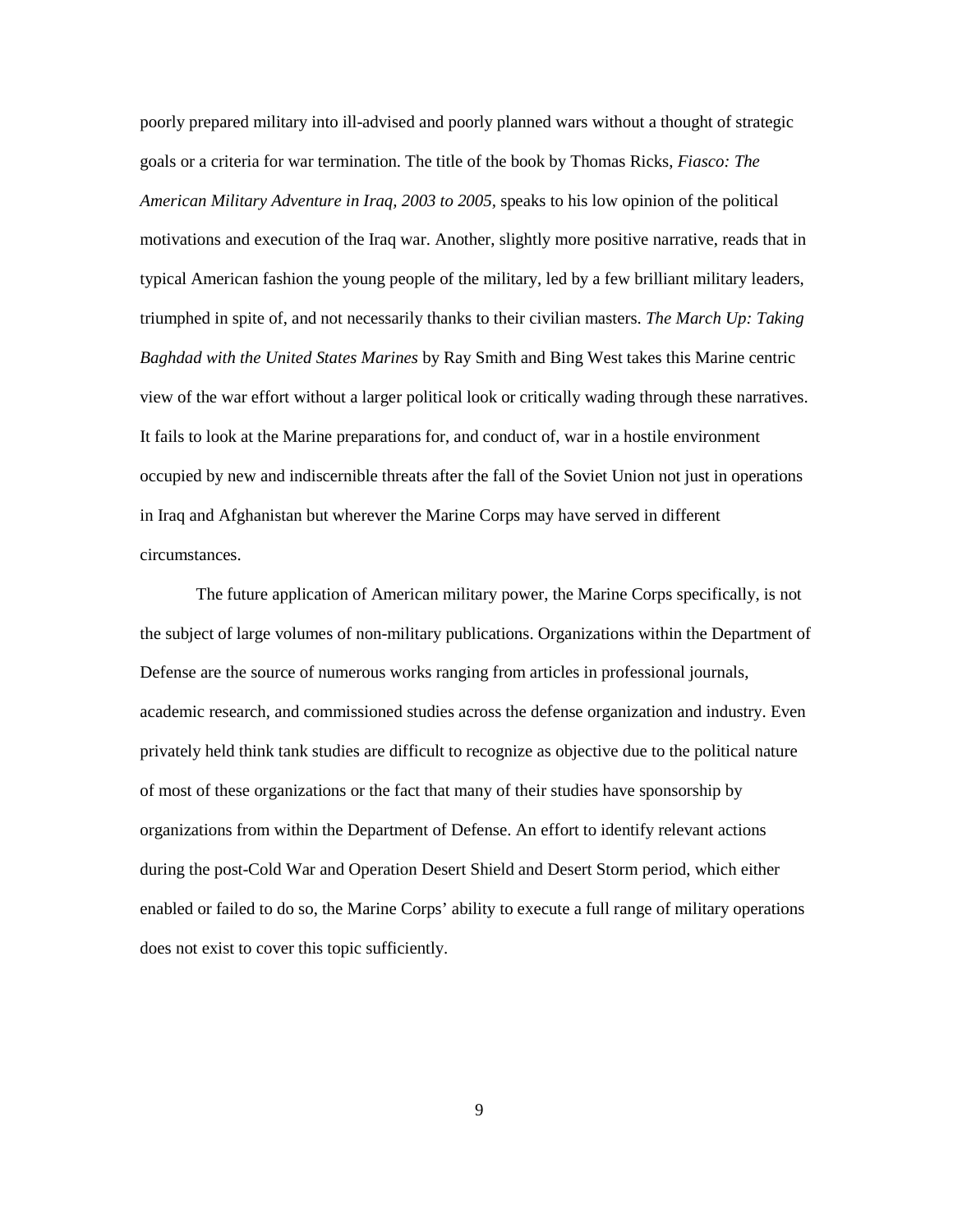#### The Cold War and its End

Through the 1970s and 1980s post-Vietnam War US military thought was preoccupied by the Cold War, American intervention abroad in support of small war actions, and eventually a large-scale conventional confrontation with Iraq in the wake of its invasion into neighboring Kuwait during Operations Desert Shield and Desert Storm. The end of the Cold War created a vacuum of power and left the United States as the sole remaining super power. The successful large-scale mobilization and deployment of US troops and unexpectedly quick defeat of Iraqi forces left little doubt as to the capability and might of US military power. Pundints may have assumed a peace dividend was to follow but there was a greater professional military and political understanding that no shortage of work for the American military would follow.

With this likely push for a peace dividend forthcoming, the Marine Corps needed to articulate what it was tasked to do in the past and what it potentially could be required to do in the future. It needed to account for any significant perceived difference between the two. For the Marine Corps, the President Ronald Reagan era of the 1980s was a boon for spending on personnel and equipment due to concern about a conventional confrontation in Central Europe. The Marine Corps' role in a full-scale land war in Europe entailed large formations of highly mobile forces sweeping through Scandinavia. Prepositioned stocks in Norway and adequate amphibious capacity to get Marines across the Atlantic meant that troop levels would remain high and adequate funding guaranteed to keep the expensive end items available for training and in storage ready for a confrontation or at least as a legitimate deterrent. Without this existential threat from the United Soviet Socialist Republic, Marines and their detractors questioned their ability and need to retain a strong amphibious capacity, and access to prepositioned stocks to ensure their expeditionary capability in support of their perceived role in national security.

Congressional legislation in 1947 and 1952 reaffirmed the Marine Corps' amphibious assault mission and added a requirement to maintain a rapidly deployable air-ground task force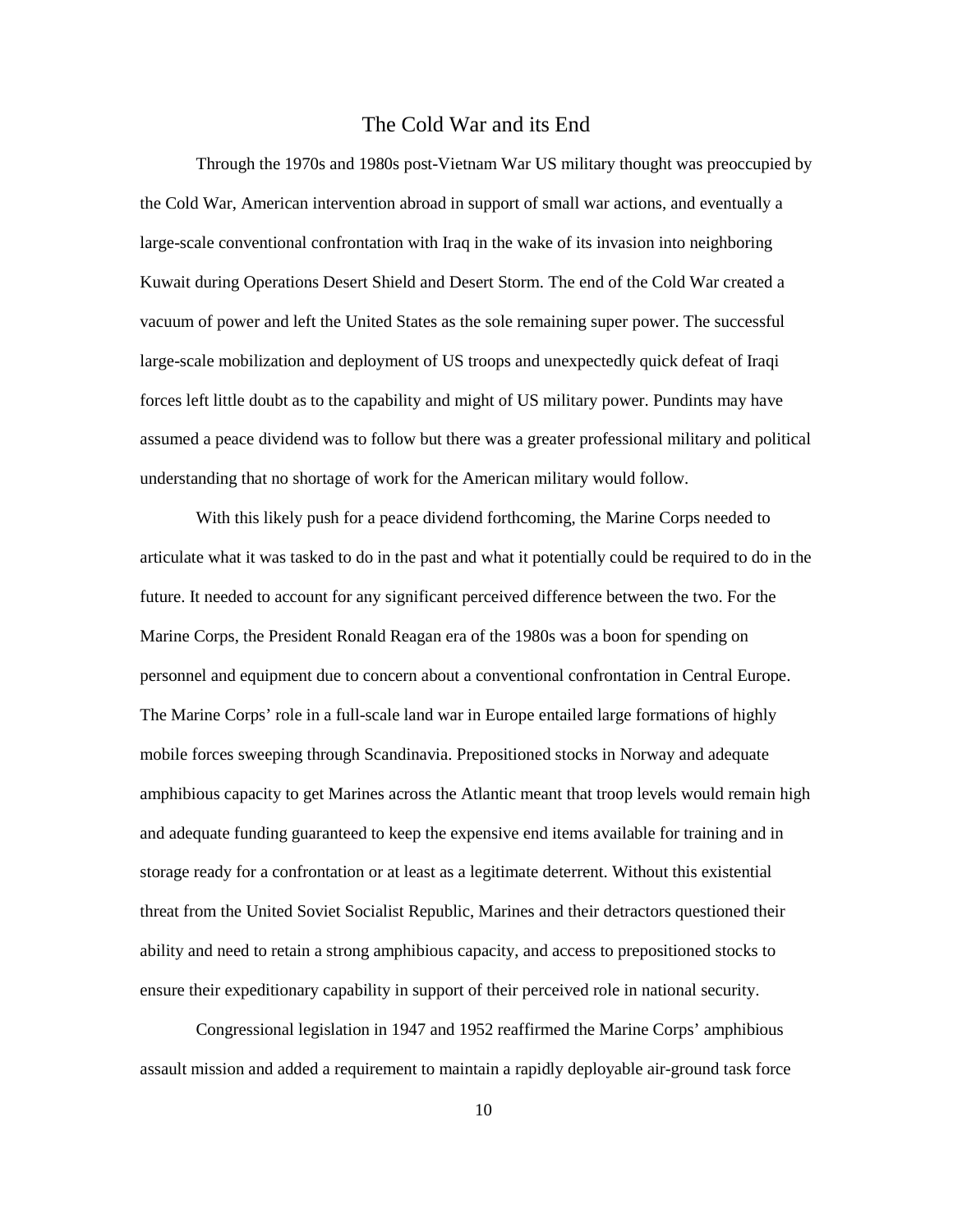for regional conflict response.<sup>8</sup> The Marines saw significant action during conventional operations in the Korean War and fought non-conventional warfare in the Vietnam War as offshoots of the greater Cold War. Troop levels during the Vietnam War would be the largest in Marine Corps history, since World War II, and proved the Marine Corps' capacity for contributing to long-term land based conflict. Smaller operations in Lebanon, Grenada, and Panama during the Cold War proved the Marine Corps was a flexible, capable, and economic force. Shortly after the conclusion of the Cold War, CMC General Carl Mundy highlighted that with only a 5 percent share of the Department of Defense budget, the Marine Corps provided 12 percent of active duty armed forces personnel, 20 percent of active divisions, 13 percent of all active tactical aviation assets, and 14 percent of reserve division equivalents.<sup>[9](#page-17-1)</sup> Mundy was highlighting why the Marine Corps was important to the Cold War effort and how this force of economy would continue to remain relevant in the absence of a near-peer competitor.

The end of the Cold War created anxiety and apprehension for the entire Department of Defense and the Marine Corps. Not since the conclusion of the Vietnam War had such a great opportunity for transition presented itself. For the Marine Corps, the end of the Cold War presented a great many unique challenges and difficulties. The likelihood of large state-on-state conflict seemed to be over and the need for a large standing land based combat force was unnecessary; discussions of the redundancy of the Marine Corps as a second land Army would surely follow. For the CMC, this transition provided great opportunities for modernization and capitalization as an economy of force service. The CMC would have the opportunity to chart the

<span id="page-17-0"></span> <sup>8</sup> James D. Hittle, "The Marine Corps and the National Security Act," *Marine Corps Gazette* 31, no. 10 (October 1947): 57-59.

<span id="page-17-1"></span><sup>9</sup> Carl E. Mundy, "The Role of the Marine Corps in the post-Cold War Era" (lecture on National Security and Defense, The Heritage Foundation, Washington DC, 1 November 1993).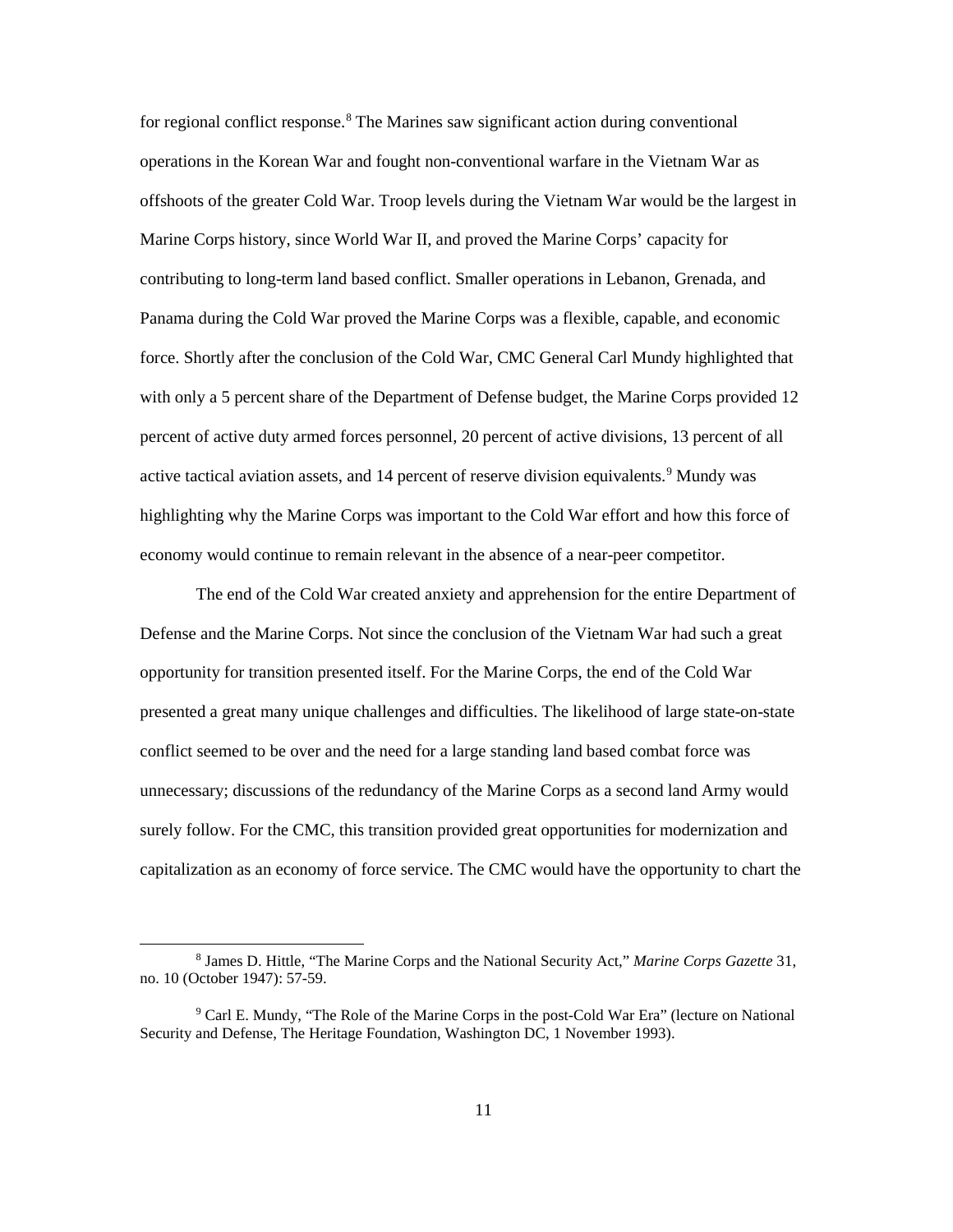Marine Corps' new direction and influence its role in national security due to his unique role as the services senior strategic leader, administrator, and de facto commander.

### The Commandant as Strategic Leader

<span id="page-18-0"></span>Per Title 10 of US Code, the CMC is responsible for transmitting the plans and recommendations of the Marine Corps to the Secretary of the Navy. He is to advise the Secretary of the Navy with regard to such plans and recommendations and act as the agent of the Secretary of the Navy in carrying them into effect once approved.<sup>[10](#page-18-1)</sup> This makes the CMC the primary and lead strategic planner and leader for the Marine Corps. As such, the CMC is the chief strategist of the Marine Corps. The CMC serves under the authority, direction, and control of the Secretary of the Navy. The CMC is responsible for planning and advising the Secretary of the Navy in the execution of these plans as they relate to the staffing, training, and equipping of the Marine Corps.

US Code establishing the roles and responsibilities of the CMC provides that this role fundamentally does not differ from that of the Chief of Staff of the Army, or the Chief of Staff of the Air Force, or the Chief of Naval Operations. However, there are nuanced differences from cultural and leadership standpoints that allow the CMC to operate differently than his sister service counterparts. The 31st CMC, General Charles Krulak, sums it up as follows: "The man who serves as Commandant through a four-year term wields enormous power and inspires almost mystic veneration. He is the leader of a warrior caste, the head of a multi-billion dollar

<span id="page-18-1"></span> $10$  Office of the Law Revision Counsel, "10 USC 5043: Commandant of the Marine Corps," US Congress, House of Representatives, 2010 ed., accessed 30 January 2016, http://uscode.house.gov/ view.xhtml?req=granuleid:USC-prelim-title10-section5043&num=0&edition=prelimnited.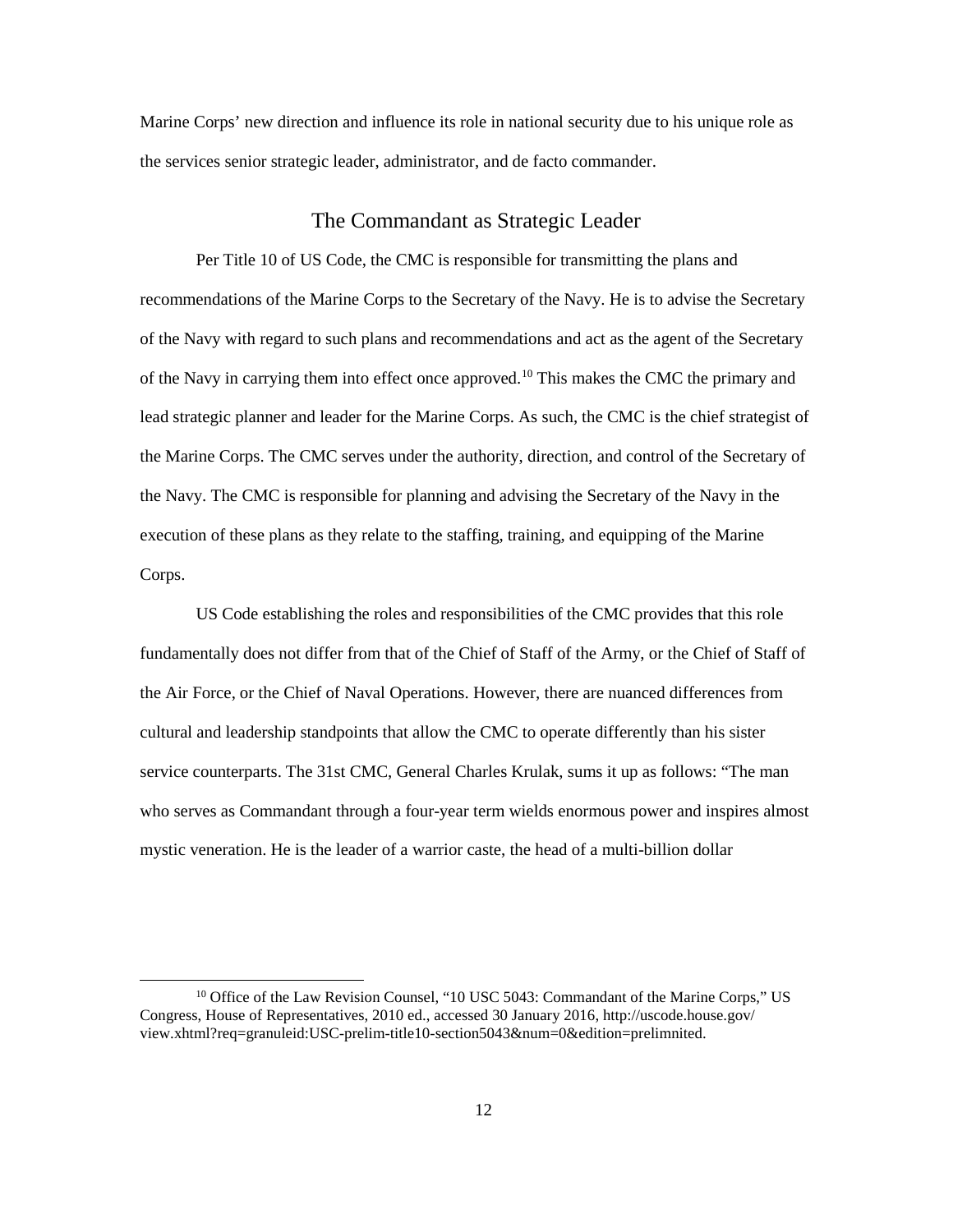organization, and a member of the supreme military council of the land, the Joint Chiefs of Staff."<sup>[11](#page-19-0)</sup>

The relative scale differential between the Marine Corps and its sister services is one reason for the differing ability of the CMC to lead his service. The Marine Corps end strength recorded in 2010, the highest since 1968 at over 202,000, was still over 100,000 less than the Air Force or the Navy and over 360,000 less than the Army.<sup>[12](#page-19-1)</sup> The Marine Corps' small relative size has made end strength changes seem insignificant by comparison, to its sister services, but the scale suggests otherwise. With such a small force to lead, the Commandant is in a position to provide a greater leverage for personal leadership to his organization.

The size of the general officer population also allows for greater control over his organization. The Marine Corps is authorized only two four-star officers, the CMC and his assistant. While more than two of these officers have served concurrently, all others have served in joint billets, outside the Marine Corps. This lack of high-level bureaucracy allows for greater decision-making freedom and less necessity for consensus when change is required. The CMC makes a decision, like a true commander, and it becomes regulation without the requirement to socialize the considerations with his peers, as there are none. Unity of command is exercised by the CMC to a greater degree than by his sister service peers.

This leads to another difference, the title itself. The title Commandant implies command.[13](#page-19-2) The Secretary of the Navy codified this fact in General Order No. 5 of 1954

<span id="page-19-0"></span><sup>&</sup>lt;sup>11</sup> Edgar F. Purvyear, Jr., *Marine Corps Generalship* (Washington, DC: National Defense University Press, 2009), 7.

<span id="page-19-2"></span><span id="page-19-1"></span><sup>&</sup>lt;sup>12</sup> Defense Manpower Data Center, "DoD Personnel, Workforce Reports & Publications," Department of Defense, last modified 30 September 2010,accessed 31 January 2017, https://www.dmdc.osd.mil/appj/dwp/dwp\_reports.jspm.

<sup>13</sup> Purvyear, 5.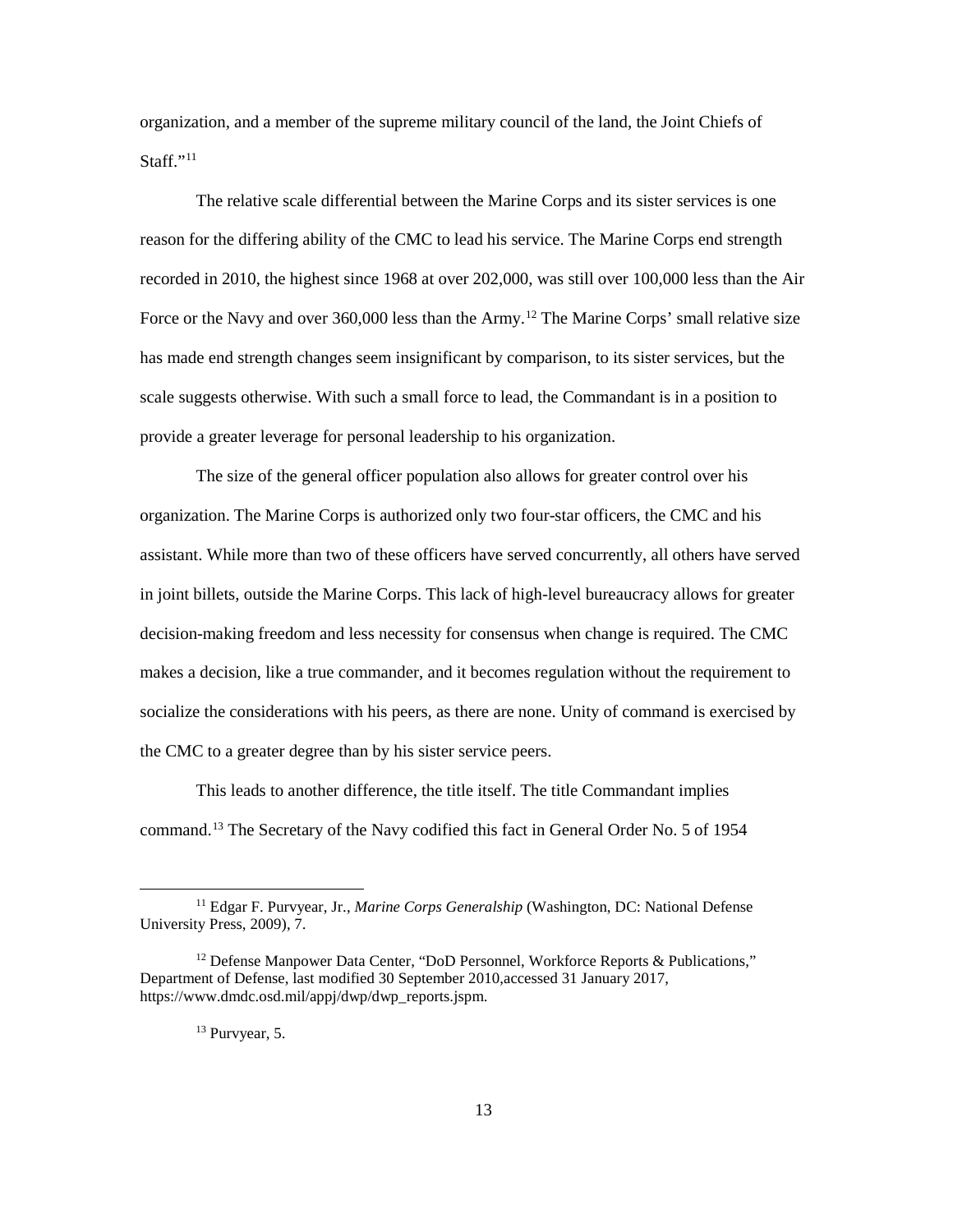directing that, "The Commandant of the Marine Corps is the senior officer of the Marine Corps. He commands the Marine Corps and is directly responsible to the Secretary of the Navy."[14](#page-20-0) This mandate, along with other sweeping changes enacted by the US Congress and the Department of the Navy following World War II, stood for nearly three decades and served as the foundation for the CMC's eventual entrance as a full member of the Joint Chiefs of Staff in 1978 and the signing of the Goldwater Nichols Act in 1986. While the word command no longer exists in US Code 10, the relationship remains relevant and understood within the Marine Corps, and is unique to this service.

While many of these nuanced differences are subject to debate outside of the Marine Corps, they are widely accepted as fact within the Marine Corps at all levels. The unique culture of the Marine Corps is a critical element of the organization and vital to its self-image and societal perception. The formal title for the Marine Corps staff is Commandant Marine Corps, making CMC both a person and a staff. The Army staff is the Department of the Army, the Navy staff is the Office of the Chief of Naval Operations, and the Air Force staff is the Air Staff. This very personal representation of Marine Corps leadership is another example of the uniqueness of the Marine Corps that permeates through all ranks. It highlights the importance of the office of Commandant and his vital role in leading the Marine Corps and establishing doctrine and concepts for the future.

During the 1990s, four Marines served as CMC: Alfred Gray, Carl Mundy, Charles Krulak, and James Jones. Each man was a product of his education, training, and experiences over a long and successful career. Each man's ability to foresee opportunities, develop doctrine and concepts, and procure innovative equipment would influence the Marine Corps well into the future and beyond their individual tenure. Of note, none of these men served previously as the

<span id="page-20-0"></span> <sup>14</sup> Krulak, *First to Fight*, 61.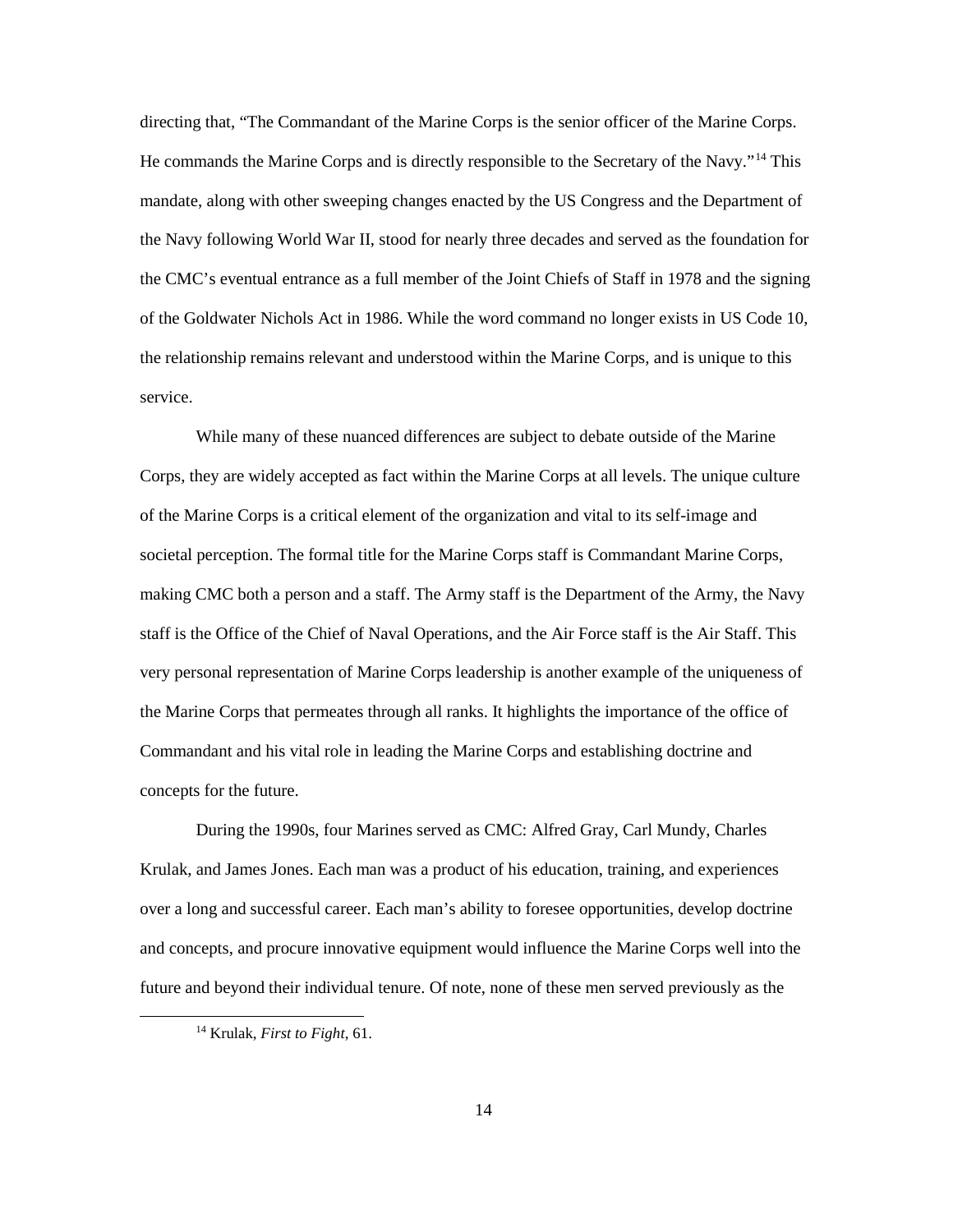Assistant CMC, but all served in various joint assignments as well as numerous tours as commanding generals and directors at Headquarters US Marine Corps. A detailed discussion of the Marine Corps' ability to conduct full spectrum operations and the important role of CMC as strategic leader will detail the significant contributions of two of these Marines.

## <span id="page-21-0"></span>Alfred M. Gray, Jr.

General Alfred M. Gray was the 29th CMC, serving from 1 July 1987 to 30 June 1991. Gray was a prior enlisted Marine, serving in the Korean War before to his commissioning. He commanded troops during the Vietnam War, leading Marines during Operation Frequent Wind, the evacuation of Saigon in 1975. He is famous for having his official photo taken in his camouflage utility uniform, the first and only CMC to do so, seeking to increase the martial spirit within the Marine Corps. Under Gray's leadership the Marine Corps consolidated its doctrine and conceptual centers at Quantico, Virginia in the Marine Corps Combat Development Command (MCCDC), strengthened and modernized the Marine Expeditionary Unit, published FMFM 1, *Warfighting*, a doctrinal foundational that remains virtually unchanged to this day, and fought in Operations Desert Shield and Desert Storm.

#### <span id="page-21-1"></span>Marine Corps Combat Development Command

Shortly after Gray assumed the office of CMC, he formally established the Marine Corps Combat Development Command in the fall of 1987. He used the organization of the Marine Corps Development and Education Command as its foundation. The Marine Corps Development and Education Command was responsible for formal Marine Corps schooling, but under Gray became the center for doctrinal formulation, concept development, strategic planning, and the training and equipping of Marines and units. Gray created the Marine Corps University to lead Marine Corps Professional Military Education efforts, merged the Training and Education Command, which was responsible for formal training, and created the Commandants Warfighting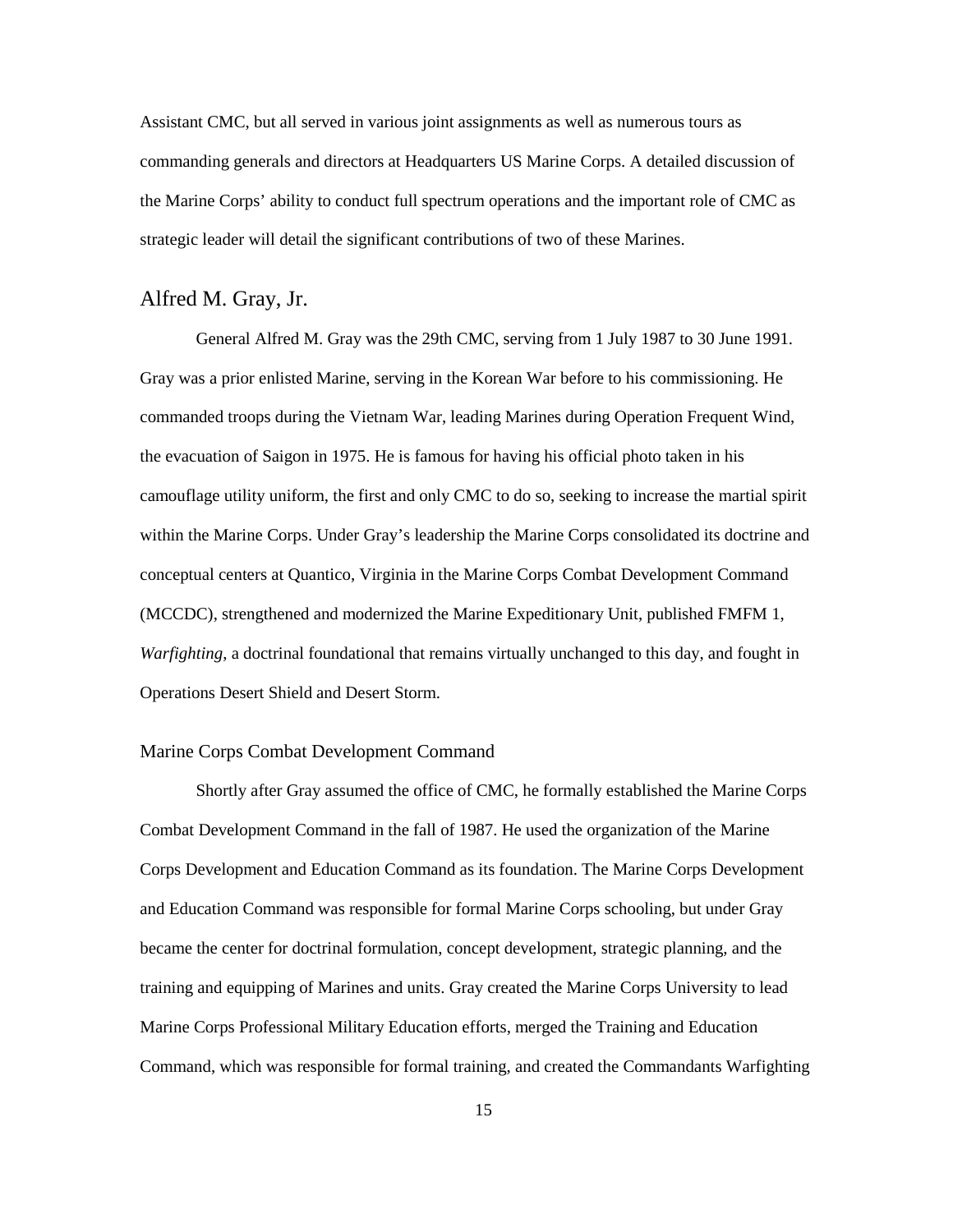Center, which would later become the Marine Corps Warfighting Laboratory (MCWL) under CMC General Charles Krulak, to focus on concept development and experimentation. This organization would inform and coordinate with one of the six US Army Training and Doctrine Command Battle Laboratories in Fort Monroe, Virginia developing and establishing early entry, lethality, and survivability efforts.<sup>15</sup>

Today, the Commanding General, MCCDC also serves as Deputy Commandant, Combat Development and Integration. MCCDC's mission is to "Oversee and support the development, implementation, and maintenance of training and education programs, and participate in and support the Marine Corps Force Development System," and Combat Development and Integration's mission is to "Develop future operational concepts and determine how to best organize, train, educate, and equip the Marine Corps of the future."[16](#page-22-1) These commands are made up of more than eighteen thousand personnel and consists of the Small Wars Center and Irregular Warfare Integration Division, the Operations and Analysis Directorate, the Training and Education Command, the MCWL, the Marine Corps Task List Branch, the Capabilities Development Directorate, a Seabasing Integration Division, and the Marine Corps Expeditionary Energy Office.

This diverse collection of offices is responsible for a wide range of strategic projects to include the publication of the *2016 Marine Operating Concept*, processing all Urgency of Need Statements, modeling and simulation, developing Mission Essential Tasks and Task Lists, and concept development and experimentation. The command is responsible for doctrine,

<span id="page-22-0"></span> <sup>15</sup> John L. Romjue, *American Army Doctrine for the Post-Cold War* (Washington, DC: United States Army Training and Doctrine Command, 1996), 75.

<span id="page-22-1"></span><sup>&</sup>lt;sup>16</sup> Commanding General Marine Corps Combat Development Command and Deputy Commandant Combat Development and Integration, "Scope of Work," US Marine Corps, accessed January 31, 2017, http://www.mccdc.marines.mil/About/Scope-of-Work/.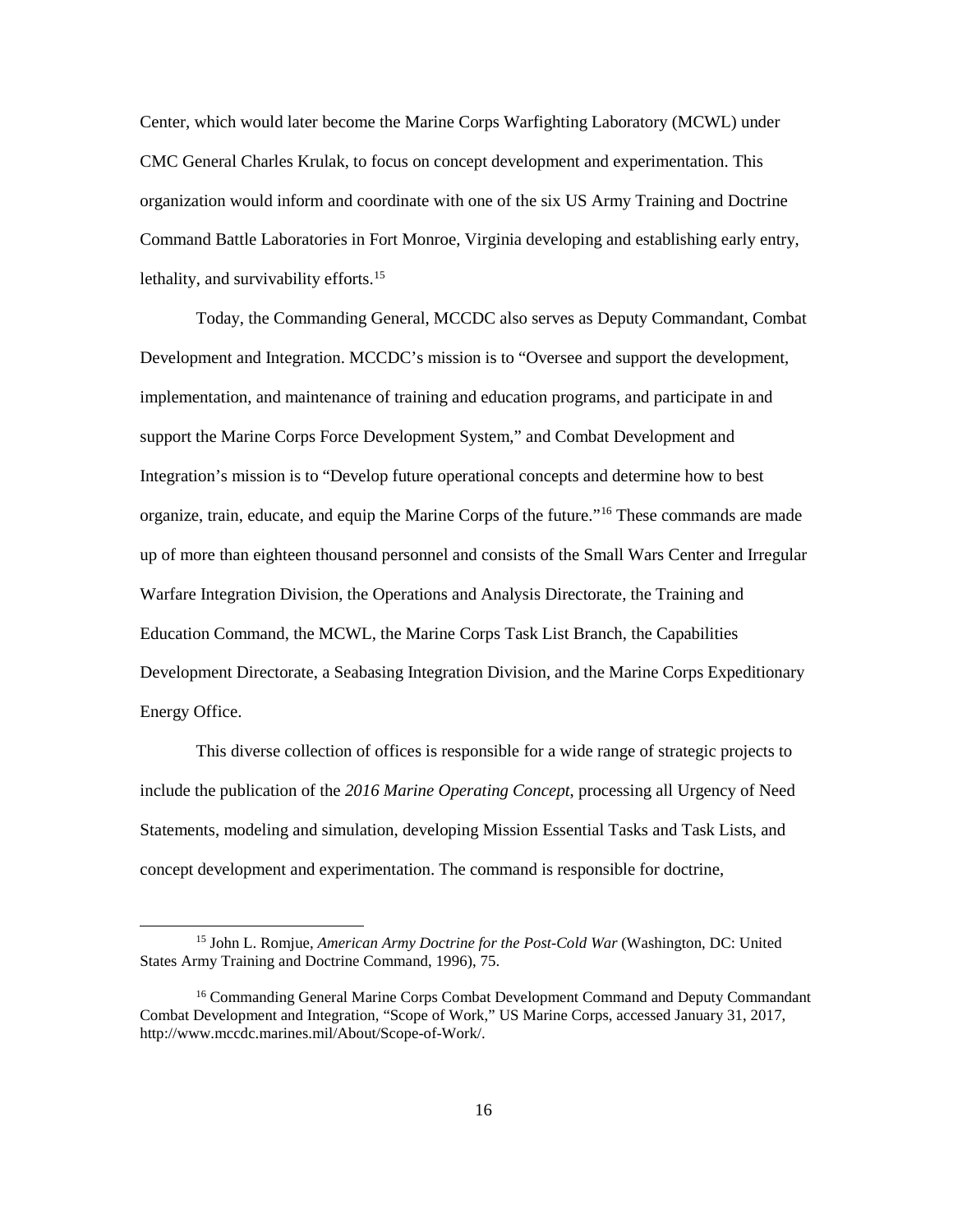organization, training, materiel, leadership and education, personnel and facilities.[17](#page-23-1) General Gray created MCCDC with a vision to integrate these lines of effort and one of his first orders of business within the confines of this command was to publish FMFM 1, *Warfighting*.

#### <span id="page-23-0"></span>Fleet Marine Force Manual 1, *Warfighting*

FMFM 1, *Warfighting* was the culmination of over a decade's worth of debate and disagreement over how the Marine Corps would fight and win on the modern battlefield. The debate centered on the Marine Corps' utilization of maneuver versus attrition style tactics. Proponents of the former identified themselves as the Chowder Society, and met regularly with retired Air Force Colonel John Boyd to discuss his revolutionary views on maneuver tactics.<sup>18</sup> They considered attrition style tactics outmoded and too dangerous for the modern battlefield. They preferred to meld Clausewitzian concepts with modern ideas championed by Boyd in his papers and lectures, to include "Destruction and Creation."[19](#page-23-3) Supporters of attrition style tactics considered maneuver to be in the realm of a larger land Army and not suited for the Marine Corps' amphibious mission. They viewed attrition style tactics as historically relevant and proven during World War I and II operations as well as most appropriate to the Marine Corps' mission sets and style of warfare. More moderately, attritionists believed the complete dismissal of

<span id="page-23-1"></span><sup>&</sup>lt;sup>17</sup> Commanding General Marine Corps Combat Development Command and Deputy Commandant Combat Development and Integration, "Scope of Work."

<span id="page-23-2"></span><sup>18</sup> Robert Coram, *Boyd: The Fighter Pilot Who Changed the Art of War* (Boston: Little Brown, 2002), 382.

<span id="page-23-3"></span><sup>&</sup>lt;sup>19</sup> John R. Boyd, "Destruction and Creation" (paper presented to the US Army Command and General Staff College, Fort Leavenworth, KS, 3 September 1976), accessed 26 January 2017, http://dnipogo.org/john-r-boyd/.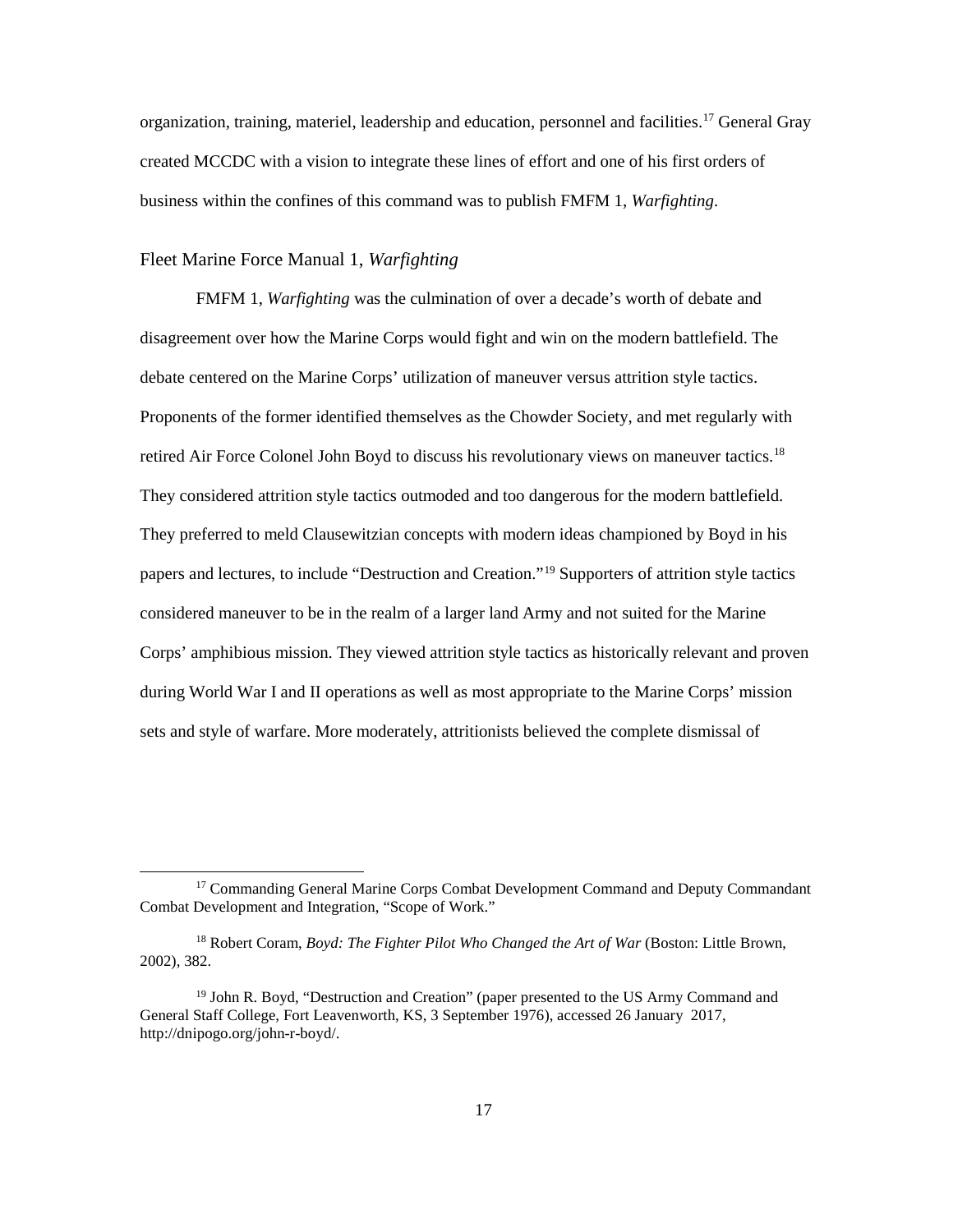attrition as a valid form of warfare was arbitrary and narrow-minded as the argument concluded that effective maneuver is better than ineffective attrition.<sup>[20](#page-24-0)</sup>

"Maneuver warfare is a warfighting philosophy that seeks to shatter the enemy's cohesion through a series of rapid, violent, and unexpected actions, which create a turbulent and rapidly deteriorating situation with which he cannot cope."<sup>[21](#page-24-1)</sup> Maneuver Warfare, as a concept, was a matter of public debate in the Marine Corps at the conclusion of the Vietnam War and through the 1970s and 1980s. General Gray sought to solidify the concept as a foundation of strategic doctrine within the Marine Corps with the publication of *Warfighting*. As an opponent of attrition warfare, he was a member of the maneuverist movement and used his position as CMC to champion the concept into doctrine. Gray signed *Warfighting* in 1989 and was a brainchild of the Doctrine Division of Gray's Commandants Warfighting Center.

In his introduction, Gray describes the text as his warfighting philosophy, the Marine Corps doctrine, and the authoritative basis for preparing for, and fighting.<sup>[22](#page-24-2)</sup> Nineteenth century Prussian theorist, Carl von Clausewitz's *On War* heavily influenced much of *Warfighting*. Beyond the quotations pulled directly from the book, three of the four chapters cite Clausewitz directly. Interestingly, only chapter four, "The Conduct of the War," does not directly reference Clausewitz, but the ideas presented are clearly Clausewitzian. Noted Clausewitz scholar Dr. Christopher Bassford goes as far as to say that *Warfighting* is essentially cliff notes for *On War*. "It (*Warfighting*) is essentially an easily readable distillation of Carl von Clausewitz's famous

<span id="page-24-0"></span> <sup>20</sup> Phillip E. Knobe, "Revise FMFM 1, Warfighting," *Marine Corps Gazette* 77, no. 10 (October 1993): 31-33.

<span id="page-24-2"></span><span id="page-24-1"></span> $^{21}$  Department of the Navy, Headquarters US Marine Corps, Fleet Marine Force Manual (FMFM) 1, *Warfighting* (Washington, DC: Headquarters US Marine Corps, 1989), 59.

 $22$  Ibid., i.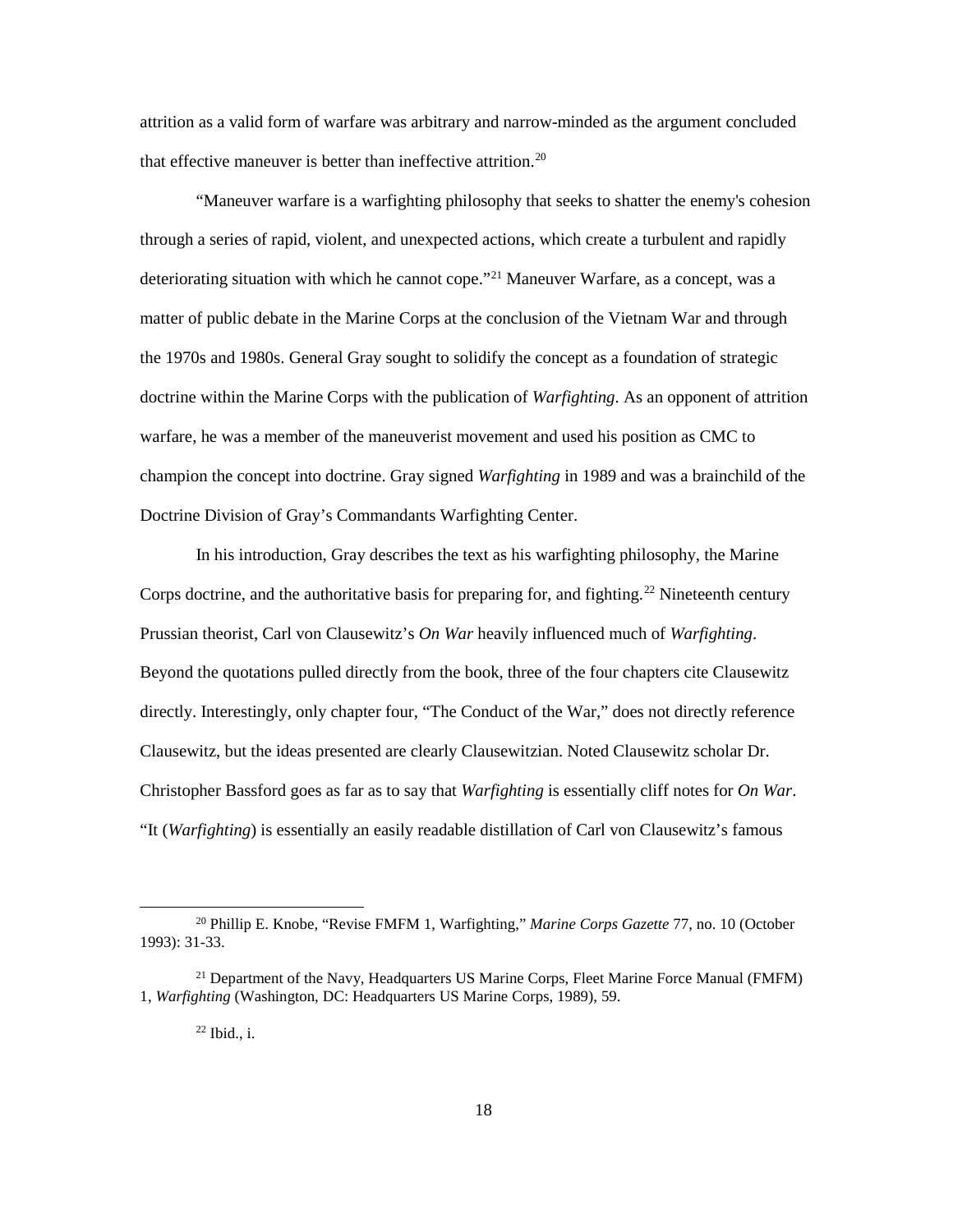philosophical treatise *On War*."[23](#page-25-0) Chapter one of *Warfighting*, "The Nature of War," follows Clausewitz so closely as to nearly transcribe the definitions of war and friction and using the word uncertainty in place of the phrase fog of war, while giving Clausewitz the credit.<sup>[24](#page-25-1)</sup>

Chapters one and two of *Warfighting* provide factual and conceptual understandings of the nature and theory of war. Chapters three and four prescribe and describe preparations for and the conduct of war. It is in this last chapter that Gray describes the warfighting concept based on rapid, flexible, and opportunistic maneuver, which will fundamentally change the way Marines conduct combat operations; Maneuver Warfare. If *Warfighting* is the Marine Corps' contemporary version of Clausewitz, then Maneuver Warfare is John Boyd flavored with Sun Tzu for the Marine Corps. Maneuver is not simply movement but a two dimensional mechanism using space and time together to "achieve decisive superiority at the necessary time and place."<sup>[25](#page-25-2)</sup> The key to the philosophy of Maneuver Warfare is decentralized command. This philosophy is dependent upon the application of mission tactics, understood commander's intent, an identified focus of effort, the appreciation of surfaces and gaps, and the execution of combined arms. *Warfighting* provided General Gray's authoritative doctrine on how the Marine Corps would fight; formalizing a maneuver style and Saddam Hussein's invasion into Kuwait would provide an opportunity to put maneuver warfare to the test.

<span id="page-25-0"></span><sup>&</sup>lt;sup>23</sup> Christopher Basford, "Doctrinal Complexity: Nonlinearity in Marine Corps Doctrine," *Maneuver Warfare Science* (1998) 1-6: accessed 26 January 2017, http://www.clausewitz.com/ readings/Bassford/USMCdoctrine.htm.

<span id="page-25-2"></span><span id="page-25-1"></span><sup>24</sup> Carl von Clausewitz, *On War,* ed. and trans. Michael Howard and Peter Paret (Princeton, NJ: Princeton University Press, 1984), 87.

<sup>25</sup> FMFM-1, 58.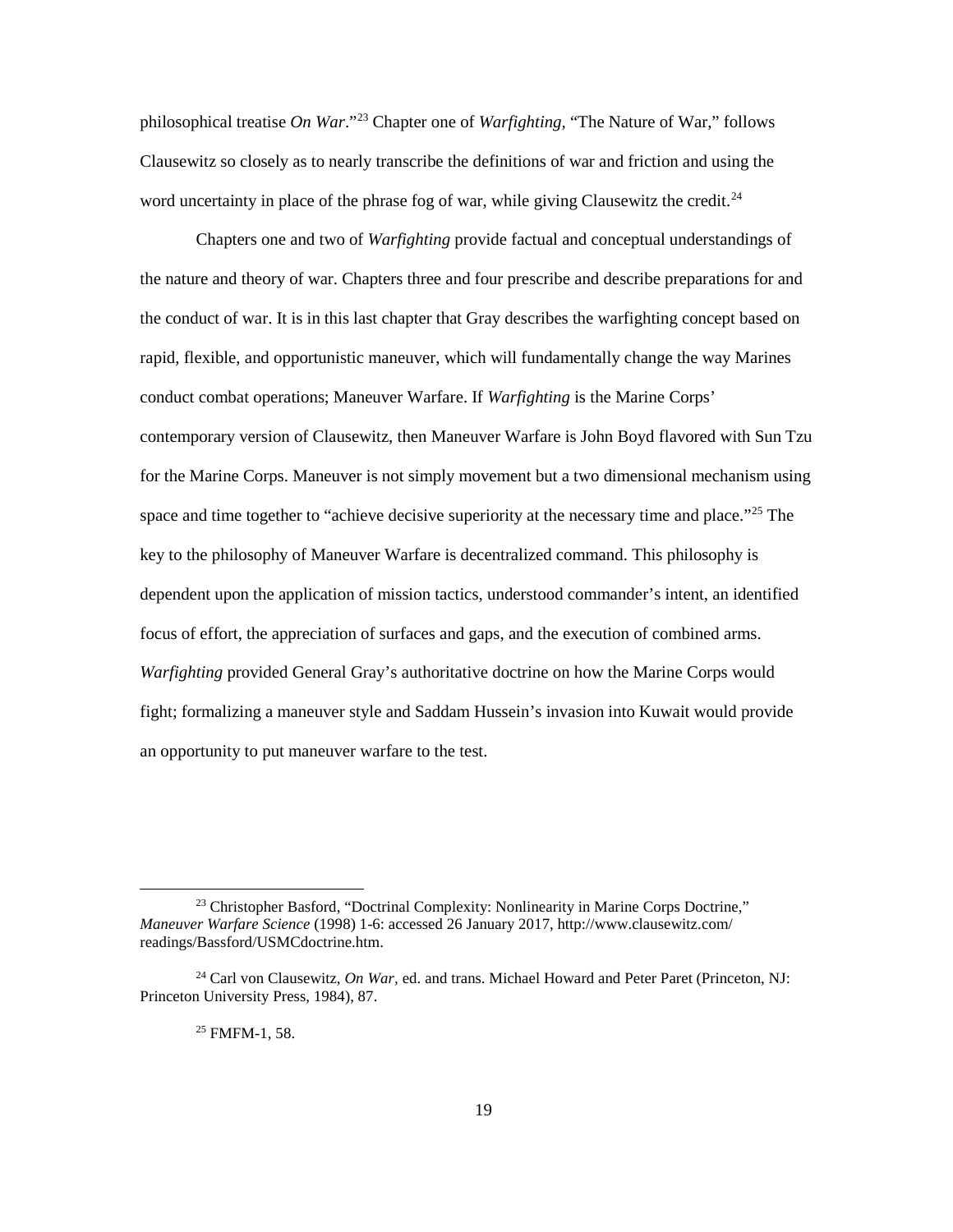#### <span id="page-26-0"></span>Operations Desert Shield and Desert Storm

In August 1990, Saddam Hussein's Iraqi military swept into neighboring Kuwait and by the end of the year, Marine forces began flowing into Saudi Arabia in anticipation of a showdown with the Iraqis. Thanks to Reagan-era investments in equipment and expeditionary concepts such as the Maritime Prepositioning Force, strengthened under General Gray, Marine forces were the only US military capability prepared for early deployment offering more than a symbolic presence on the ground. Marines were able to deploy initial forces into theater and marry them up with complete unit sets of equipment from the Maritime Prepositioned Squadron out of Diego Garcia, including vehicles, armor, and artillery capable of conducting a combined arms fight.<sup>26</sup> While the US Army's 82nd Airborne was the first to arrive in theater, they did so without any sustainment or sufficient combat equipment to provide forcible entry capability or mount any sort of defense against an Iraqi attack.<sup>[27](#page-26-2)</sup> Maritime Prepositioning Force stores would support Army forces until their equipment and supplies arrived in theater.

Following the devastating air campaign, Marine forces provided two divisions of Marines driving into Kuwait while Army forces conducted the main effort attack into the Iraqi flank. Two additional brigades of Marines fixed seven Iraqi divisions in place waiting for an amphibious assault that was never to be. Marines executed their first combat operations using the new Maneuver Warfare philosophy championed by General Gray as written in FMFM 1, *Warfighting*. Marines fought through the fog and friction of potential chemical warfare, executed combined arms operations with integrated air, infantry, and mechanized forces utilizing speed and violence to keep their enemy off balance and eventually destroyed to the point of mass desertions and with

<span id="page-26-2"></span><span id="page-26-1"></span> <sup>26</sup> Tom Clancy, *Marine: A Guided Tour of a Marine Expeditionary Unit* (New York; Berkley Books, 1996), 14.

<sup>27</sup> Romjue, 23, 84.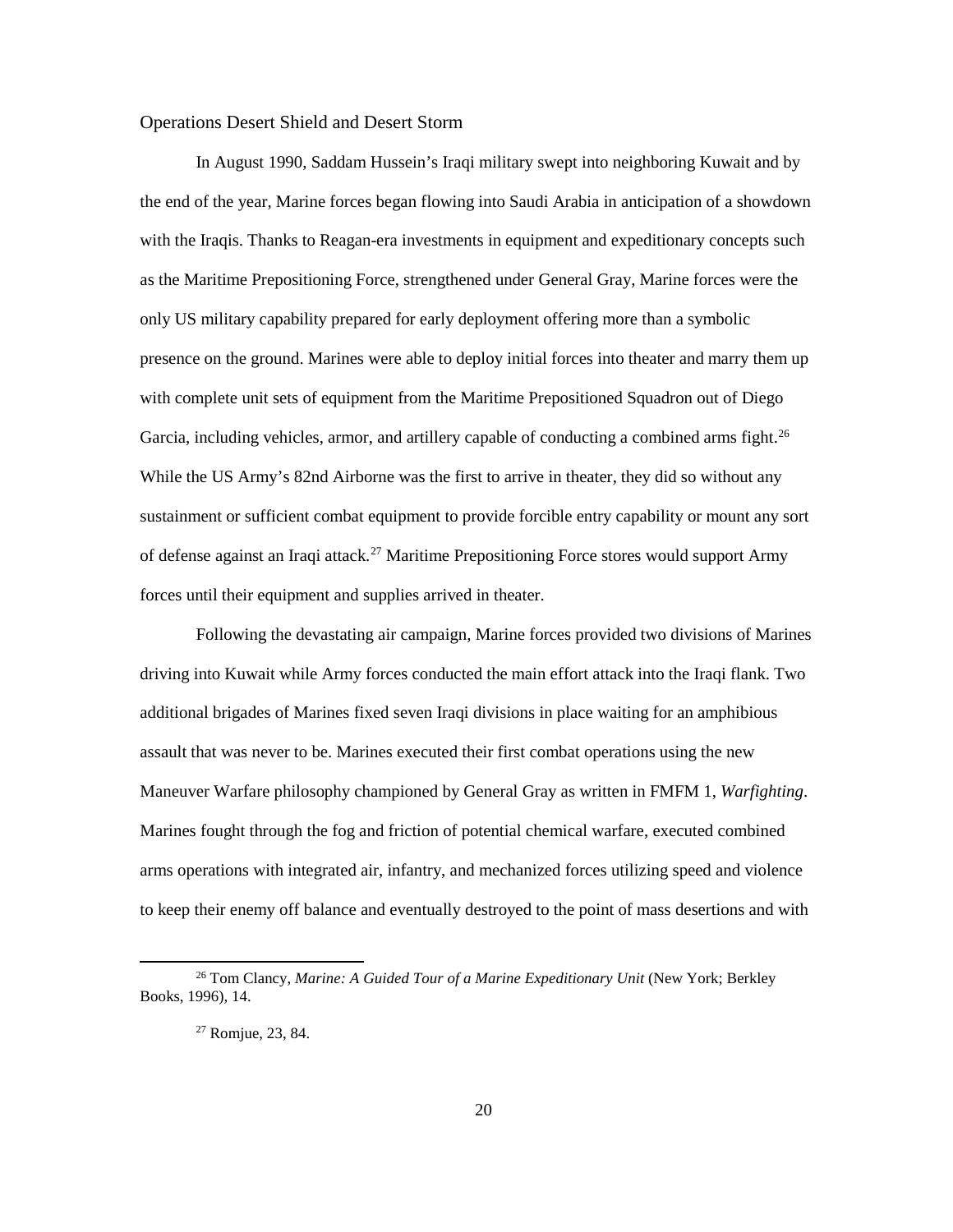a steady flow of enemy combatants racing north to the safety of Bagdad.<sup>[28](#page-27-0)</sup> Future CMC Charles Krulak, a commanding general serving in Operations Desert Shield and Desert Storm would credit Colonel John Boyd's theories, the basis for Gray's *Warfighting,* and Maneuver Warfare, with much of the Marine Corps' success in eulogy for Boyd:

Bludgeoned from the air nearly around the clock for six weeks, paralyzed by the speed and ferocity of the attack, the Iraq army collapsed morally and intellectually under the onslaught of American and Coalition forces. John Boyd was an architect of that victory as surely as if he'd commanded a fighter wing or a maneuver division in the desert. His thinking, his theories, his larger than life influence, was there with us in Desert Storm.[29](#page-27-1)

The Marine Corps' initial foray into Maneuver Warfare, as described by Boyd, was a success.

While the US Marine contribution to Operations Desert Shield and Desert Storm effort was largely a resounding success, General Gray was keen to capitalize on lessons learned. Even though Marines were able to deploy and employ a force of nearly ninety thousand Marines in under a month thanks to the success of the Maritime Prepositioning Force, he was determined to improve capabilities and the timeliness of prepositioned stocks and push for increased amphibious shipping from the US Navy. This would improve the Marine Corps' ability to surprise and disrupt enemy planners with the ability to employ a formidable force on a timeline unimaginable, catching the enemy unprepared. The ability to fight at night and in the face of complex and mined obstacles were other capabilities that Gray sought to improve before his term was to expire latter that same year.

General Carl E. Mundy, Jr. followed General Gray as the 30th CMC from 1 July 1991 to 20 June 1995. Mundy served in the Vietnam War and was closely associated with his

<span id="page-27-0"></span> <sup>28</sup> James A. Warren, *American Spartans: The US Marines: A Combat History from Iwo Jima to Iraq* (New York: Free Press, 2005), 305-312.

<span id="page-27-1"></span> $29$  Jeffery L. Cowan, "From Air Force Fighter Pilot to Marine Corps Warfighting: Colonel John Boyd, His Theories on War, and their Unexpected Legacy" (master's thesis, US Marine Corps Command and Staff College, Quantico, VA, 2000), 8.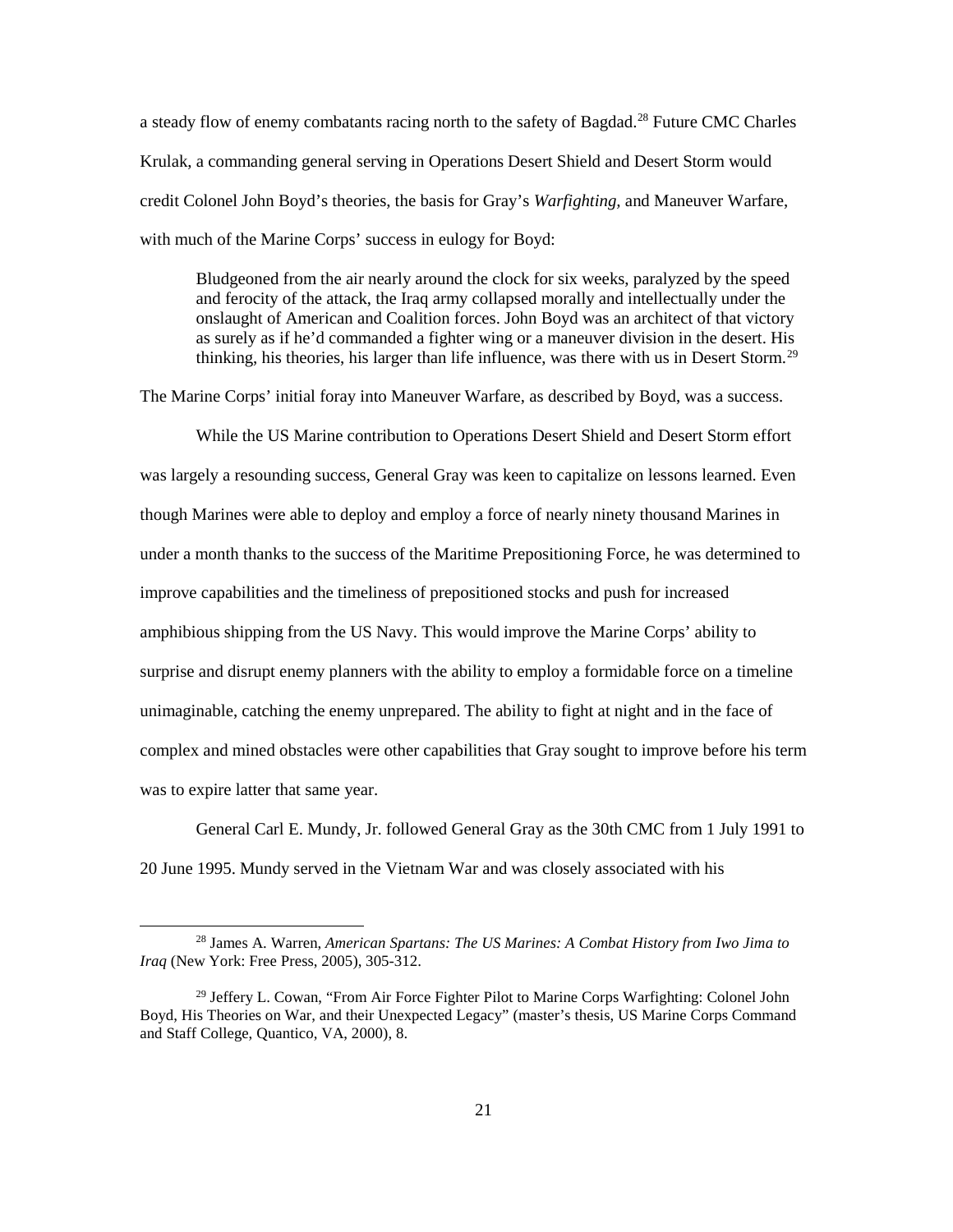predecessor, Al Gray, having served under his command twice while not necessarily sharing his views on maneuver warfare. Mundy's often times controversial tenure as CMC is not the reason for his exclusion here, and is not indicative of his lack of contributions as CMC. It is simply a matter of the widely acknowledged transformational nature of his predecessors' and successors' roles as CMC. It is worth noting that his role was just as vital to the transformation of the Marine Corps as General Gray's as he was responsible for implementing and solidifying Gray's innovations into acceptance just as he would have been responsible for ensuring the success of his replacement, General Charles Krulak.

## <span id="page-28-0"></span>Charles Krulak

General Charles C. Krulak was the 31st CMC serving from 1 July 1995 to 30 June 1999. Krulak commanded Marines during the Vietnam War and as Commanding General, 2d Force Service Support Group during Operations Desert Shield and Desert Storm. Krulak identified and implemented strategy, directed doctrine, and established a culture that would ensure the Marine Corps was prepared to fight and succeed in a counter-insurgency environment.

During Krulak's tenure as CMC, the Cold War was over but small-scale military actions in Somalia, Haiti, and Yugoslavia identified a potential unconventional threat that would require a refocus on small wars vice conventional state-on-state action. He believed that the Marine Corps would be uniquely qualified to address this threat with renewed doctrine, strategic direction, and the proper cultural frame of reference. Krulak directed the review and rewrite of the Marine Corps' seminal publication Marine Corps Doctrinal Publication (MCDP) 1, *Warfighting*, championed the elements of Maneuver Warfare, and prepared a generation of Marines for the largest conventional and counter insurgency fight since the Vietnam War, all while ensuring the service's ability to fight across the full spectrum of operations. Just as his father, Marine Lieutenant General Brute Krulak understood cultural ramifications of the Marine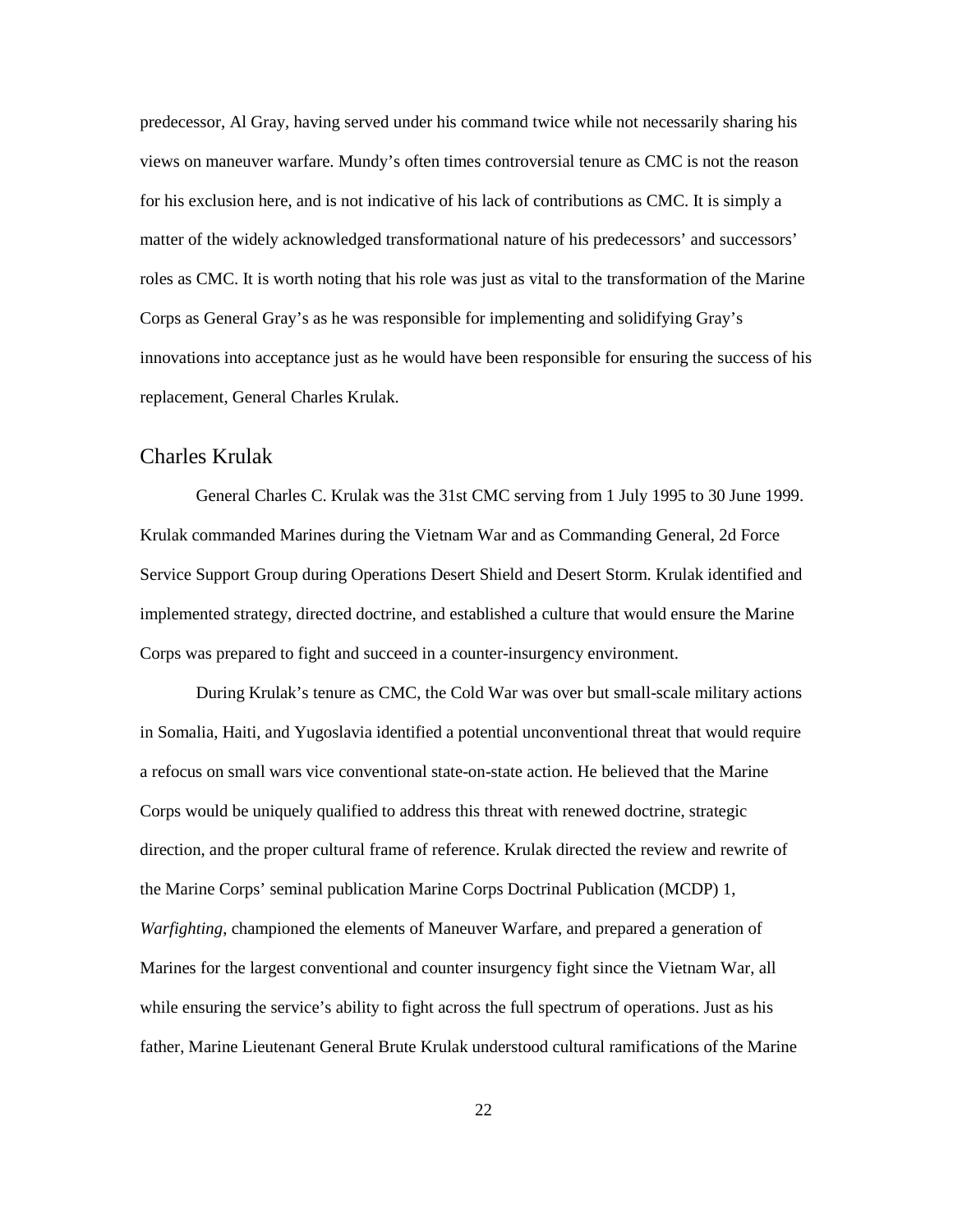Corps to the American public, Krulak sought first to reaffirm Marine Corps' culture internally. He established the Crucible at Marine Corps boot camps and Officer Candidate School, emphasized Core Values, reinforced and personalized the tenants of Maneuver Warfare in his many presentations, and subsequently published the article "The Strategic Corporal: Leadership in the Three Block War."

#### <span id="page-29-0"></span>The Three Block War and the Strategic Corporal

FMFM 1, *Warfighting* had proven its utility during combat in Operations Desert Shield and Desert Storm and in a number of smaller contingencies in the four years since with the exercise of the Maneuver Warfare principles. Krulak sought to strengthen the individual and small unit relationship within Maneuver Warfare, which culminated in his highly-regarded article published first in *Marines Magazine* and later in the *Marine Corps Gazette*, "The Strategic Corporal: Leadership in the Three Block War."[30](#page-29-1) This work would come to epitomize Krulak's time as CMC and influence US and foreign military thought. This article summarized and formalized several years of Krulak's discussions and presentations on the Three Block War concept which eventually informed the notion of the Strategic Corporal. The Three Block War concept assumes Marines will likely experience the entire spectrum of combat operations in as little as three city or village blocks. [31](#page-29-2) This idea is present in many post-Cold War military engagements, to include the intervention in Somalia resulting in the Battle of Mogadishu, where a

<span id="page-29-1"></span> <sup>30</sup> Charles C. Krulak, "The Strategic Corporal: Leadership in the Three Block War," *Marine Corps Gazette* 83, no. 1 (January 1999): 18-22.

<span id="page-29-2"></span><sup>31</sup> Robert Carlson, "The Three Block War: Tactics for a New Millennium," *Marine Corps Gazette* 81, no. 9 (September 1998): 26.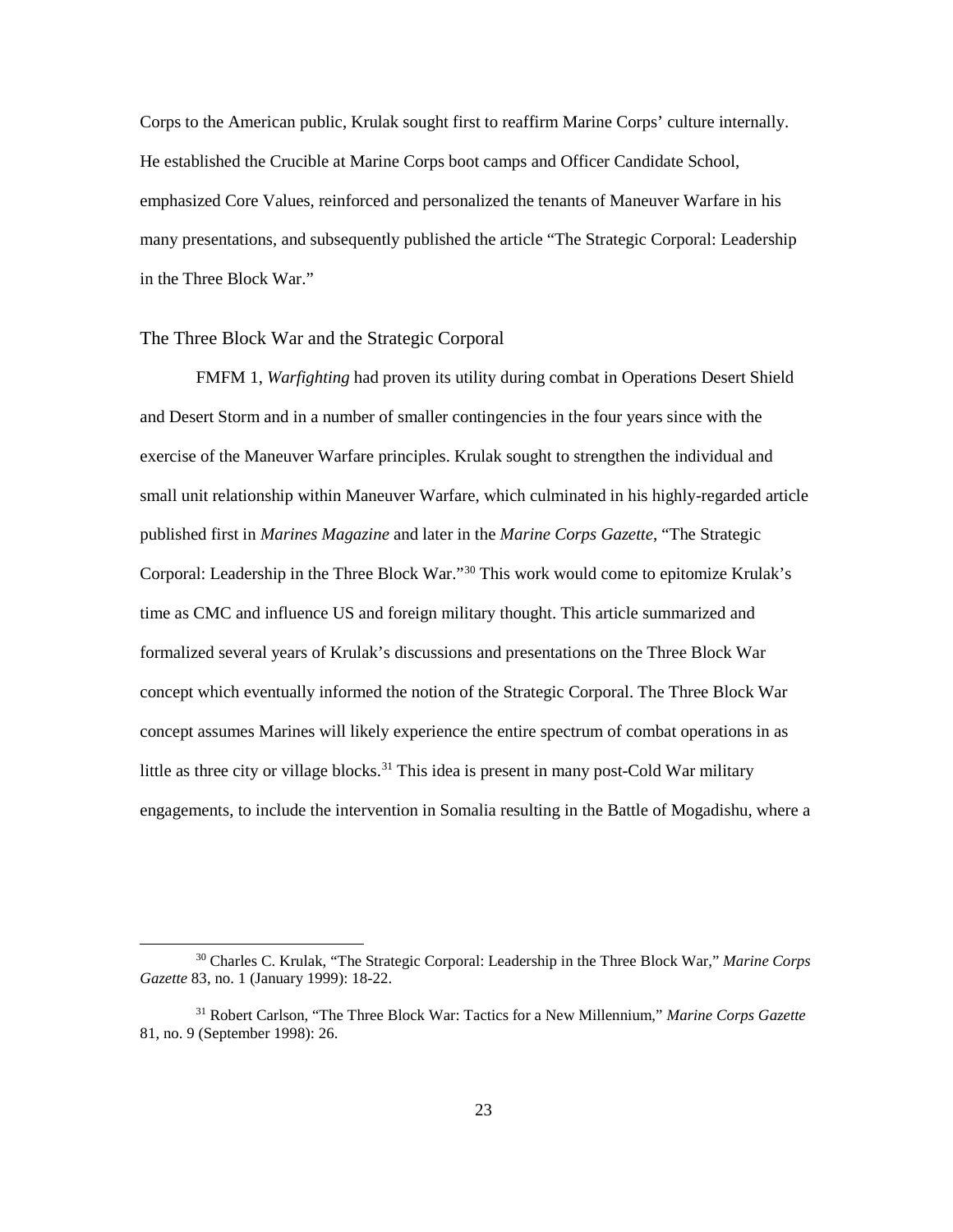humanitarian aid and peace keeping mission turned into an armed confrontation between US forces and a militia group in sort order.<sup>[32](#page-30-1)</sup>

Krulak's article provides background, presenting a fictitious peacekeeping and humanitarian aid mission in which small unit leaders are required to make decisions that potentially have strategic impacts on US military posture and foreign policy. The young Marines of the Marine Expeditionary Unit (Special Operations Capable) begin the day providing security to a food distribution center when crowd control becomes a necessity and eventually ending in a potential standoff with warring native factions. The Three Block War builds off the fundamentals of Maneuver Warfare with Marines in receipt of mission type orders, operating with wellcommunicated commander's intent, operating in a fluid environment, with multiple frictions, and being required to use expert judgement in making appropriate decisions. "Success in winning the three-block war requires junior leaders who are not only masters of techniques and procedures, but who are capable of making relevant and timely tactical decisions in concert with the commander's intent."[33](#page-30-2) Krulak understood that these qualities were well founded in the history of the Marine Corps and sought to capitalize on the Marine Corps' legacy as a service depending on independently operating youthful leaders. To reinforce these qualities, Krulak turned to core values of the Marine Corps and the instillation of them at Marine Corps entry-level training.

#### <span id="page-30-0"></span>The Crucible and Core (Corps) Values

Krulak believed that the foundation for Marine Corps success was the individual Marine and an understanding of their place in Marine Corps' legacy. That required recruiting young men

<span id="page-30-1"></span> <sup>32</sup> George J. Church, "Somalia: Anatomy of a Disaster," *Time Magazine* (October 18, 1993), accessed January 31, 2017, http://content.time.com/time/magazine/article/0,9171,979399,00.html.

<span id="page-30-2"></span><sup>33</sup> Charles N. Black, "The Marine NCO: Winning the Three Block War," *Marine Corps Gazette* 82, no. 3 (March 1998): 47.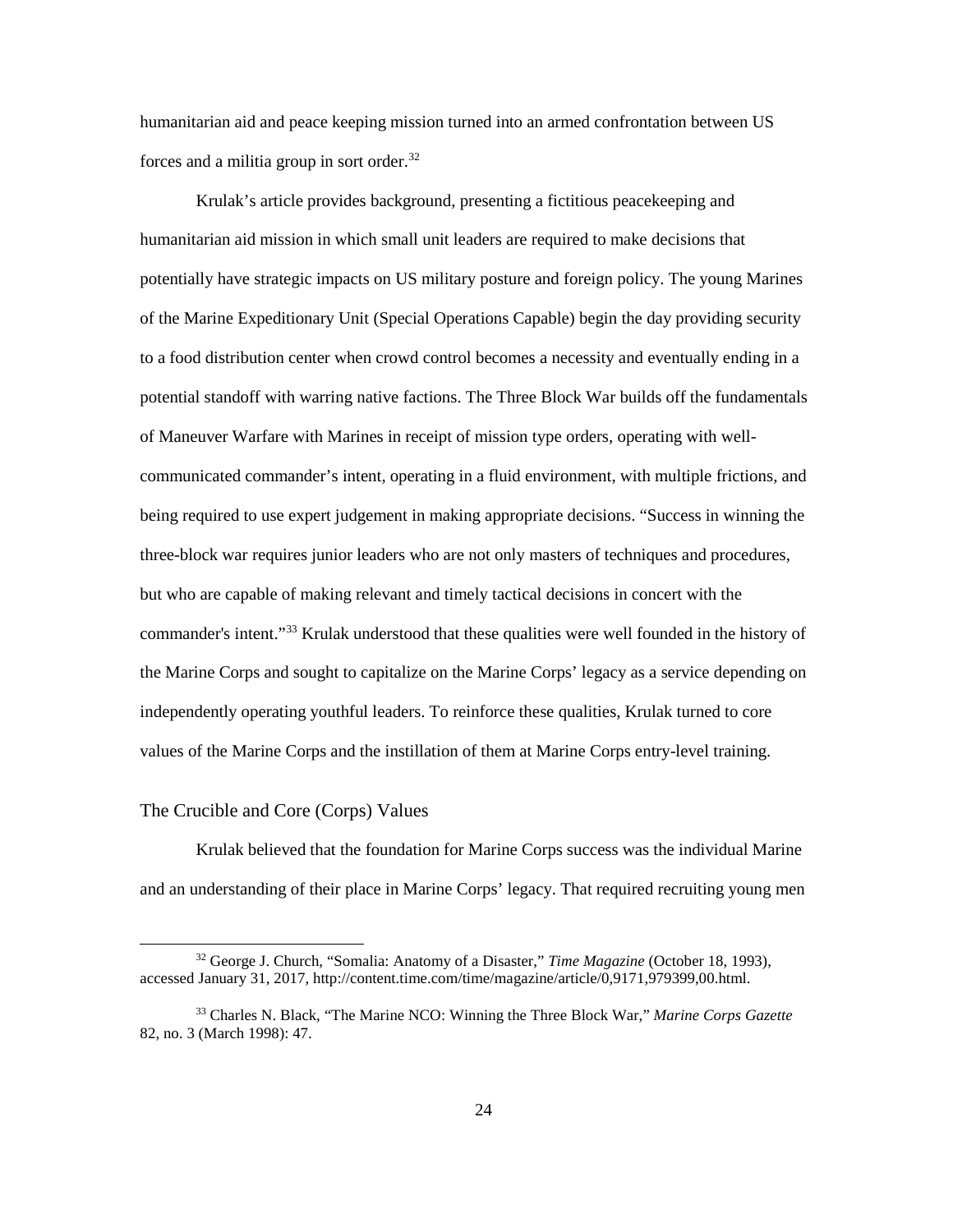and women of character and inculcating the Marine Corps' ethos of honor courage, and commitment from the beginning of their service and sustaining that transformation over their enlistment and for a lifetime. Krulak issued each Marine entering Marine Corps Boot Camp at Marine Corps Recruit Depot, Parris Island, South Carolina; Marine Corps Recruit Depot, San Diego, California; or Officer Candidate School, Quantico, Virginia, a card as a contract between the Marine Corps and the individual Marine. The card reminded each Marine of the foundational principles of the Marine Corps' ethos and provided a guide for Marines to follow.



Figure 1. Marine Corps Value Card

*Source:* US Navy, NAVMC 11341, Marine Corps Value Card, January 1997.

The Marine Corps is an organization that claims a unique relationship with culture and the role it plays in mission success and organizational behavior. While the Marine Corps Value Card was an important tool in helping Marines to identify with the culture of their new organization, Krulak understood that individuals would need something more emotionally challenging to forge and solidify their identity in this new culture. In addition to twenty hours of supplementary values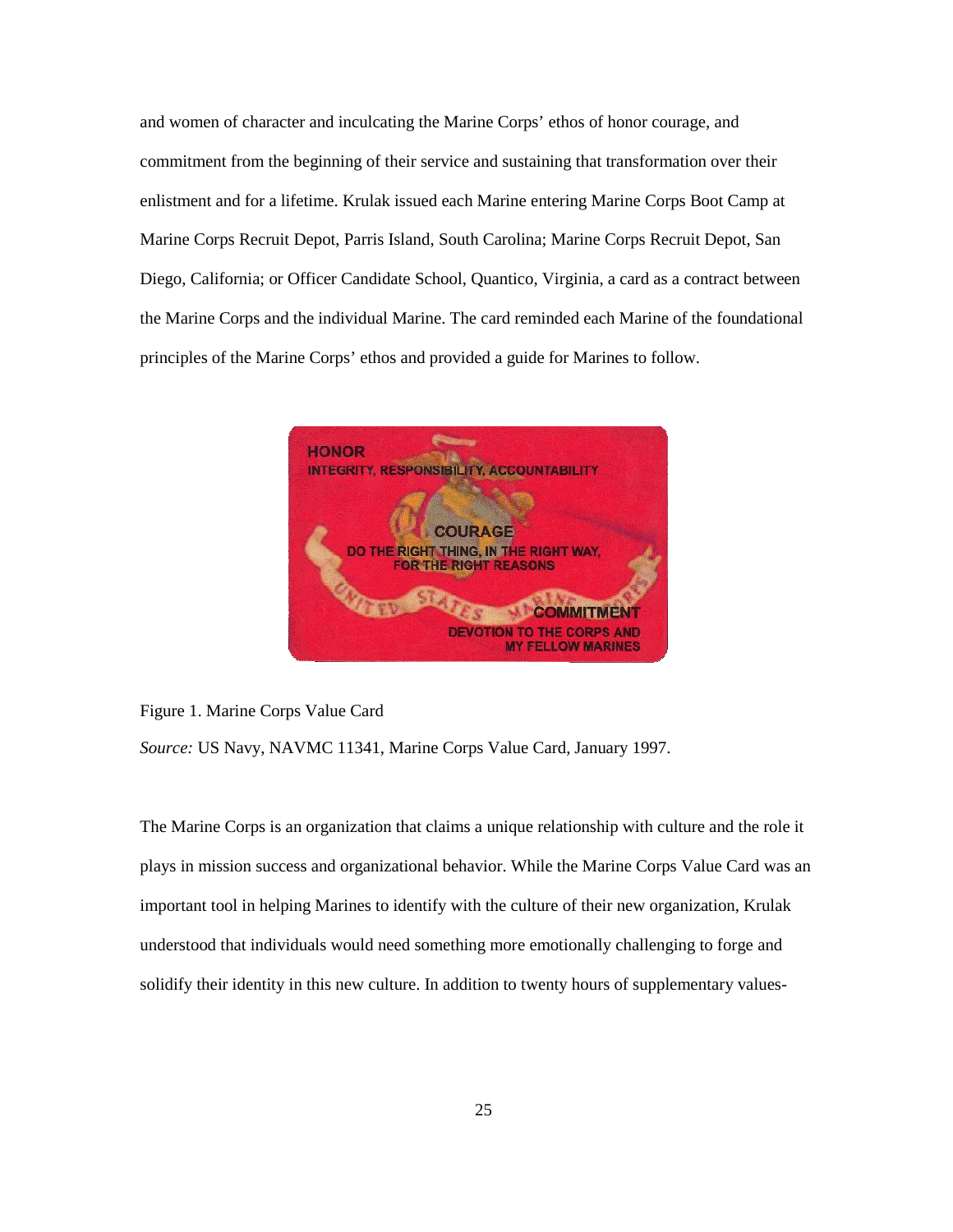based training included in recruit training in 1996 during field and classroom sessions, he implemented the Crucible at all entry-level training facilities.

Krulak developed and implemented the Crucible to serve as a fifty-four field evolution as the finale of basic training that would test the individual's character, leadership, teamwork, and endurance that would culminate with the recruit formally earning the title Marine.<sup>[34](#page-32-0)</sup> the Crucible was deemed so vital as to necessitate an additional week of recruit training due to its transformational nature and demanding schedule. the Crucible included early morning reveille, long foot movements, severely limited meals, tests of individual and team physical and mental agility, an awards ceremony, and a celebratory breakfast. "The crucible event will become the defining moment in the transformation from recruit to Marine. It will create better Marines and develop their ability to win the Nation's battles well into the 21st century."<sup>[35](#page-32-1)</sup> Over the course of this fifty-four hour event recruits march over forty miles and complete thirty-two different evaluated tasks on the road to earning the title Marine. While it is difficult to measure the effectiveness of the Crucible, the event is part of a career long effort to transform and maintain a transformation of civilian to Marine with lifelong implications for society. With Krulak's foundation of the Marine Corps shored up, he needed to ensure that the men and women he transformed would have the best doctrine, concepts, equipment, and facilities with which to prepare for war. For this, he wanted an experimentation office testing innovative technologies and concepts focused on this warfighter. As CMC, he was able to transition this effort into his envisioned MCWL.

<span id="page-32-0"></span> <sup>34</sup> Ralph S. Bates, "The Crucible Begins," *Marine Corps Gazette* 81, no. 2 (February 1997): 39.

<span id="page-32-1"></span><sup>35</sup> James B. Woulfe, "The Crucible Event," *Marine Corps Gazette* 80, no. 10 (October 1997): 44.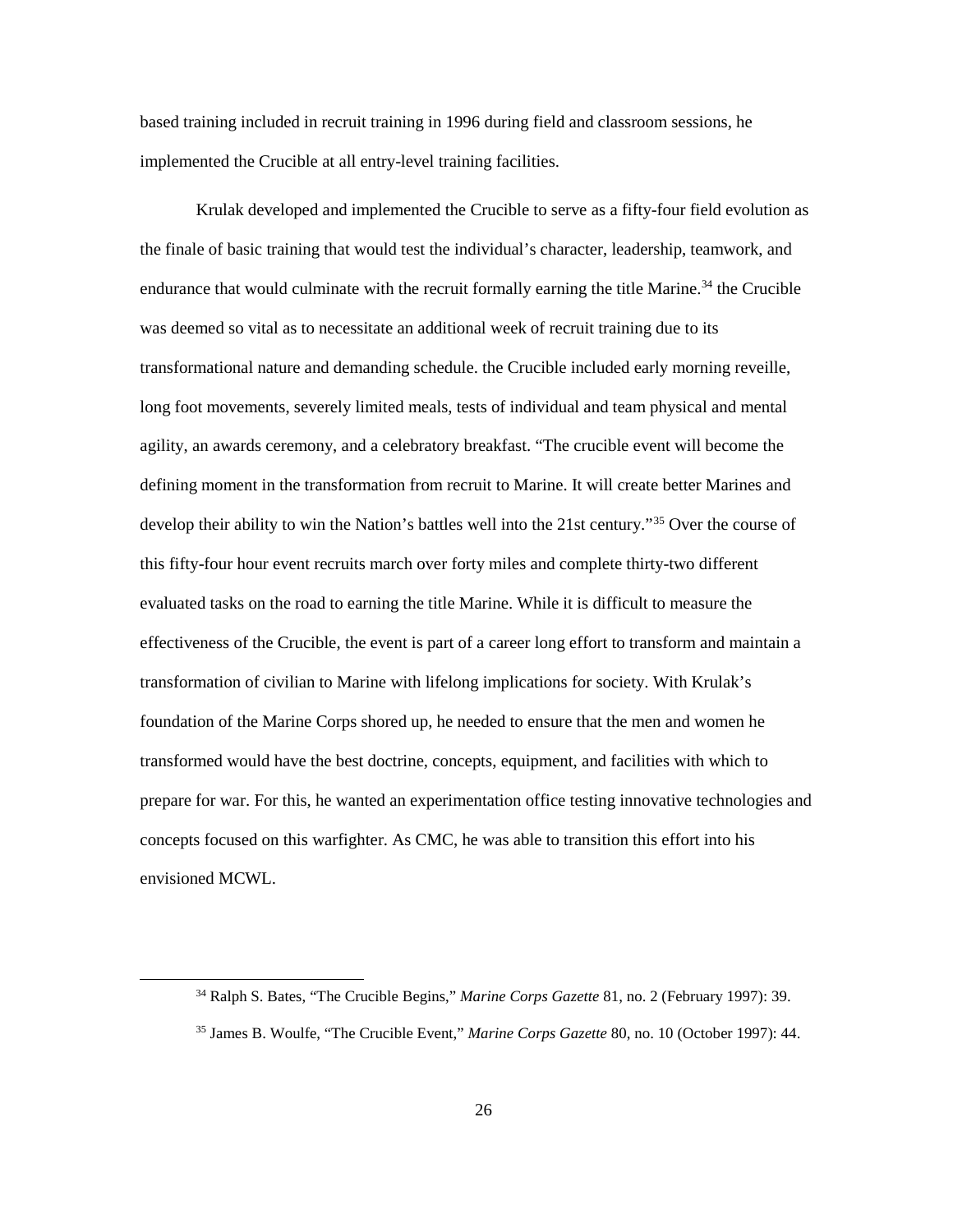#### <span id="page-33-0"></span>The Marine Corps Warfighting Lab

Krulak began the transformation of the Commandant's Warfighting Lab during his previous assignment as Commanding General, MCCDC in Quantico, Virginia. He established the new MCWL upon assuming his post as CMC. The new MCWL's mission was to identify future challenges and opportunities, develop warfighting concepts, and comprehensively explore options to inform the combat development process to meet the challenges of the future operating environment. The MCWL is a directorate led by a brigadier general who oversees five distinct divisions led by colonels: Futures Assessment, Concepts and Plans, Wargaming, Science and Technology, Experimentations, and the Marine Corps Center for Lessons Learned.

Krulak developed the MCWL with an eye on the past and a focus on the future. His studies of the development of amphibious doctrine focused on the Fleet Exercises. These were experiments beginning in 1922 and concluding with the start of World War II. While early Fleet Exercises were not necessarily successful, they gave the Marine Corps fifteen years of work in implementing change.<sup>[36](#page-33-1)</sup> Krulak hoped to use this same idea for initial experimentation focusing on urban warfare techniques in the aftermath of the fighting in Somalia with an eye to potential future fights. Designed to concentrate on future capabilities, MCWL experimentation was to operate without distraction from current events and contemporary requirements.<sup>[37](#page-33-2)</sup> Krulak established his concept of the *Sea Dragon* capitalizing on the opportunity for change and innovation. The idea of the Sea Dragon derived from Chinese mythology whereas the sea dragon would eat you if you ignored or attempted to control it, but to ride the sea dragon was to survive

<span id="page-33-1"></span> <sup>36</sup> Charles C. Krulak, "Innovation, the Warfighting Laboratory, Sea Dragon, and the Fleet Marine," *Marine Corps Gazette* 80, no. 12 (December 1996): 13.

<span id="page-33-2"></span><sup>&</sup>lt;sup>37</sup> Roger J. Morin, "Reality Has Bitten Hard into the Corps' Dragon of Change," (research paper, US Marine Corps School of Advanced Warfighting, Quantico, VA, 2001), 1.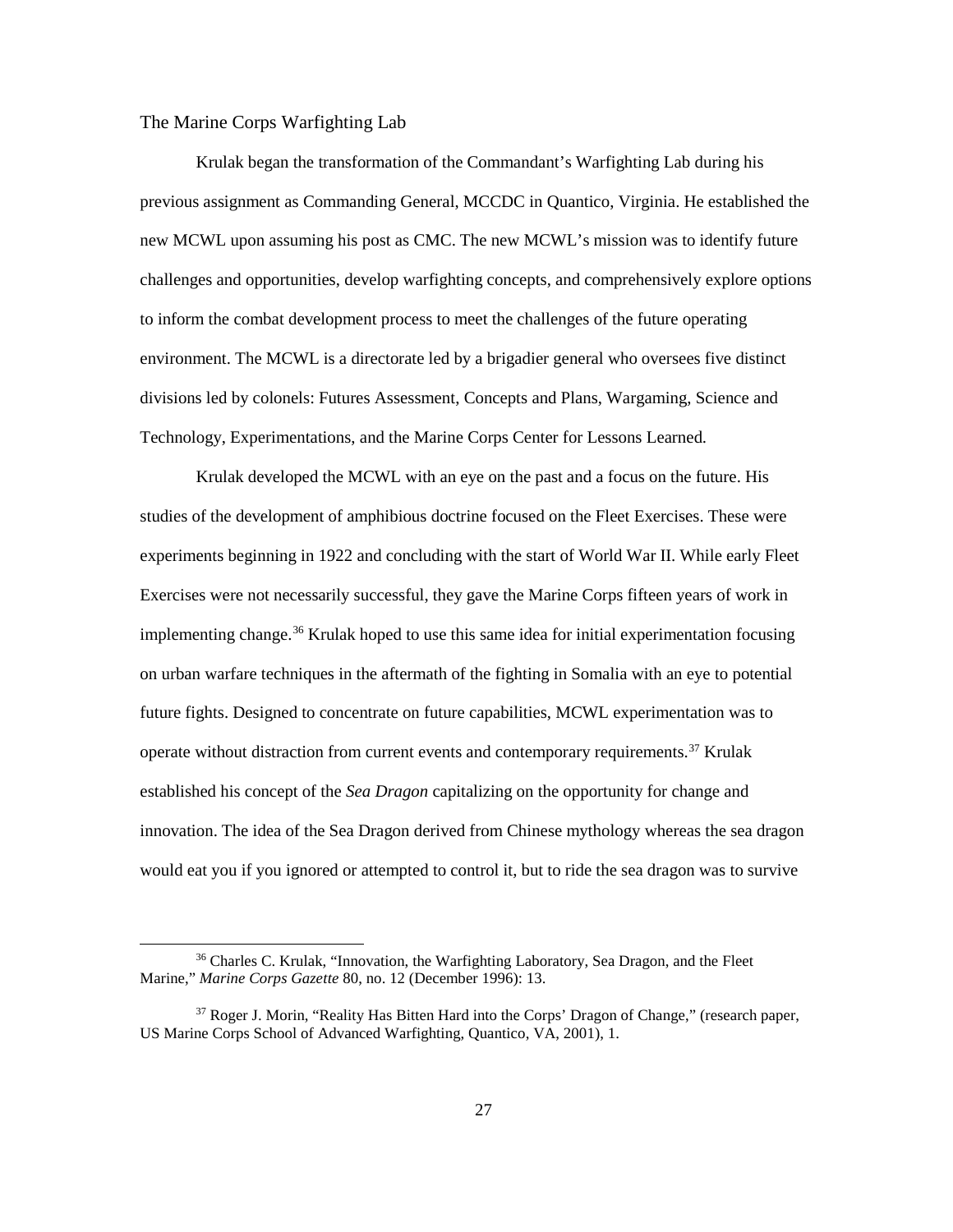and prosper.<sup>[38](#page-34-0)</sup> Sea Dragon consisted of several Advanced Warrior Experiments. Hunter Warrior and Urban Warrior were the first two Advanced Warrior Experiments with execution occurring from 1995 to 2001. Experimentation continued throughout the 2000s and remains active inside of the MCWL today.

Hunter Warrior was the first of these experiments and included a five-year plan to include five Limited Objective Experiments. The results of the Advanced Warrior Experiments, which focused on dispersed infiltration tactics, streamlined and flattened command and coordination, integrated command and control, and nonlethal employment, identified future technological requirements, inform battle formations, and develop tactics, techniques, and procedures.<sup>39</sup> The next experimentation under Krulak was Urban Warrior and was an extension of Hunter Warrior's focus on improving sea-based expeditionary power projection capabilities.<sup>[40](#page-34-2)</sup> Hunter Warrior was conducted in a vast desert environment and Urban Warrior was deliberately conducted in the urban and suburban setting in an effort to test Three Block War theories and non-conceptual tactics, techniques, and procedures.<sup>[41](#page-34-3)</sup> This Advanced Warrior Experiment included noncombatant role players, which necessitated the test and evaluation of non-lethal technologies. One particularly noteworthy Limited Objective Experiment focused on an Urban Penetration, a raid without an accompanying withdrawal, an Urban Thrust into an urban center, and an Urban

<span id="page-34-0"></span> <sup>38</sup> Kenneth Bergman, "A Ticket to Ride the Dragon," *Marine Corps Gazette* 80, no. 2 (February 1996): 12.

<sup>39</sup> Randolph Gangle, "Sea Dragon Update," *Marine Corps Gazette* 80, no. 2 (February 1996): 13.

<span id="page-34-2"></span><span id="page-34-1"></span><sup>40</sup> Gary Schenkel, "The Transition from Hunter Warrior to Urban Warrior," *Marine Corps Gazette* 81, no. 12 (December 1997): 27.

<span id="page-34-3"></span><sup>41</sup> Joshua T. Cohen, "MCWL Media Day Demonstrates Urban Warrior MOUT Training," *Marine Corps Gazette* 81, no. 12, (December 1997): 29.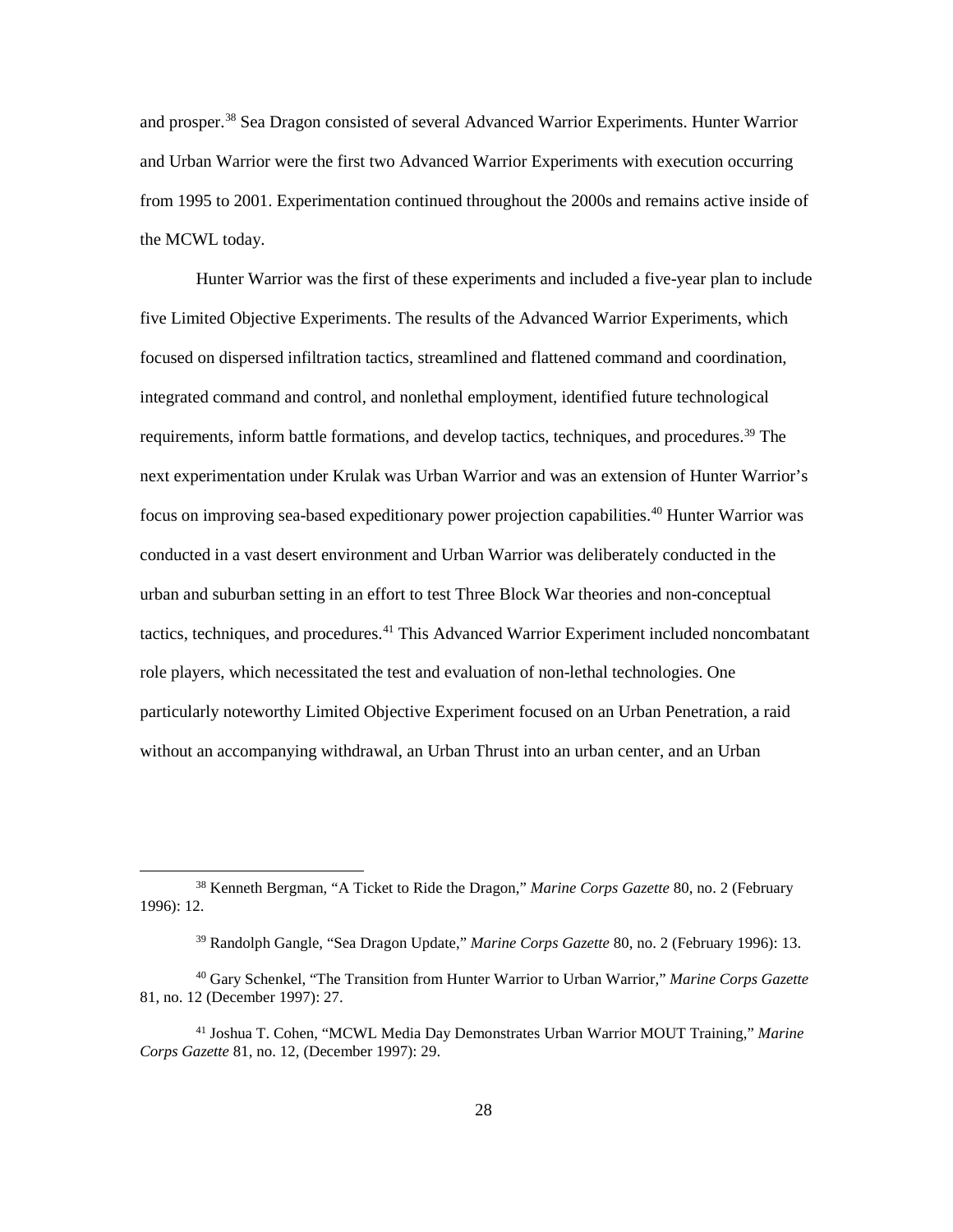Swarm focused on patrolling along urban routes.<sup>[42](#page-35-1)</sup> The Marine Corps captured this experimentation in both formal doctrine and concept during these early years of the MCWL.

#### <span id="page-35-0"></span>Doctrinal Innovation

During his tenure as CMC, Krulak secured his legacy as the foremost expert on strategic thought in the Marine Corps through organizationally and individually published writings.<sup>[43](#page-35-2)</sup> He directed a complete realignment and development of doctrinal publications, directed concept and informational publications and became the most prolific writing CMC of all time. Krulak directed MCCDC to realign and draft foundational doctrine early in his tenure. Commanding General, MCCDC, Lieutenant General Paul Van Riper, in turn directed his staff to develop three levels of doctrinal manuals.<sup>[44](#page-35-3)</sup> The senior would be Marine Corps Doctrinal Publications, next Marine Corps Warfighting Publications (MCWP), and finally Marine Corps Reference Publications. MCDPs would provide broad concepts and guiding principles and the warfighting and reference publications would detail more specific tactics, techniques, and procedures. The MCDPs were higher order doctrine publications containing the fundamental and enduring beliefs of warfighting. Four of these, MCDP 1, *Warfighting;* MCDP 1-1, *Strategy;* MCDP 1-2, *Campaigning;* and MCDP 1-3, *Tactics* are capstone publications and provide guiding doctrine for the conduct of major warfighting activities. The remainder (MCDP 2, *Intelligence;* MCDP 3, *Expeditionary Operations;* MCDP 4, *Logistics;* MCDP 5, *Planning;* and MCDP 6, *Command and* 

 <sup>42</sup> Chris Lawson, "Urban Warriors," *Marine Corps Gazette* 81, no. 2, (February 1998): 24.

<span id="page-35-3"></span><span id="page-35-2"></span><span id="page-35-1"></span><sup>43</sup> William Berris, "Why General Krulak is the Marine Corps' Greatest Strategic Leader," (master's thesis, US Army War College, Carlisle Barracks, PA, 2011), 2.

<sup>44</sup> Bassford, 1.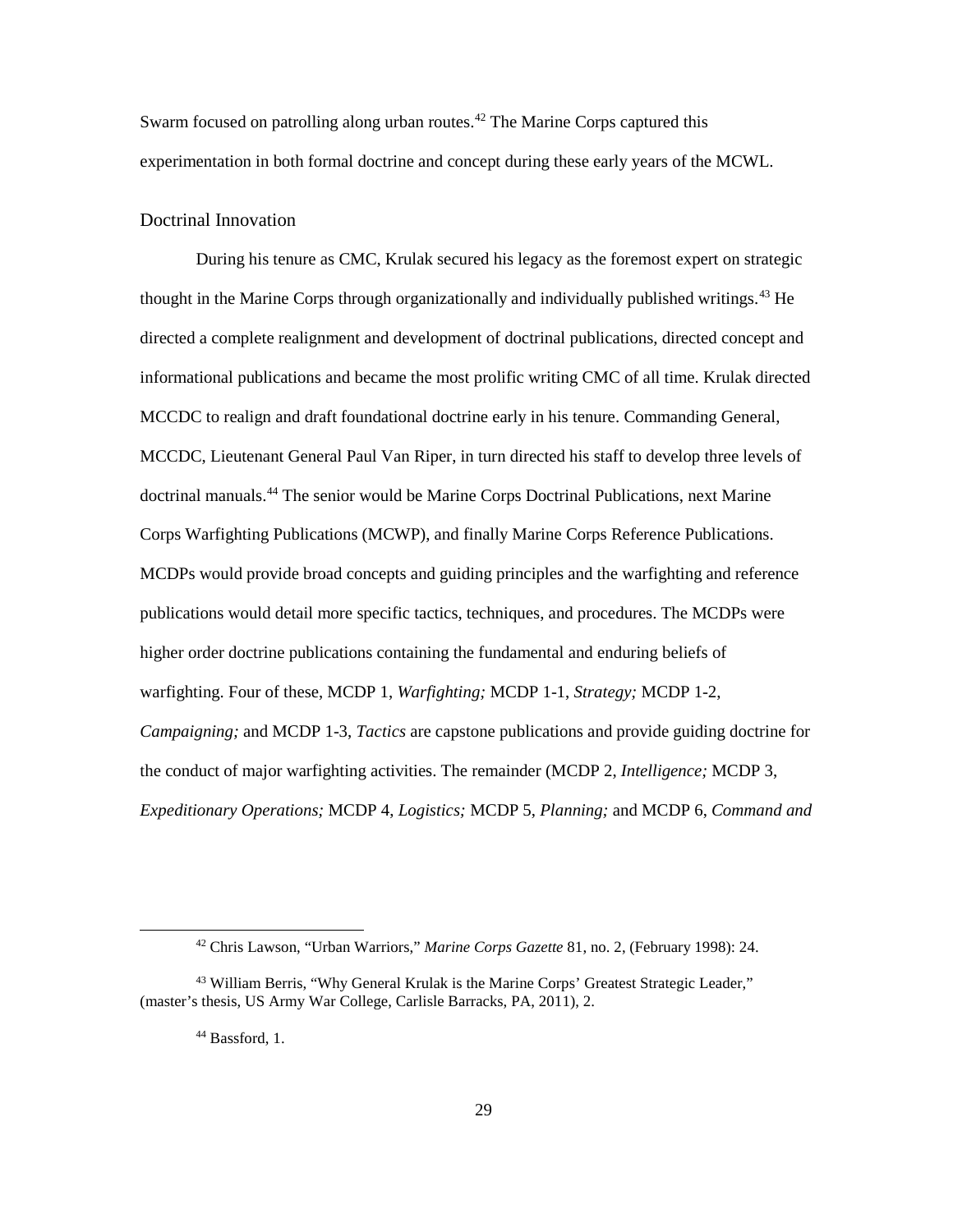*Control*) are keystone publications with MCDP 1-0, *Marine Corps Operations*, translating the philosophical-based capstone and keystone publications into operational doctrine.[45](#page-36-0)

Of the ten MCDPs in existence, only MCDP 1-0, *Marine Corps Operations* received an update since Krulak's tenure as CMC. The Marine Corps published this document in September 2011, following the initial execution of wars in Iraq and Afghanistan and the approval of Field Manual 3-24, *The US Army and Marine Corps Counterinsurgency Manual*. During Krulak's tenure the first and only rewrite of MCDP 1, *Warfighting* would be undertaken. While the changes are generally not considered substantive in nature, the publication of Joint Publication (JP) 1*, Doctrine for the Armed Forces of the United States*, *…From the Sea,* and the successful conduct of Operations Desert Shield and Desert Storm were considered catalysts for this necessary review, republish, and revalidation. *…From the Sea,* and *Forward…From the Sea* defined the strategic concept intended to carry the US Navy and Marine Corps beyond the Cold War and into the twenty-first century with later updates expanding the strategic concept addressing specifically the unique contributions of naval expeditionary forces in peacetime operations, in responding to crises, and in regional conflicts respectively. [46](#page-36-1) Krulak also directed and supervised the publication of Marine Corps Concept Paper-1, *Operational Maneuver from the Sea*, an update to amphibious doctrine, which sought to modernize Marine Corps' thinking on this primary mission. $47$ 

<span id="page-36-0"></span> <sup>45</sup> Deputy Commandant Development and Integration, "Marine Corps Doctrinal Publications (MCDP)," US Marine Corps, accessed 31 January 2017, https://www.doctrine.usmc.mil/MCDP.asp.

<sup>46</sup> Department of the Navy, *Forward…From the Sea* (Washington, DC: US Navy, 1992), 1.

<span id="page-36-2"></span><span id="page-36-1"></span><sup>47</sup> Department of the Navy, Headquarters US Marine Corps, Marine Corps Concept Paper (MCCP) 1, *Operational Maneuver from the Sea* (Washington, DC: Headquarters, US Marine Corps, 1996), 1.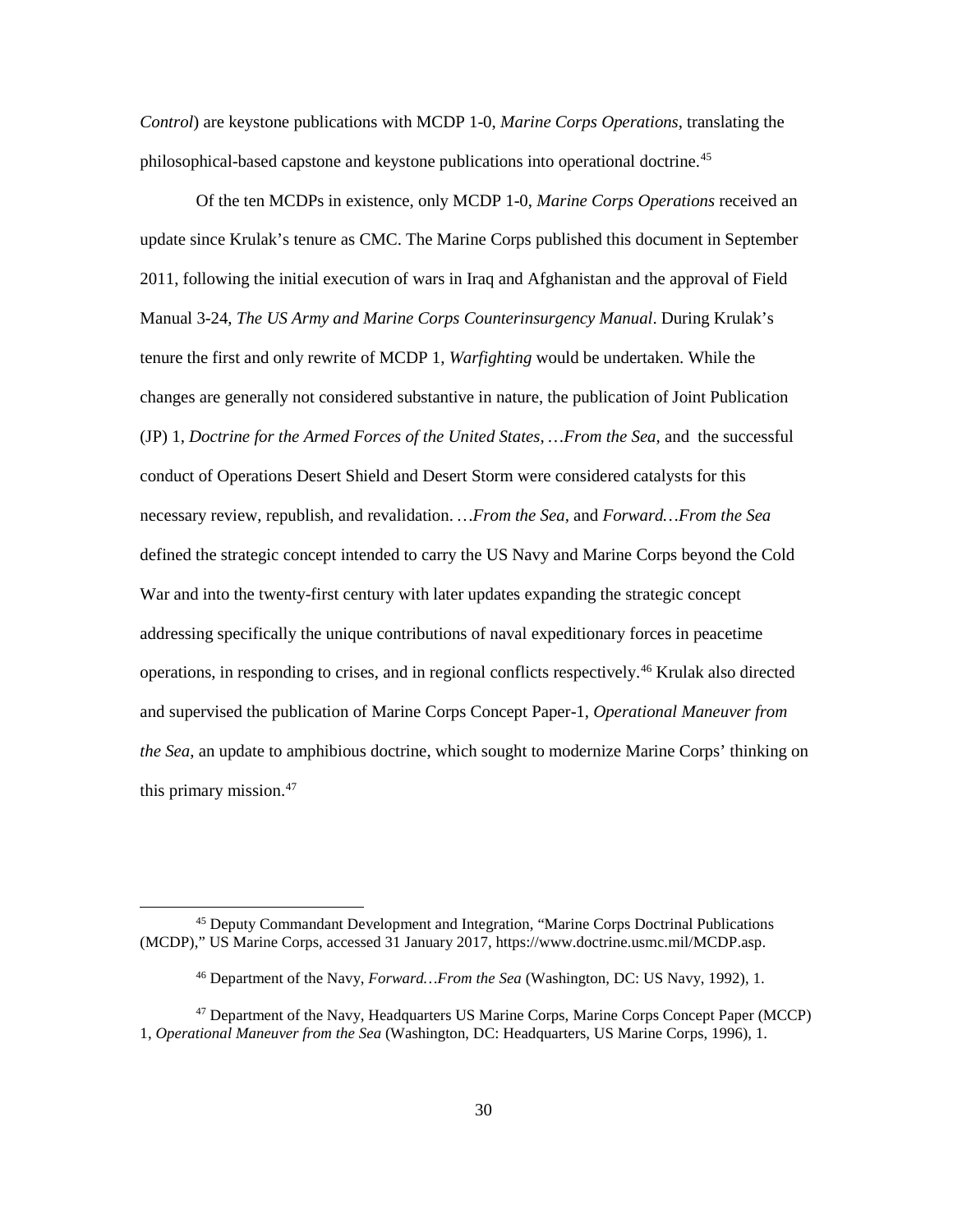#### <span id="page-37-0"></span>Small Wars and Military Operations Other than War

While combat operations in Kuwait in 1991 concluded with the successful expulsion of Iraqi forces from Kuwait by U.S. and allied forces, and the end of the Cold War offered a hope of peace, the Marine Corps was not stagnant, operationally or doctrinally. Desert Storm's strategic and operational successes in deployment and employment, as well as the changing world stage, would offer opportunities for validation and development of doctrine.

Navy and Marine Corps (NAVMC) 2890, *The Small Wars Manual,* which was published in 1940, and republished as Fleet Marine Force Reference Publication 12-15, *Small Wars Manual,* was written in the wake of small war operations in the 1930s. It provided tactics and techniques for peacekeeping and counter-insurgency operations. In 1990, the popular phrase was Low Intensity Conflict and the term Military Operations Other Than War was codified in 1995 with the publication of JP 3-07, *Joint Military Operations Other Than War*. The Marine Corps would eventually publish MCWP 3-33, *Military Operations Other Than War* in January 1996, and then MCWP 3.33-5, *Insurgencies and Countering Insurgency* in 2014. MCDP 1-0, *Marine Corps Operations* is the current internal doctrine for all Marine Corps operations, to include counter-insurgency topics*.* Military Operations Other Than War doctrine identified sixteen distinct mission sets from Peace Operations, Humanitarian Assistance, Non-Combatant Evacuation Operations, Counter Terrorism, and Raids.<sup>[48](#page-37-1)</sup> These types of missions kept the Marine Corps exceptionally busy from the conclusion of Operations Desert Shield and Desert Storm until major combat operations were once again called for with OEF, and eventually OIF. During Krulak's tenure as CMC, the Marine Expeditionary Unit (Special Operations Capable) was the force of choice for the Geographical Commanders in Chiefs for these small wars operations.

<span id="page-37-1"></span> <sup>48</sup> Chairman, Joint Chiefs of Staff, Joint Publication 3-07, *Military Operations Other Than War* (Washington, DC: Joint Chiefs of Staff, 1995), III-1.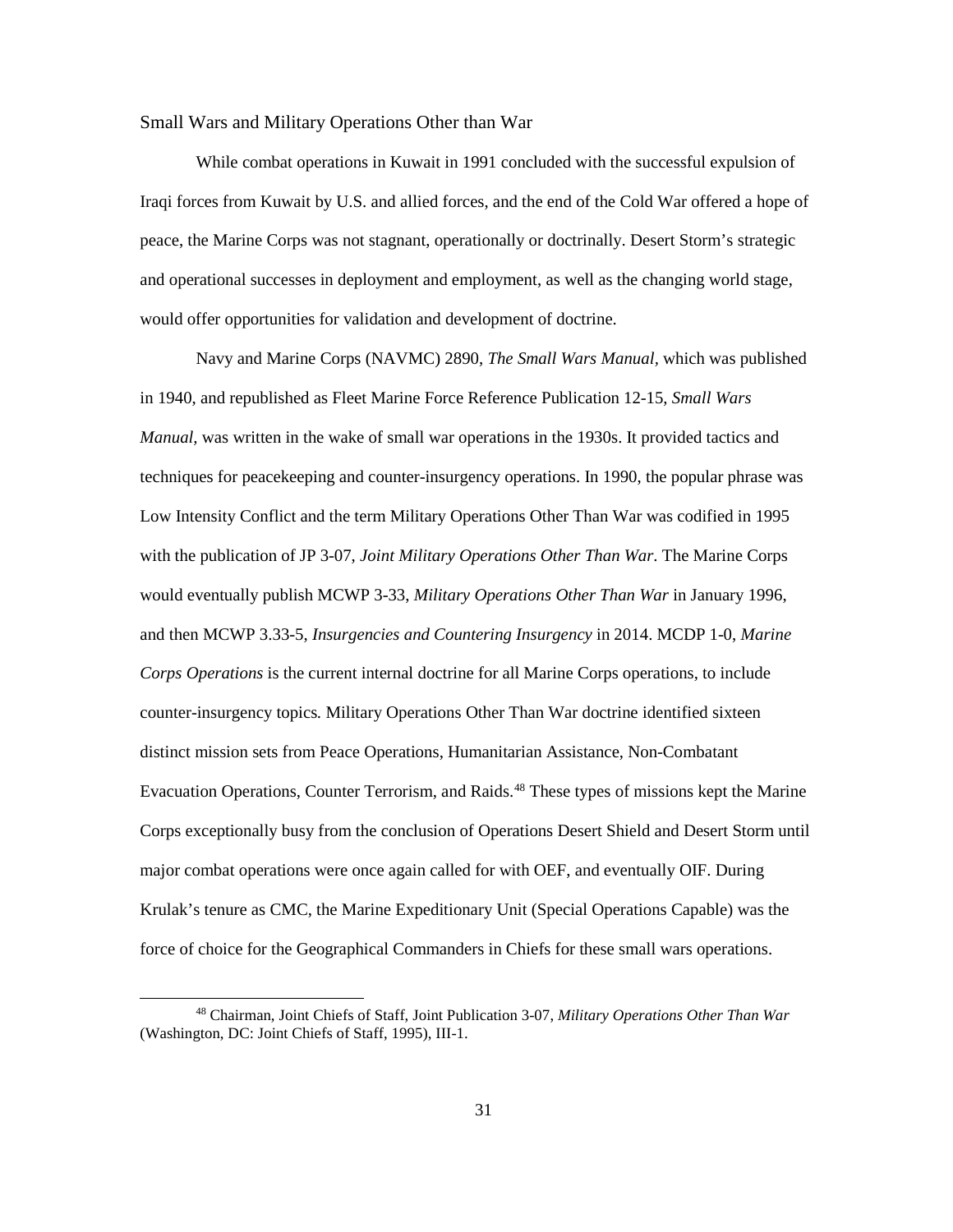General James L. Jones would follow Krulak as the 32nd CMC from 1 July 1999 to 12 January 2003. He commanded a platoon and company in the Vietnam War and served in Operations Desert Shield and Desert Storm. Jones would have the distinction of being the last CMC in the modern era to serve as CMC where MOOTW missions held primacy, prior to the Global War on Terrorism, and the ensuing combat operations in Afghanistan and Iraq. As in the case of General Mundy, his contributions and legacy are significant in and of themselves, but his role in solidifying the transformations of the Krulak era, as well as his efforts in support of the Global War on Terror, would reign supreme as he prepared his forces for combat in Afghanistan and Iraq based on Krulak's efforts.

## Operations Iraqi Freedom and Enduring Freedom

<span id="page-38-0"></span>Well after his tenure as CMC ended, General Gray provided the criteria for determining success or failure for the Marines during OEF and OIF. "These concepts of maneuver warfare are in reality a thought process built on the ideas of concentration, speed, surprise, boldness, friction, uncertainty, disorder, fluidity, philosophy of command, commander's intent, decision making, focus of effort, shaping the situation, and mission tactics."[49](#page-38-1) As the Marine Corps warfighting philosophy of Maneuver Warfare is central to Marine Corps doctrine, training, and equipping, it is only fitting to use these characteristics as criteria for the evaluation of success in execution as well as an examination of Krulak's Three Block War concept as it applies to OEF and OIF.

Speed has become a hallmark of Marine Corps tactical operations operating under the fundamentals set forth in FMFM 1, *Warfighting*. This characteristic is evident throughout all stages of Marine operations from deployment, into employment, and redeployment. Prepositioned assets allowed Marines to deploy into Kuwait in preparation for combat operations during OIF.

<span id="page-38-1"></span> <sup>49</sup> Purvyear, xvi.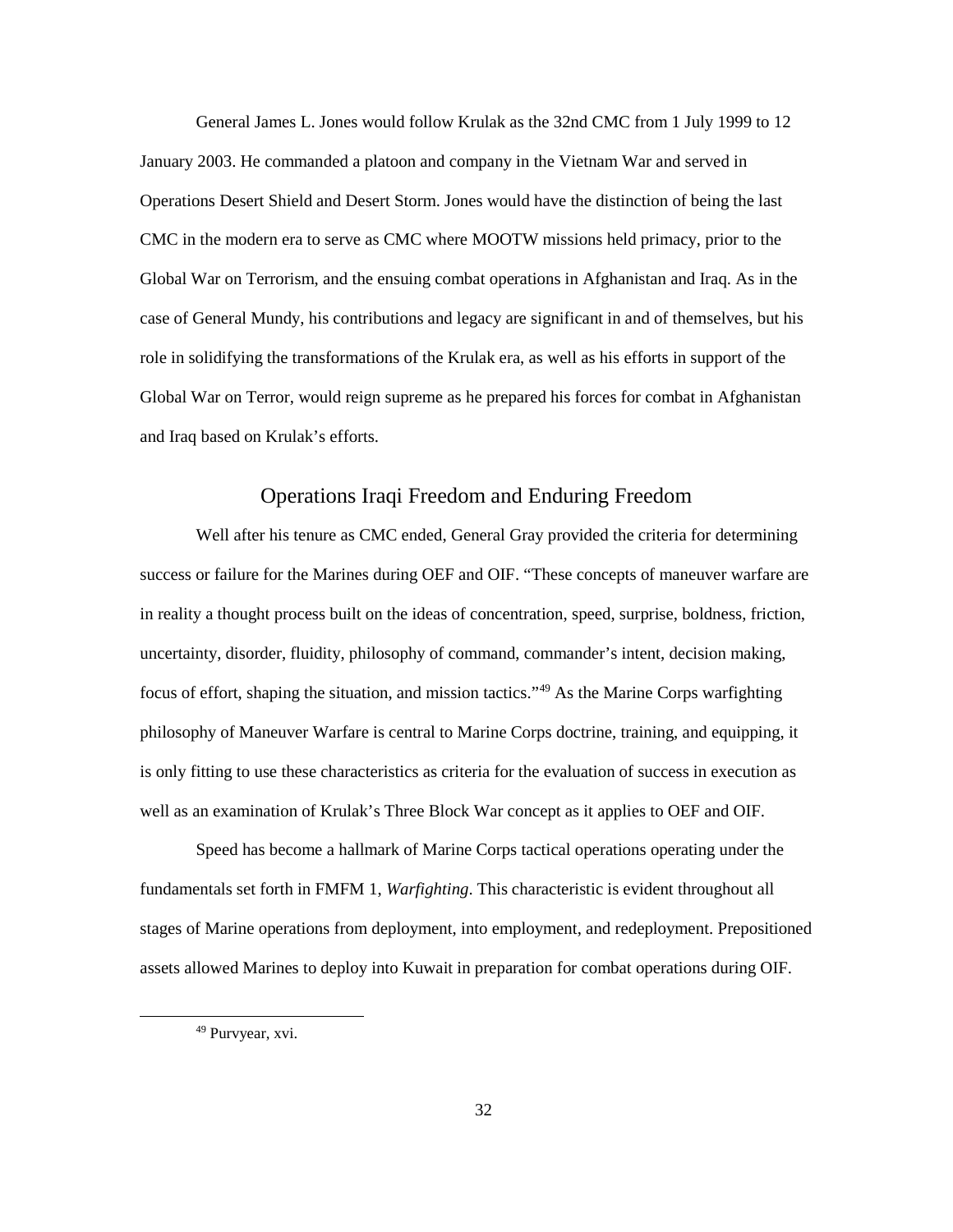More than sixty thousand Marines deployed into theater and offloaded eleven ships of the Maritime Prepositioning Force in less than two months.<sup>[50](#page-39-0)</sup> In preparation for the 1st Marine Division's drive north into Iraq, then Commanding General, Major General James Mattis planned combat operations around highly mobile, and task organized, Regimental Combat Teams. "Mattis's guiding principle was speed and he directed the bypass of cities and towns, where possible. At no point, would there be a pause. Make dust or eat it."[51](#page-39-1) He ensured sufficient numbers of tactical vehicles and Light Armored Vehicles deployed in support of a rapid motorized advance on Baghdad from the generally foot-mobile infantry units.<sup>[52](#page-39-2)</sup> Speed in combat lends itself to the principles of surprise, boldness, and uses tempo to shape the situation. It also allows the commander the ability to be fluid.

Fluidity was required as Marines entered OEF in Afghanistan. The Marine Corps' primary mission of amphibious operations assumes operating within the littoral regions of the world. Before leading the 1st Marine Division during OIF, Mattis led Marine forces in Afghanistan under Task Force -58 in 2001. In Marine Corps Concept Paper 1, *Operational Maneuver From the Sea*, the Marine Corps defined the littorals as "those areas characterized by great cities, well populated coasts, and the intersection of trade routes where land and sea meet."<sup>[53](#page-39-3)</sup> Camp Rhino, four hundred miles north of the Arabian Sea, in the Registan Desert of Afghanistan, does not meet this definition of littoral. During OEF, the Marines of Task Force 58 used speed and Operational Maneuver from the Sea as Marines operated four hundred miles from

 $50$  Reynolds, 53.

<span id="page-39-3"></span><span id="page-39-2"></span><span id="page-39-1"></span><span id="page-39-0"></span><sup>51</sup> Francis J. West and Ray L. Smith, *The March Up: Taking Baghdad with the 1st Marine Division* (New York: Bantam Books, 2003), 32.

<sup>52</sup> Reynolds, 46-47.

<sup>53</sup> MCCP 1, 3.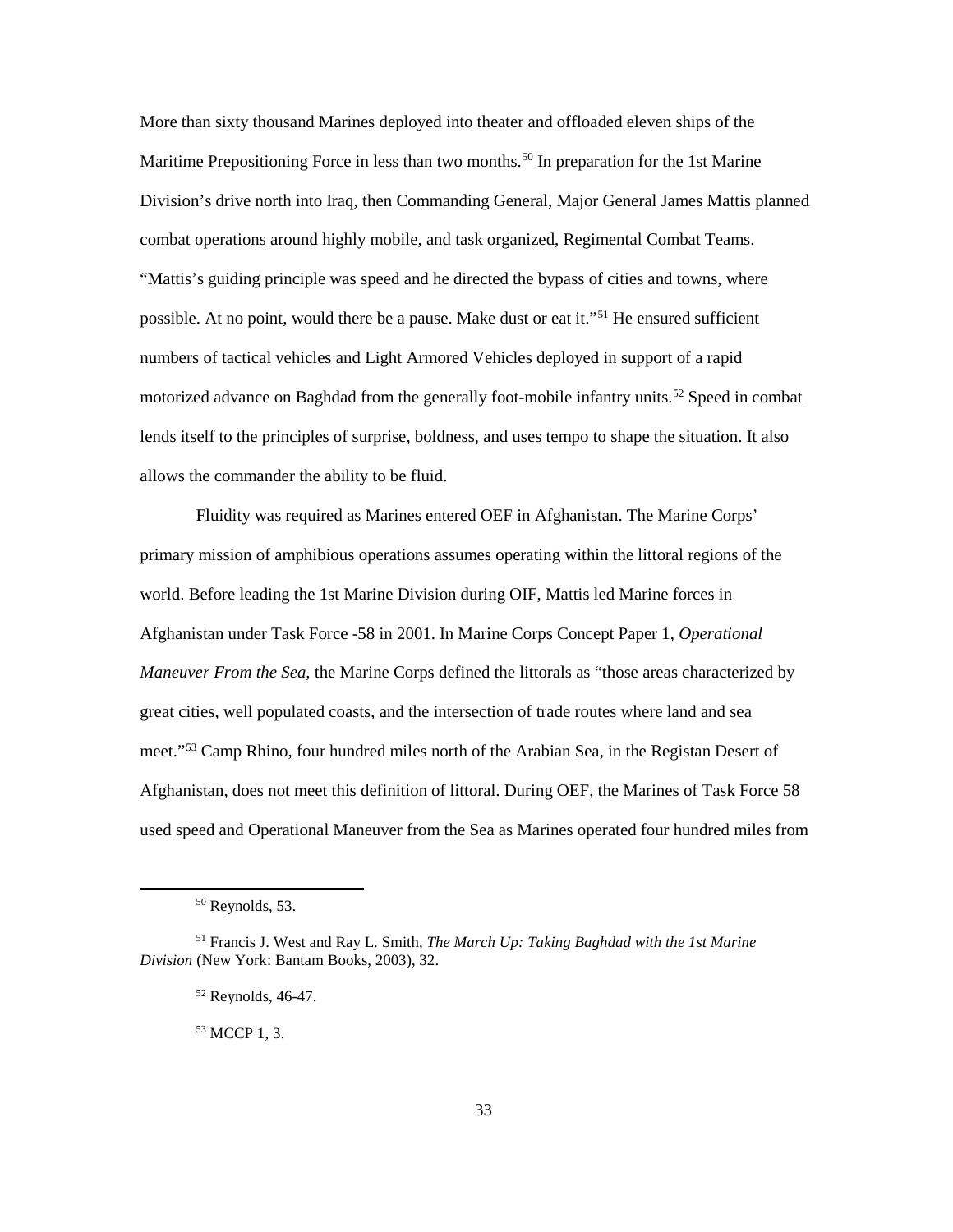amphibious shipping, well beyond the littorals. This ability to maneuver well outside of the normal range of amphibious operations is an example of Mattis's ability to operate with fluidity. The Marines would demonstrate their ability to be fluid later in the same theater adapting to shifting command structure early in the operations with tactical control to the Combined Forces Land Component Commander and operational control to Combined Forced Maritime Component Commander.<sup>[54](#page-40-0)</sup> Enabling speed was the smallest unit leader's ability to function under mission type orders with well-communicated commander's intent within a fluid operational environment.

General Krulak's vision of the Strategic Corporal operating in the Three Block War is evident throughout the execution of OEF and OIF. In Afghanistan, Marines played a small role in the initial stages of conventional battle with the Taliban and quickly turned to stabilization operations and concurrent counter insurgency operations. Early in OIF, Marines conducted a swift three-week assault towards Baghdad later to be ordered to pause and conduct stabilizing operations, only to be engaged in heavy combat with an armored force days later.[55](#page-40-1) This ability to transition between two distinctly separate mission types was a hallmark of Krulak's Three Block War. Even more dramatically, small teams, led by first term Marines would conduct combat patrols through urban centers, on route to meetings with local government leaders attempting to begin the rebuilding process, while distributing humanitarian aid as part of a larger civil affairs effort. This was Krulak's Three Block War led by his Strategic Corporal. Maneuver Warfare principles and the Three Block War concept were keys to the Marine Corps' success in OEF and OIF. With these operations declared complete, the Marine Corps needs to carry these ideals founded by Generals Gray and Krulak of decentralized command, mission tactics, commander's

<span id="page-40-0"></span> <sup>54</sup> Reynolds, 10.

<span id="page-40-1"></span><sup>55</sup> Warren, 335.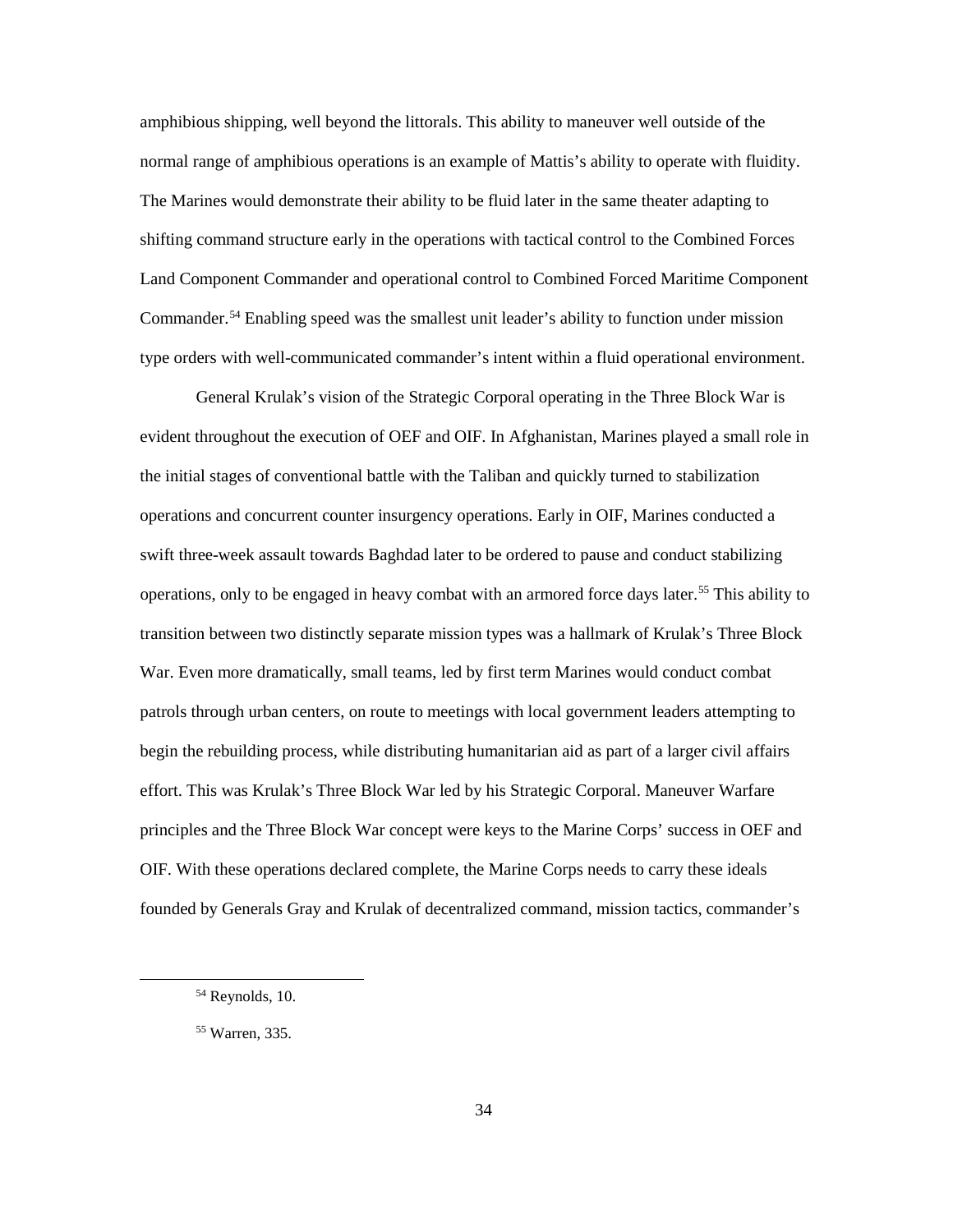intent, focus of effort, surfaces and gaps, and combined arms through the next transitionary period towards an unknowable future.

## Implications for the Future Force

<span id="page-41-0"></span>The 1990s were a transitional period in which the Marine Corps capitalized on innovation. The CMC championed this innovation focused on the principles of Maneuver Warfare with doctrinal development as the basis of all innovation. The Marine Corps innovated with its technology and its people, but it was based in its doctrine.

The role of the CMC as strategic leader is critical to the development and future of the Marine Corps, even more so than his peer service chiefs in the Air Force, Army, or Navy. His ability to direct, implement, and lead change is supreme. During the 1990s, General Alfred Gray and General Charles Krulak were instrumental in preparing the Marine Corps for its service in the Global War On Terrorism. Their ideas represented revolutions within the Marine Corps and a CMC who was able to implement their ideas followed their tenures. Not every CMC has the capacity, opportunity, or inclination to be an innovator. The task of implementing their predecessor's ideas may even prove to be a more difficult challenge. Through their actions, General Gray and General Krulak proved they understood people were the key to successful innovation.

The strength of the Marine Corps needs to remain in the ability and character of the US Marine and not the technology he wields. While the latter is important, it will never come close to the significance of the former. In his 1987 testimony to US Congress, CMC General P.X. Kelly stated, "I would like to emphasize that the successful application of technology is not limited to the acquisition of new weapons and equipment. It also means the continual evolution of tactics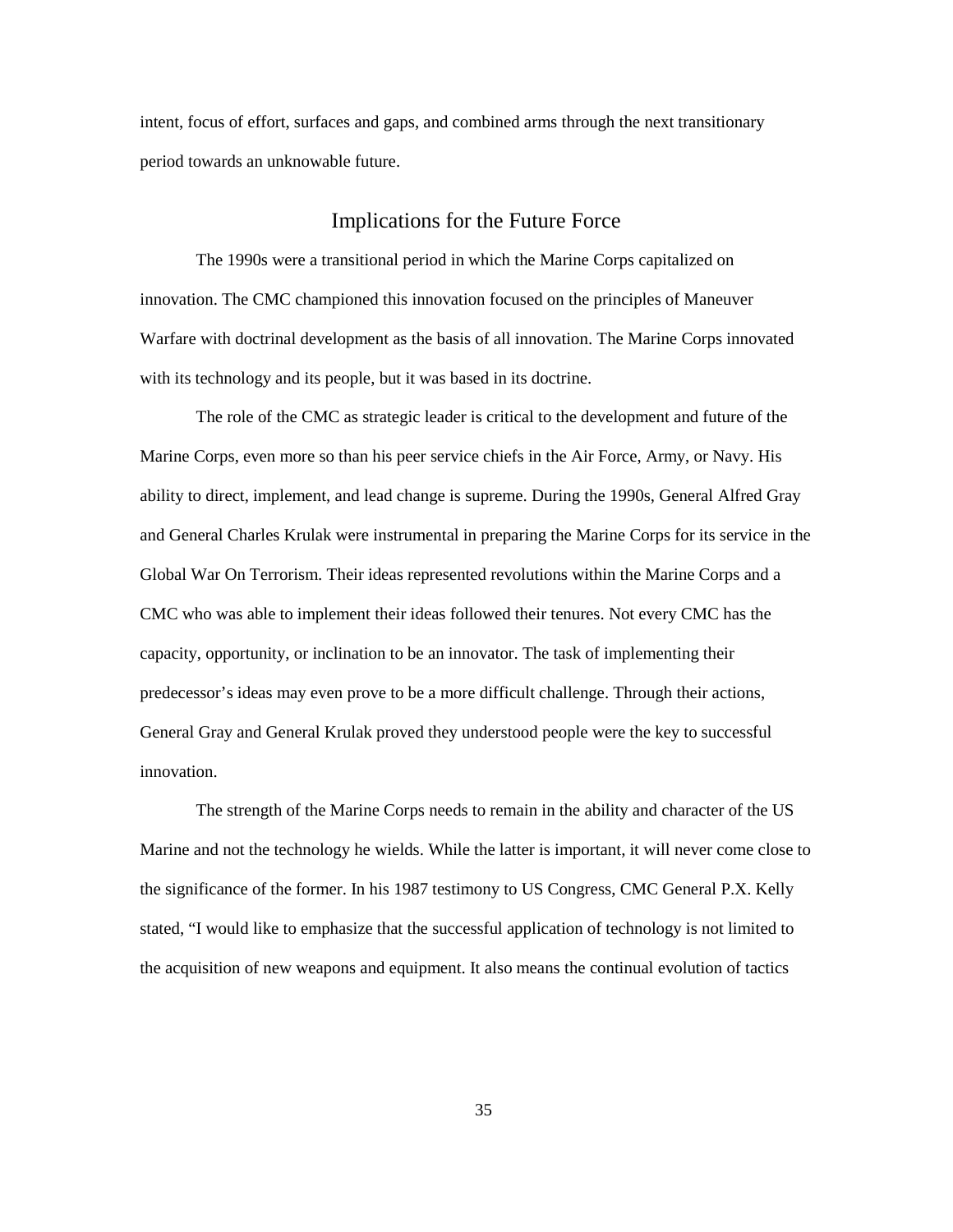and operations to accommodate the changes of technology."[56](#page-42-0) Innovation has been a buzzword in ever enlarging Marine Corps circles as the Marine Corps drew down from combat operations in Iraq and Afghanistan. Contemporary discussions of innovation center on advanced technology. Unmanned technology, cyber operations, and anti-access area-denial capabilities receive the lion's share of attention, and unfortunately, there has not been an associated interest and renaissance within the greater Marine Corps in regards to knowledge supporting doctrinal or educational development.

Krulak and Gray understood the need for advancements in education. Gray built the Marine Corps University and established the Commandant's Reading List while Krulak's personal interest made him a common site at educational and training venues at Marine Corps Base Quantico, as well as his inclusion of the Crucible in entry-level training. Marines, especially Officers, need to be encouraged to think and write. Resident Professional Military Education provides an exceptional opportunity and environment for these endeavors. It should not be the exclusive realm of academic thought. Officers study and write, given the fact that one-year periods of study are rewarded to board selected officers but writing with the expectation to publish is not a given. Resident Professional Military Education is not a break, a career interruption, or an inconvenience. It is an opportunity to think deeply about the profession of arms, free of distraction from the high tempo of operational forces and jobs requiring a focus on individual Marine welfare and unit readiness. The expectation should be that academic writing on doctrine and future concepts to professional journals, like the *Marine Corps Gazette*, occurs at a dizzying rate, but it does not. Krulak provided an excellent example with a number of articles in print before, during, and after his tenure as CMC.

<span id="page-42-0"></span> <sup>56</sup> Paul X. Kelly, "Statement on Posture, Plans, and Programs for Fiscal Years 1988 through 1992." *Marine Corps Gazette* 71, no. 4 (April 1987): 34.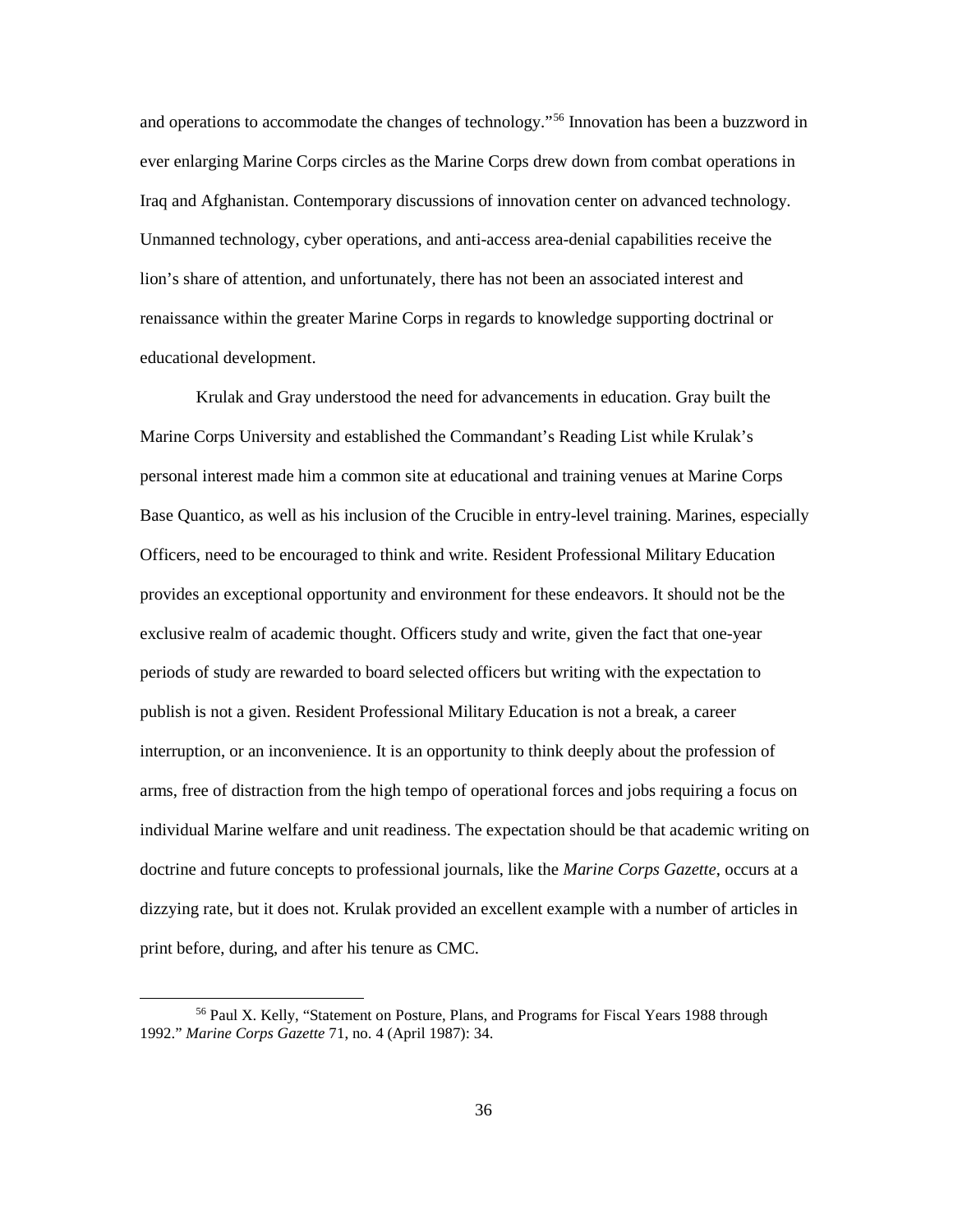If the *Marine Corps Gazette* serves as the formative authority on Marine Corps history, tradition, and doctrine, one should be able to look there for arguments on the validity of current doctrine or the need for doctrinal innovation and modernization. Unfortunately, the 2016 index of topics only reveals three articles on Marine Corps doctrine. The CMC's handpicked team of twelve full-time strategic thinkers, the Ellis Group, wrote two of those. The Marine Corps subcontracted its academic thinking on doctrinal topics to a small group of specialized staffs and civilian think tanks. Active duty Marine intellectuals on this subject need to be encouraged in their quest to seek the next big Marine Corps strategic thing, as the Corps seems to be doing with technological innovation through programs seeking and rewarding technological innovation.

Technological innovation should presuppose an associated doctrinal innovation or modernization or provide an enhanced support to a contemporary doctrinal component. Without these requirements, innovation becomes innovation for innovation's sake and money wasted on an unnecessary expenditure. New doctrine causes the organization to seek out or create new technology to support the new concept. The Marine Corps needs to take a hard look at whether it really needs doctrinal and technological innovation or if modernization makes sense and ensure it is directly in support of advancing warfighting capabilities. The introduction of technological innovation will cause the new technology to be shoehorned in place without supporting a doctrinal requirement until one is written and implemented. Doctrine will generally require the adaption, modernization, or introduction of technology to maximize its worth. Maneuver Warfare and FMFM 1, *Warfighting*, both required advanced technologies and practices to become reality. Time and experience will also create the necessity for advancing doctrine and knowledge.

The publication of the Marine Corps foundational doctrine of FMFM 1, *Warfighting*, in response to and because of the adoption of Maneuver Warfare occurred in 1989. A review, rewrite, and validation did not occur until 1996. This was the only revision of the document and provided little, if any, substantial changes to the document beyond clarifying definitions and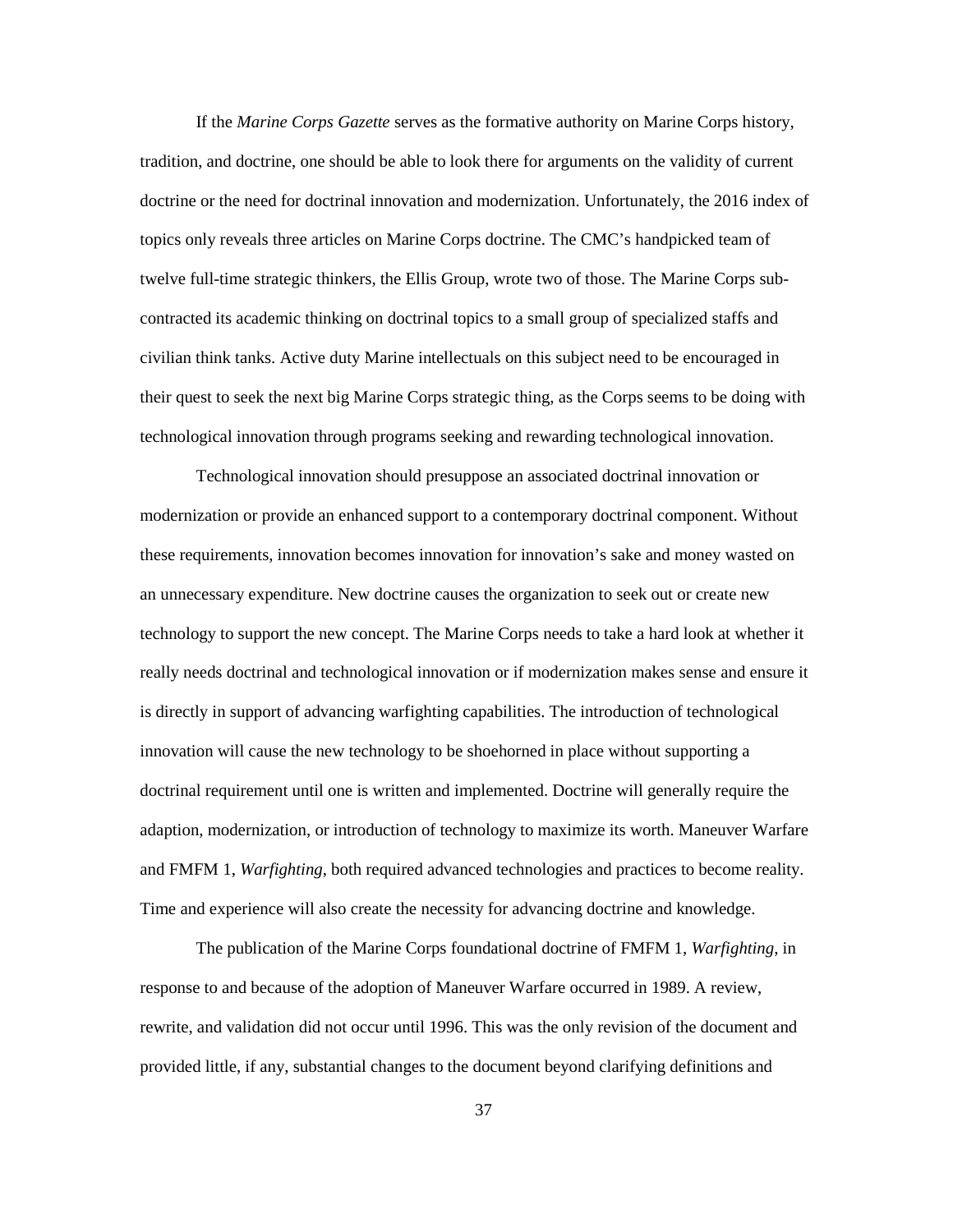improving mutual understanding. The revision was a result of lessons learned from the Marine Corps participation in Operation Desert Shield and Operation Desert Storm as well as the publication of JP 1, *Doctrine for the Armed Forces of the United States,* and the Navy's revolutionary doctrine *…From the Sea*. In the preface of FMFM 1, *Warfighting*, Krulak explained his decision to revise the publication, "I believe Warfighting can and should be improved. Military doctrine cannot be allowed to stagnate, especially an adaptive doctrine like maneuver warfare. Doctrine must continue to evolve based on growing experience, advancements in theory, and the changing face of war itself. It is in this spirit that Warfighting has been revised."<sup>[57](#page-44-0)</sup> The CMC should revise FMFM 1, *Warfighting* and provide all Marines with a modern and contemporary foundational publication that revalidates what is important to, and about, Marines. A newer update to JP 1 occured in March 2013, and wars in Iraq and Afghanistan proved over a decade of lessons and experience to Marines. Operation Desert Shield, Operation Desert Storm, and a revised JP 1 were enough evidence for a 1996 rewrite. With the conclusion of wars in Iraq and Afghanistan, as well as a 2013 rewrite of JP 1, *Warfighting* is more than ready for another look even if it is a revalidation of Maneuver Warfare principles. Doctrine should inform how the organization will fight based on how it has fought successfully. This review would determine if there is a necessity for doctrinal modernization or innovation, which potentially could drive an associated requirement for new or modernized technology, which is the MCWL's very purpose.

Designed to provide a "bias for conceptual thought" over a bias for action, the MCWL attention on the individual Marine in the future and not the immediate needs of the operating force needs to remain a focus.<sup>[58](#page-44-1)</sup> This future focus has been a challenge to the laboratory since its

<span id="page-44-1"></span><span id="page-44-0"></span> $<sup>57</sup>$  Department of the Navy, Headquarters US Marine Corps, Marine Corps Doctrinal Publication 1,</sup> *Warfighting* (Washington, DC: Headquarters US Marine Corps, 1997), i-ii.

<sup>58</sup> Morin, 11-12.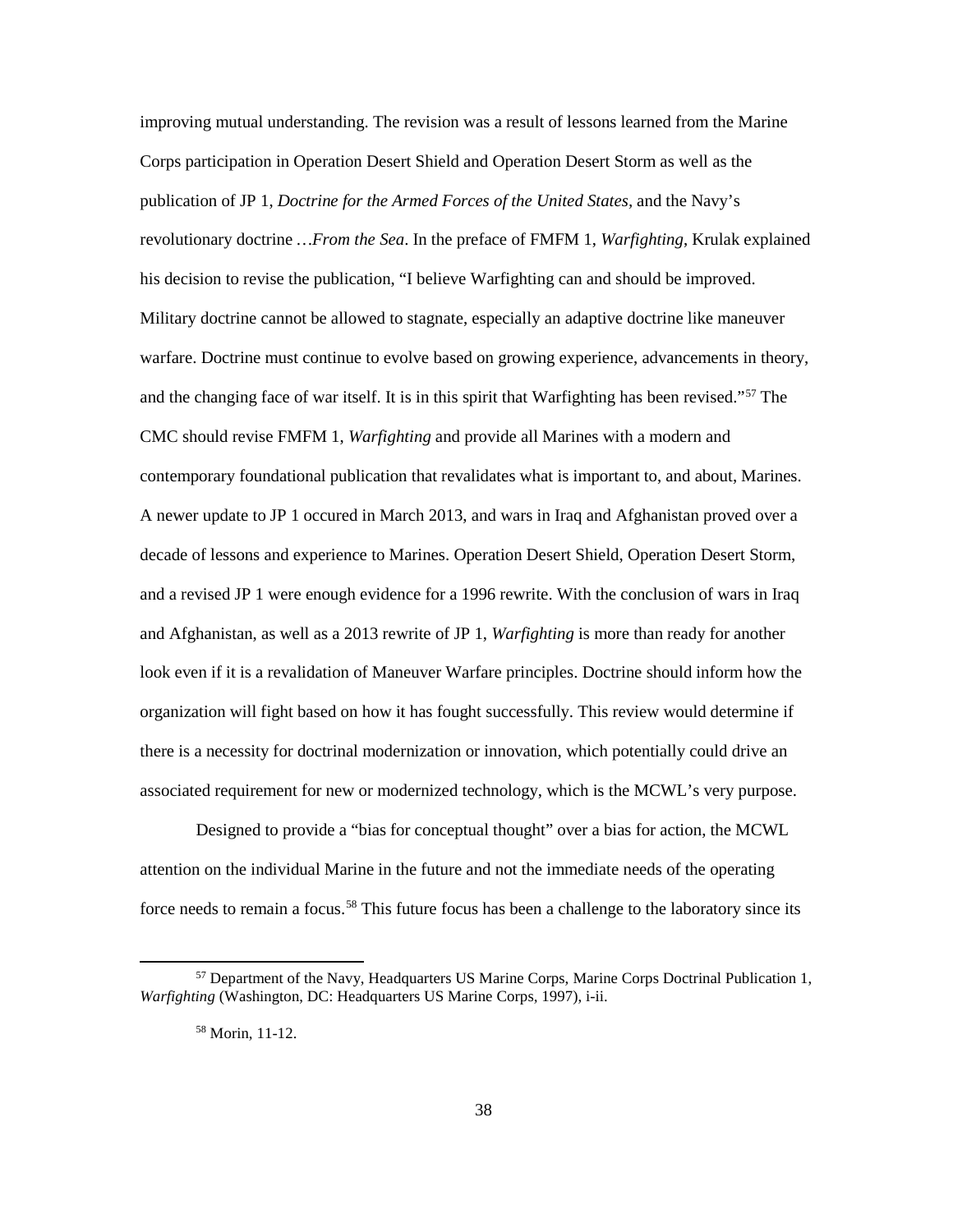inception as fiscal realities and the immediacy of the need for supporting Marines on the battlefield. OIF and OEF created a gap in conceptual thinking about the future fights. Marines were preoccupied with the conflict at hand and ensuring the best possible support to Marines in the contemporary fight. With these conflicts concluded, the Marine Corps must not allow the high operational tempo of the operating forces to inhibit further thought on conceptual thought and future planning. The future of a more SOF-like, vice land Army, mentality in the Marine Corps with smaller task organized multifunctional units, working within the Distributed Operations concept, would provide many opportunities for experimentation.

The Marine Corps must fully embrace US Southern Command (USSOCCOM) as a strategic partner and Marine Corps Forces Special Operations Command as only one of its key contributions to national security. Marine Corps Forces Special Operations Command currently consists of 2,742 active duty Marines, which is less than 1.5 percent of total active duty Marine Corps end strength.[59](#page-45-0) The Marine Corps' contribution to USSOCOM is just short of 4 percent of the Special Operations authorized end strength.<sup>[60](#page-45-1)</sup> If the Marine Corps were to double its contribution to USSOCOM, it would still only realize a 3 percent commitment to the Special Operations community, be 8 percent of the USSOCOM force, and still the smallest component to this extraordinarily relevant command. This slight increase in personnel numbers is a reasonable price to pay for the huge capability gained from Marine forces to USSOCOM and the Marine Corps would be able to bear this commitment with relative ease. A larger Marine Corps pledge to USSOCOM benefits USSOCOM and the Marine Corps thorough a greater understanding and interoperability. The general Marine Corps must be more Special Operations Forces-like in its

 <sup>59</sup> US Marine Corps Concepts and Programs, "End Strength."

<span id="page-45-1"></span><span id="page-45-0"></span><sup>60</sup> US Special Operations Command, *2016 Fact Book* (Hurlburt Field, FL: US Special Operations Command, 2016), accessed 31 January 2017, https://www.socom.mil/FactBook/2016%20Fact %20Book.pdf.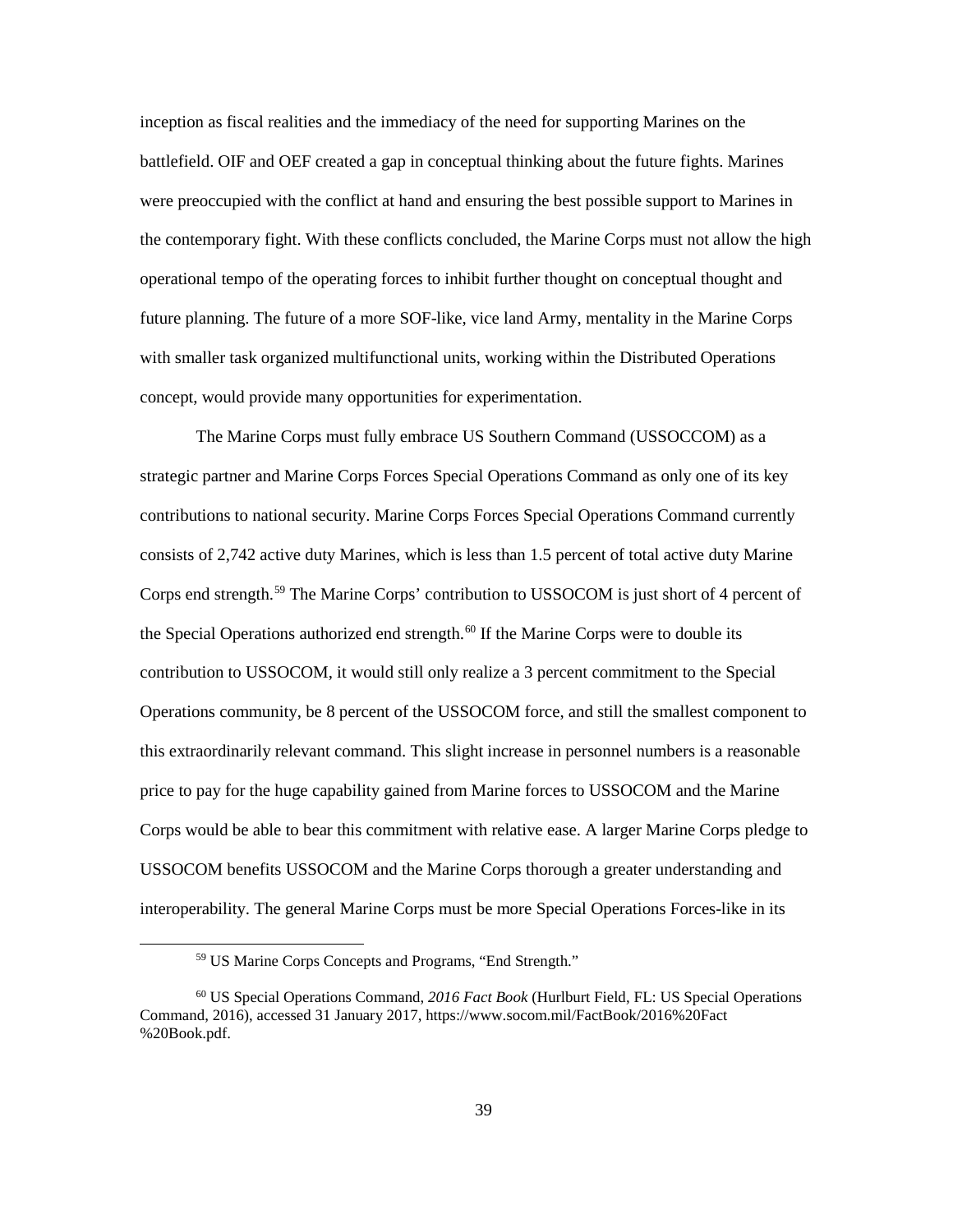procurement, deployment, and employment and embrace the idea that a relevant Marine Corps is more similar to a USSOCOM force as opposed to a conventional Army force. The Marine Corps' utility as just another land Army in the right circumstances is an unfortunate reality but its legacy and capacity as small wars experts will remain a core mission, setting it apart from its heavier and slower sister service. The Marine Corps should not become another USSOCOM, but with Special Operations Forces-like systems and thinking, it becomes better at its strength as a light and fast combat force. "The Marines' role in Afghanistan appears to be a part of a larger trend: a deemphasis on amphibious operations per se and a movement towards using Marines both in special operations an in support of other special operations forces."[61](#page-46-0) The Marine Corps must continue to evolve into a more Special Operations Forces-like, and a less Army-like, organization in order to provide the Combatant Commanders with an expeditionary culture that is quick to deploy, able to project power beyond the littorals, and able to sustain itself for a longer period.<sup>[62](#page-46-1)</sup>

The Marine Corps is currently enjoying a period of relative peace whether it wants to admit it or not. The Corps needs to capitalize on this period of opportunity to ensure forces are reequipped and refit. It also would be wise to expend adequate intellectual rigor and energies in the innovation and modernization of its people, equipment, and doctrine. The Marine Corps needs to ensure that it is not expending an inordinate effort, in the pursuit of global busy work with the Special Purpose Marine Air Ground Task Force-Security Cooperation, in an attempt to ensure it does not lose a perceived relevancy or the fiscal payout it provides. The Marine Corps must assess if these types of pursuits are stopping it from seeking innovation and looking forward. Marine Expeditionary Units are keeping its forces busy, as they were in the 1990s, but without

 <sup>61</sup> Warren, 329.

<span id="page-46-1"></span><span id="page-46-0"></span><sup>62</sup> Bradley Graham, "Distancing Tradition, Marines Eye Role in Special Operations," *The Washington Post*,17 November 2002, accessed 2 February 2017, http://www.leatherneck.com/forums/ showthread.php?2523-Distancing-Tradition-Marines-Eye-Role-in-Special-Operations.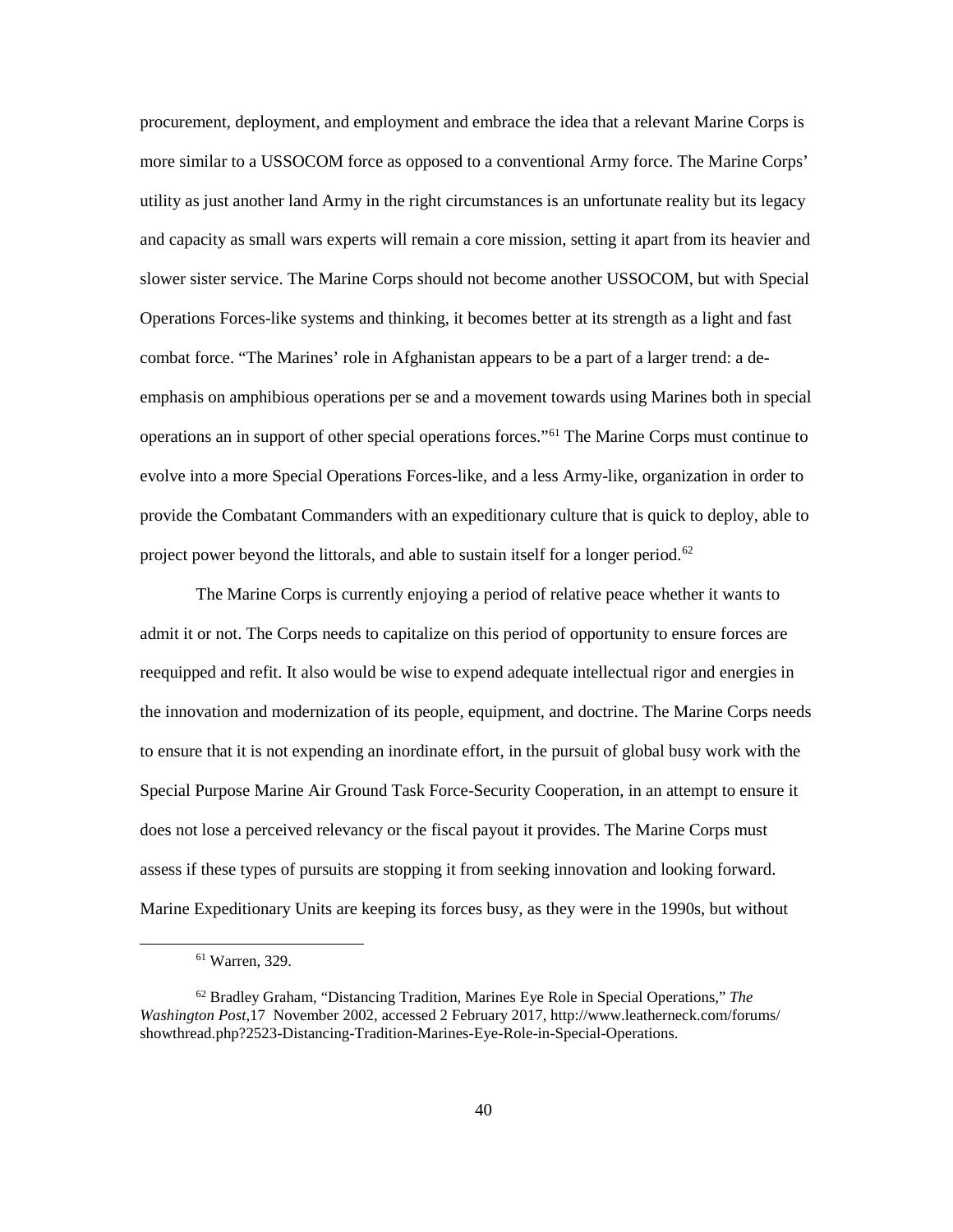the addition of these Special Purpose Marine Air Ground Task Force-Security Cooperations which are units forward deployed and working instead of thinking and developing doctrine and best practices for full spectrum conflict. The Marine Corps cannot have it both ways.

## Conclusion

<span id="page-47-0"></span>The Marine Corps owes its successes in OEF and OIF in large part to the significant contributions of former CMCs Alfred Gray and Charles Krulak. The 1990s served as a significant period of transition and change for the Marine Corps with the conclusion of the Cold War. The unique role of the CMC, as the Marine Corps' senior strategist with overarching authoritative direction over his service, provided a significant opportunity to act as a change agent. General Gray's and General Krulak's foresight in taking substantive action reinforcing Marine Corps culture and values, developing and instituting new doctrine, and adjusting organization in support of these new efforts directly influenced the execution of combat operations during Operations Desert Storm, OEF, and OIF.

The Cold War ended with the collapse of the Soviet Union in 1991, shortly after the conclusion of combat operations during Operation Desert Storm. General Gray's tenure as CMC ended during this same period, but his efforts directly influenced the Marine Corps' contribution to the latter. Gray stressed the warrior ethos within the Marine Corps through training and education. He championed the tenants of Maneuver Warfare and formalized them in FMFM 1, *Warfighting*, a prescriptive and foundational doctrine that was accessible to all Marines as an easy pocket reference. He reorganized a variety of Marine Corps training and education commands into an all-inclusive cohort of doctrinal focused professional development organization. He created the Marine Corps University and established the Commandant's Warfighting Center, which would inform General Krulak's more comprehensive MCWL.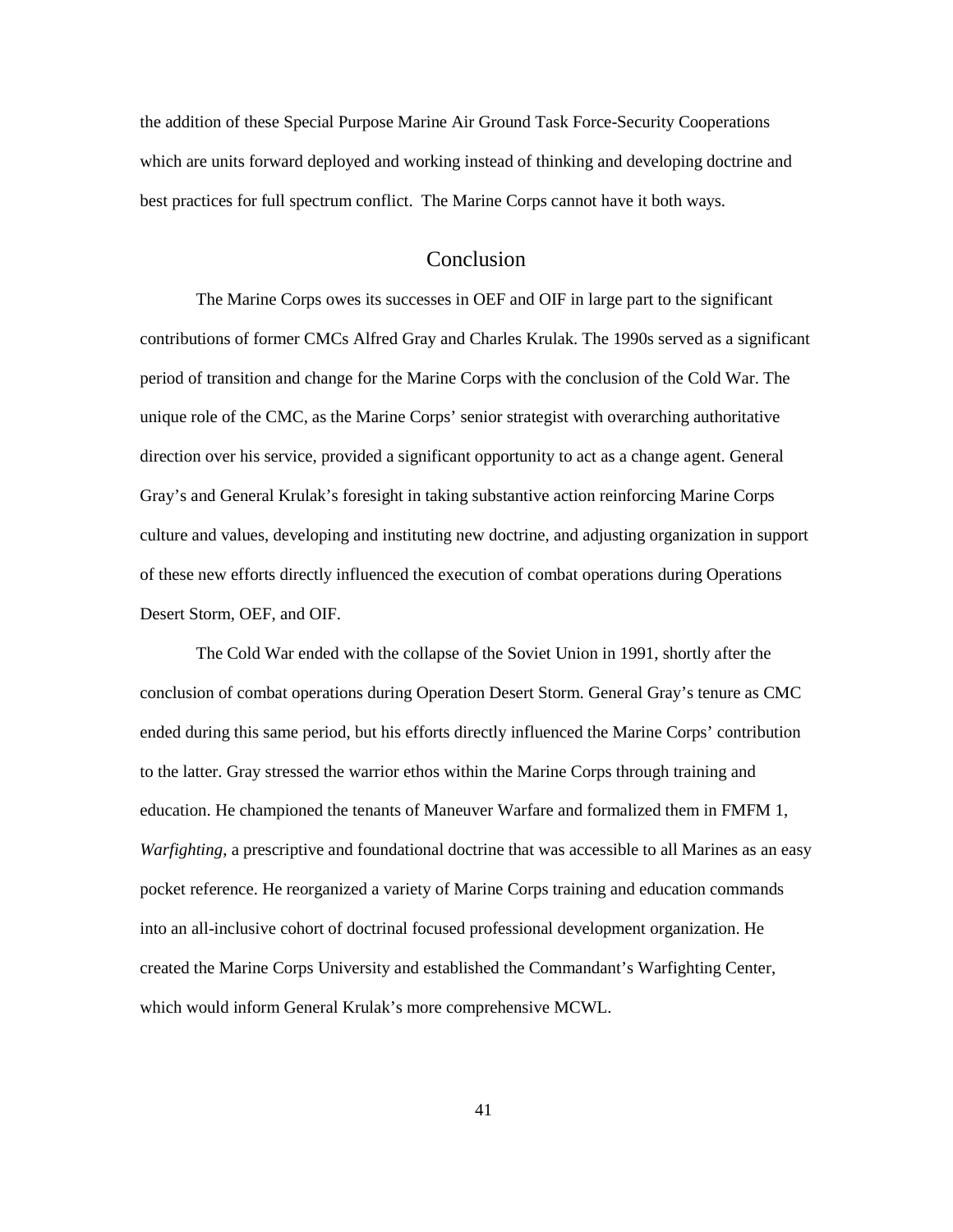As CMC, General Krulak capitalized on Gray's revolutionary efforts and implemented further changes that would prove to be critically beneficial to the Marine Corps warfighting effort in the future. Krulak would further the understanding and acceptance of the Maneuver Warfare concept through the review and republication of FMFM 1, *Warfighting* as MCDP 1, and with his Three Block War and Strategic Corporal ideas. Krulak would also conceive of and implement the Sea Dragon series of experiments through his recently evolved MCWL, testing and evaluating concepts, equipment, and theories with an eye to the future using Maneuver Warfare principles. General Krulak's Crucible event at all Marine Corps entry level training would seek to create a solid foundation, within the individual Marine, to enable the successful execution of these legacy concepts he and Gray would be remembered for, setting the stage for the execution of the full range of military capabilities by the Marine Corps in the twenty-first century.

Operations Desert Shield and Desert Storm served as the initial test of the Marine Corps Maneuver Warfare doctrine in action. The execution of OEF and OIF occurred over a decade after the initial publication of FMFM 1, *Warfighting* and with the theory soundly in acceptance in the Marine Corps. These operations owe a great deal of their success to this doctrine and the two CMCs who are responsible for its creation, implementation, and evolution. The criteria set forth by General Gray and General Krulak for the execution of Maneuver Warfare are conceptual in nature. OEF and OIF provide examples with a qualitative and quantitative evaluation criteria for the success of these military efforts using the principles of Maneuver Warfare.

If the Marine Corps is to continue having success on future battlefields, it must capitalize on the current period of transition and relative peace as they did in the 1990s. This capitalization entails leadership focused on the individual Marine as its foundational key to success and ensures proper leadership, training, education, with the best possible technology and equipment available as it directly supports the warfighting mission. The Marine Corps must ensure that experimentation and innovation focuses on the future fight without concern for the immediacy of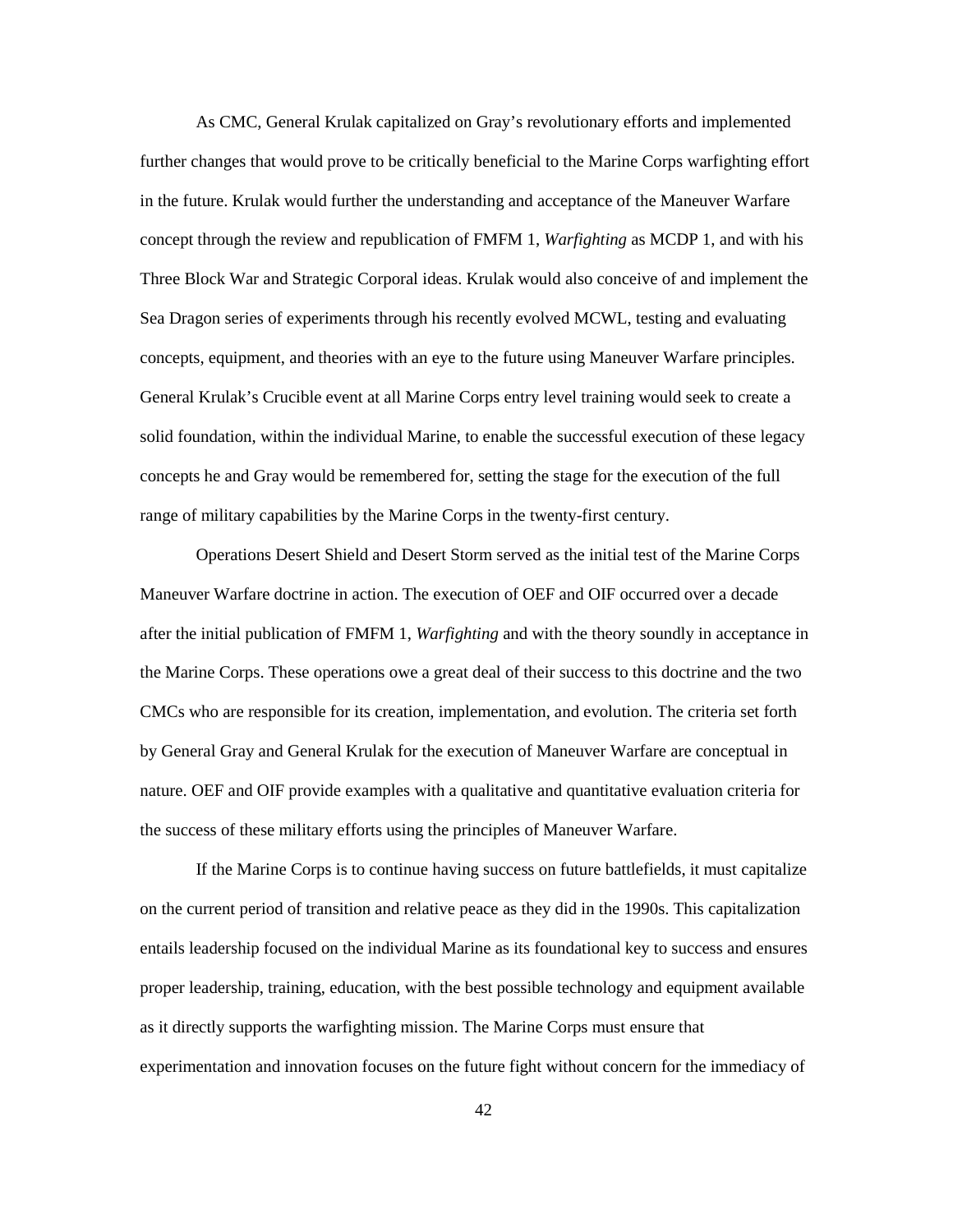current operations. The Marine Corps must retain its persona and prestige of being the nation's premier force in readiness and be able to back up this claim in action if it expects to be relevant into the future. To end where this monograph began, Lieutenant General Victor Krulak reminded the Corps that it must continually self-assess if it expects to exist and that it must rely on itself for its own survival:

In the most profound sense, I suppose, the future of the Corps lies within itself, because, however large or small its problems are, nobody else is going to find solutions for them. It has been that way for over 200 years and it is that way today. It is a challenge that will demand the very best of a Corps that has been sharpened on challenge for all of its colorful life. $63$ 

<span id="page-49-0"></span> <sup>63</sup> Krulak, *First to Fight*, 226.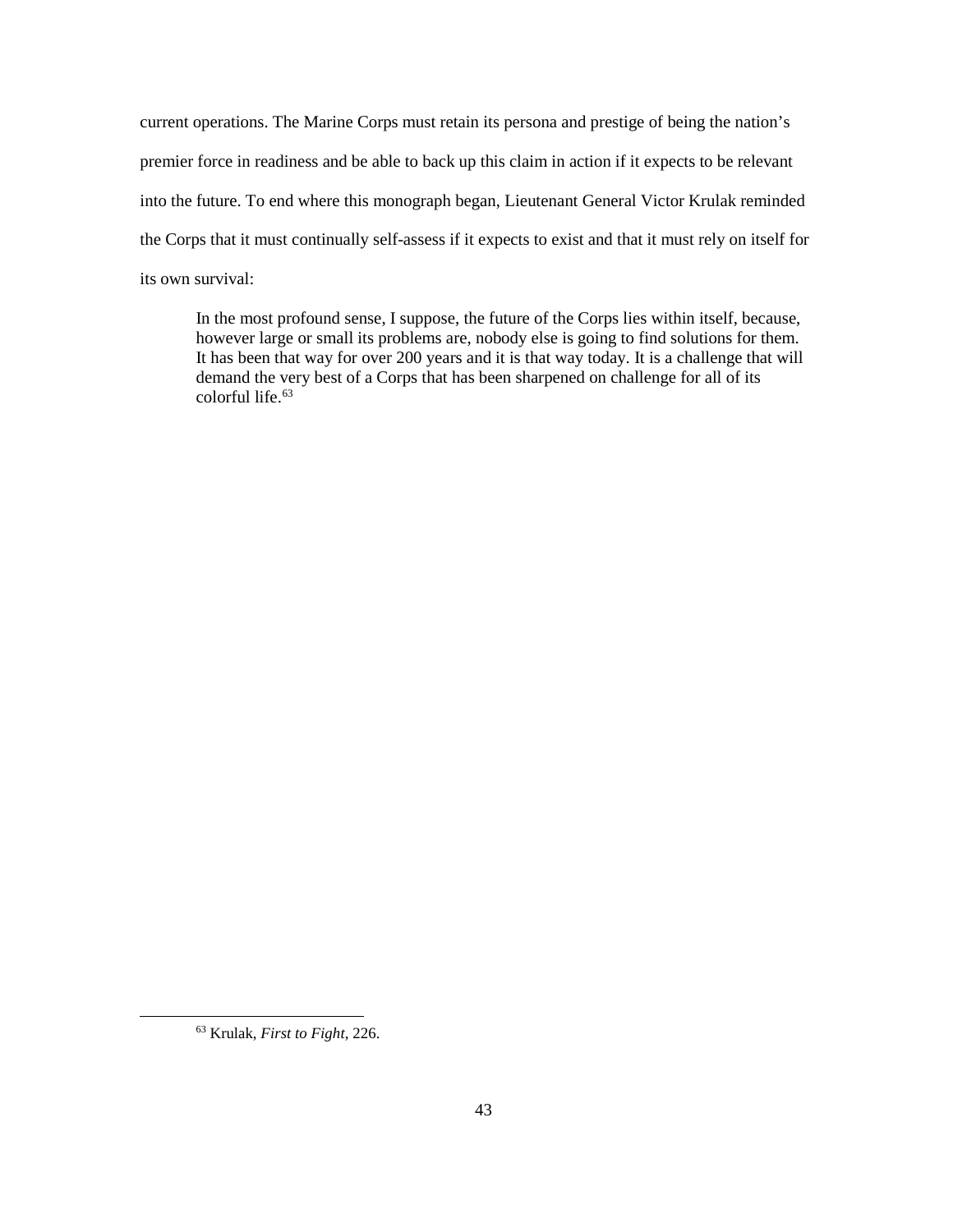## Bibliography

- <span id="page-50-0"></span>Bassford, Christopher. "Doctrinal Complexity: Nonlinearity in Marine Corps Doctrine." *Maneuver Warfare Science* (1998): 1-6. Accessed 26 January 2017. http://www.clausewitz.com/readings/Bassford/USMCdoctrine.htm.
- Bates, Ralph S. "The Crucible Begins." *Marine Corps Gazette* 81, no. 2 (February 1997): 39.
- Bergman, Kenneth R. "A Ticket to Ride the Dragon." *Marine Corps Gazette* 80, no. 2 (February 1996): 12-13.
- Berris, William. "Why General Krulak is the Marine Corps' Greatest Strategic Leader." Masters thesis, US Army War College, Carlisle Barracks, PA, 2011.
- Black, Charles N. "The Marine NCO: Winning the Three Block War." *Marine Corps Gazette* 82, no. 3 (March 1998): 47.
- Boyd, John R. "Destruction and Creation." Paper presented to the US Army Command and General Staff College, Fort Leavenworth, KS, September 3, 1976. Accessed 26 January 2017. http://dnipogo.org/john-r-boyd/.
- Carlson, Robert. "The Three Block War: Tactics for a New Millennium." *Marine Corps Gazette* 81, no. 9 (September 1998): 26.
- Chairman, Joint Chiefs of Staff. Joint Publication 3-07, *Military Operations Other Than War*. Washington, DC: Joint Chiefs of Staff, 1995.
- Church, George J. "Somalia: Anatomy of a Disaster." *Time Magazine* (18 October 1993). Accessed 31 January 2017. http://content.time.com/time/magazine/article/ 0,9171,979399,00.html.
- Clancy, Tom. *Marine: A Guided Tour of a Marine Expeditionary Unit*. New York: Berkley Books, 1996.
- Cohen, Joshua T. "MCWL Media Day Demonstrates Urban Warrior MOUT Training." *Marine Corps Gazette* 81, no. 12 (December 1997): 29.
- Commanding General Marine Corps Combat Development Command and Deputy Commandant Combat Development and Integration. "Scope of Work." US Marine Corps. Accessed January 31, 2017. http://www.mccdc.marines.mil/About/Scope-of-Work/.
- Committee on the Navy and Marine Corps in Regional Conflict in the 21st Century. *The Navy and Marine Corps in Regional Conflict in the 21st Century.* Washington, DC: National Academies Press, 1996.
- Coram, Robert. *Boyd: The Fighter Pilot Who Changed the Art of War*. Boston: Little, Brown, 2002.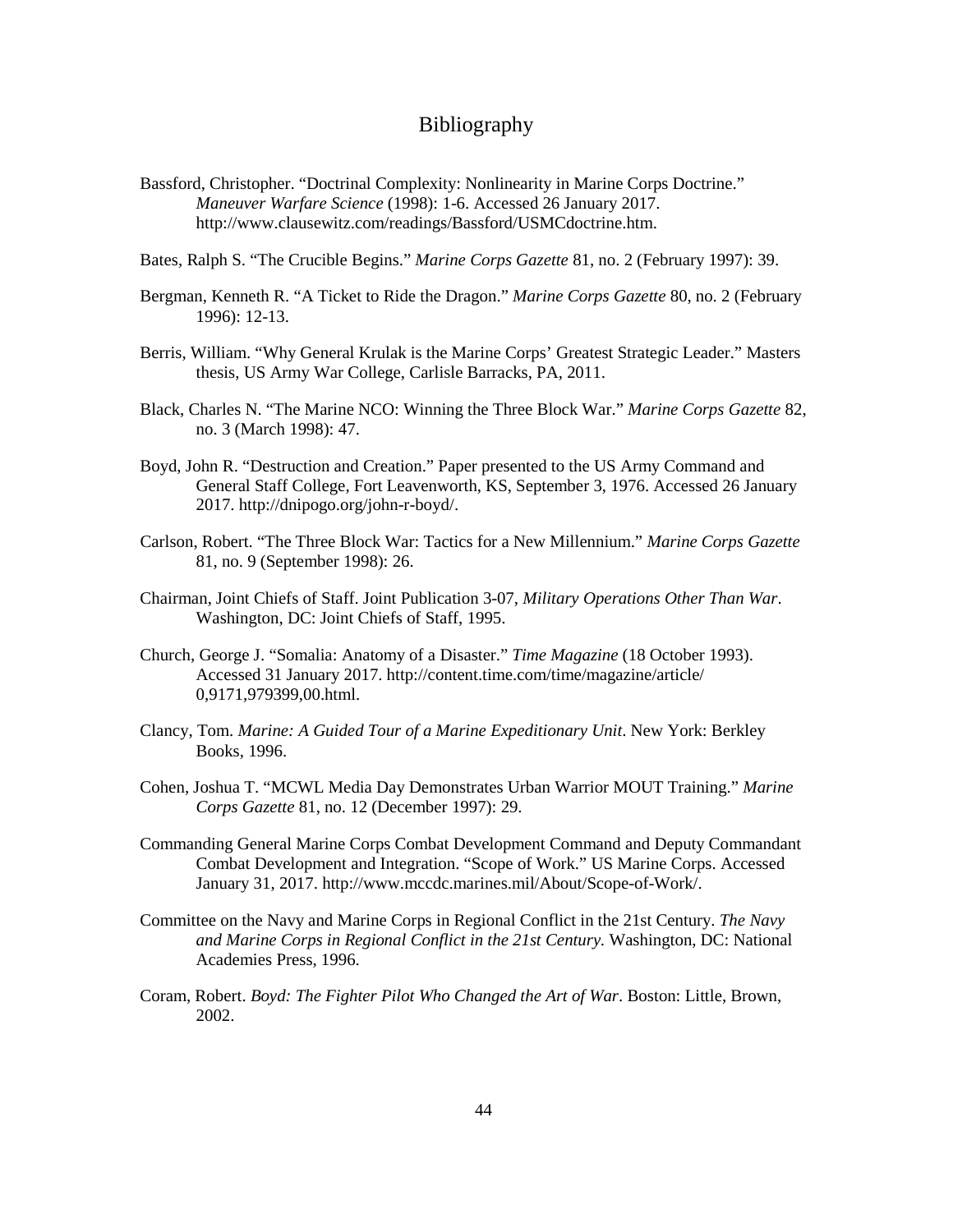- Cowan, Jeffery L. "From Air Force Fighter Pilot to Marine Corps Warfighting: Colonel John Boyd, His Theories on War, and their Unexpected Legacy." Master's thesis, US Marine Corps Command and Staff College, Quantico, VA, 2000.
- Defense Manpower Data Center. "DoD Personnel, Workforce Reports & Publications." Department of Defense, last modified 30 September 2010. Accessed 31 January 2017. https://www.dmdc.osd.mil/appj/dwp/dwp\_reports.jspm.
- Department of the Navy. *Forward…From the Sea*. Washington, DC: Department of the Navy 1992.
- Department of the Navy, Headquarters US Marine Corps. *2016 Marine Corps Operating Concept: How an Expeditionary Force Operates in the 21st Century*. Washington, DC: Headquarters US Marine Corps, September 2016.
- \_\_\_\_\_\_. Fleet Marine Force Manual 1, *Warfighting*. Washington, DC: Headquarters US Marine Corps, 1989.
- \_\_\_\_\_\_. Fleet Marine Force Reference Publication 12-15, *Small Wars Manual.* Washington DC: Headquarters US Marine Corps, 1990.
- \_\_\_\_\_\_. Marine Corps Concept Paper 1, *Operational Maneuver from the Sea.* Washington, DC: Headquarters, US Marine Corps, 1996.
- \_\_\_\_\_\_. Marine Corps Doctrinal Publication 1, *Warfighting*. Washington, DC: Headquarters US Marine Corps, 1997.
	- \_\_\_\_\_\_. US Marine Corps. Marine Corps Doctrinal Publication 1-0, *Marine Corps Operations*. Washington, DC: Headquarters US Marine Corps, 2001.
- Deputy Commandant Combat Development and Integration. "Marine Corps Doctrinal Publications (MCDP)." US Marine Corps. Accessed 31 January 2017. https://www.doctrine.usmc.mil/MCDP.asp.
- Gangle, Randolph A. "Sea Dragon Update." *Marine Corps Gazette* 80, no. 2 (February 1996): 13.
- Graham, Bradley. "Distancing Tradition, Marines Eye Role in Special Operations." *The Washington Post*, 17 November 2002. Accessed 2 February 2017. http://www.leatherneck.com/forums/showthread.php?2523-Distancing-Tradition-Marines-Eye-Role-in-Special-Operations.
- Hittle, James D. "The Marine Corps and the National Security Act." *Marine Corps Gazette* 31, no. 10 (October 1947): 57.
- Hogan, Michael J. *The End of the Cold War: Its Meaning and Implications*. Cambridge, MA: Cambridge University Press, 1992.
- Kelly, Paul X. "Statement on Posture, Plans, and Programs for Fiscal Years 1988 through 1992." *Marine Corps Gazette* 71, no. 4 (April 1987): 34.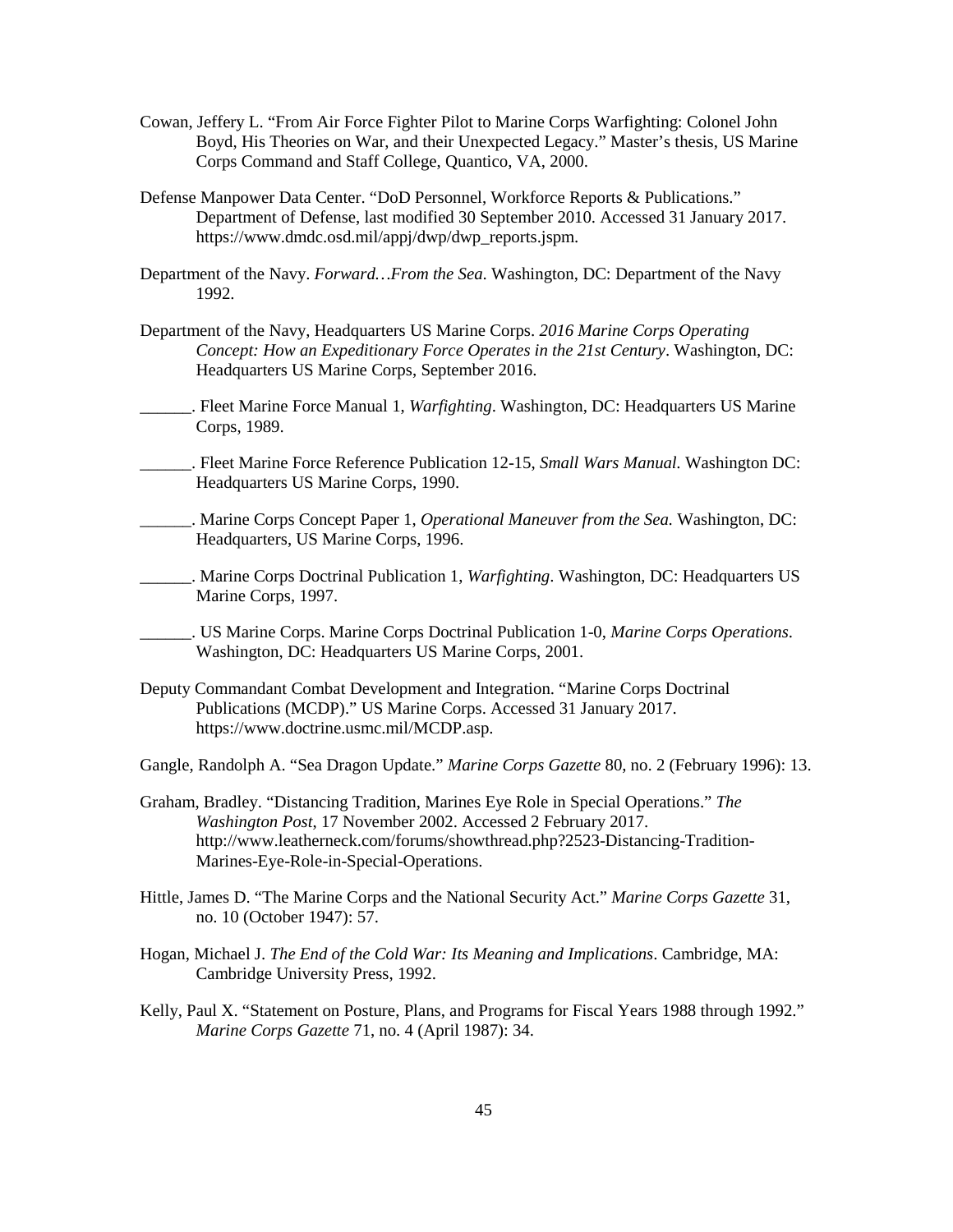- Knobe, Phillip E. "Revise FMFM 1, Warfighting," *Marine Corps Gazette* 77, no. 10 (October 1993): 31-33.
- Krulak, Charles C. "Commandant's Planning Guidance." *Marine Corps Gazette* 79, no. 8 (1996): A1.
- \_\_\_\_\_\_. "Embracing Innovation," *Marine Corps Gazette* 80, no. 1 (1996): 18-20.
- \_\_\_\_\_\_. "Innovation, the Warfighting Laboratory, Sea Dragon, and the Fleet Marine." *Marine Corps Gazette* 80, no. 12 (December 1996): 13.
- \_\_\_\_\_\_. "A Matter of Strategic Focus." *Airpower Journal* 11, no. 1 (Spring, 1997): 59-62.
- \_\_\_\_\_\_. "The Strategic Corporal: Leadership in the Three Block War." *Marine Corps Gazette* 83, no. 1 (1999): 18-22.
- \_\_\_\_\_\_. "The United States Marine Corps: Our Nation's Force-in-Readiness for the 21st Century." *Marine Corps Gazette* 100, no. 3 (2016): 99-102.
- Krulak, Victor H. *First to Fight*. Annapolis, MD: Naval Institute Press, 1984.
- Lawson, Chris. "Urban Warriors." *Marine Corps Gazette* 81, no. 2 (February 1998): 24.
- Lejeune, John A. *Annual Report of the Major General Commandant of the United States Marine Corps for the Fiscal Year 1926.*Washington, DC: Government Printing Office, 1926.
- Morin, Roger J. "Reality Has Bitten Hard into the Corps' Dragon of Change." Research paper, US Marine Corps School of Advanced Warfighting, Quantico, VA, 2001.
- Mundy, Carl E. "The Role of the Marine Corps in the Post-Cold War Era." Lecture on National Security and Defense, The Heritage Foundation, Washington DC, 1 November 1993.
- Office of the Law Revision Counsel. "10 USC 5043: Commandant of the Marine Corps." US Congress, House of Representatives, 2010 Ed. Accessed 30 January 2016. http://uscode.house.gov/view.xhtml?req=granuleid:USC-prelim-title10-section5043& num=0&edition=prelim.
- Purvyear, Edgar F. Jr. *Marine Corps Generalship.* Washington, DC: National Defense University Press, 2009.
- Reynolds, Nicholas. *Basrah, Baghdad, and Beyond: The Marine Corps in the Second Iraq War*. Annapolis, MD: Naval Institute Press, 2005.
- Ricks, Thomas E. *Fiasco: The American Military Adventure in Iraq, 2003 to 2005*. New York: Penguin Press, 2006.
- Romjue, John L. *American Army Doctrine for the Post-Cold War*. Washington, DC: United States Army Training and Doctrine Command, 1996.
- Schenkel, Gary. "The Transition from Hunter Warrior to Urban Warrior." *Marine Corps Gazette* 81, no. 12 (December 1997): 27.